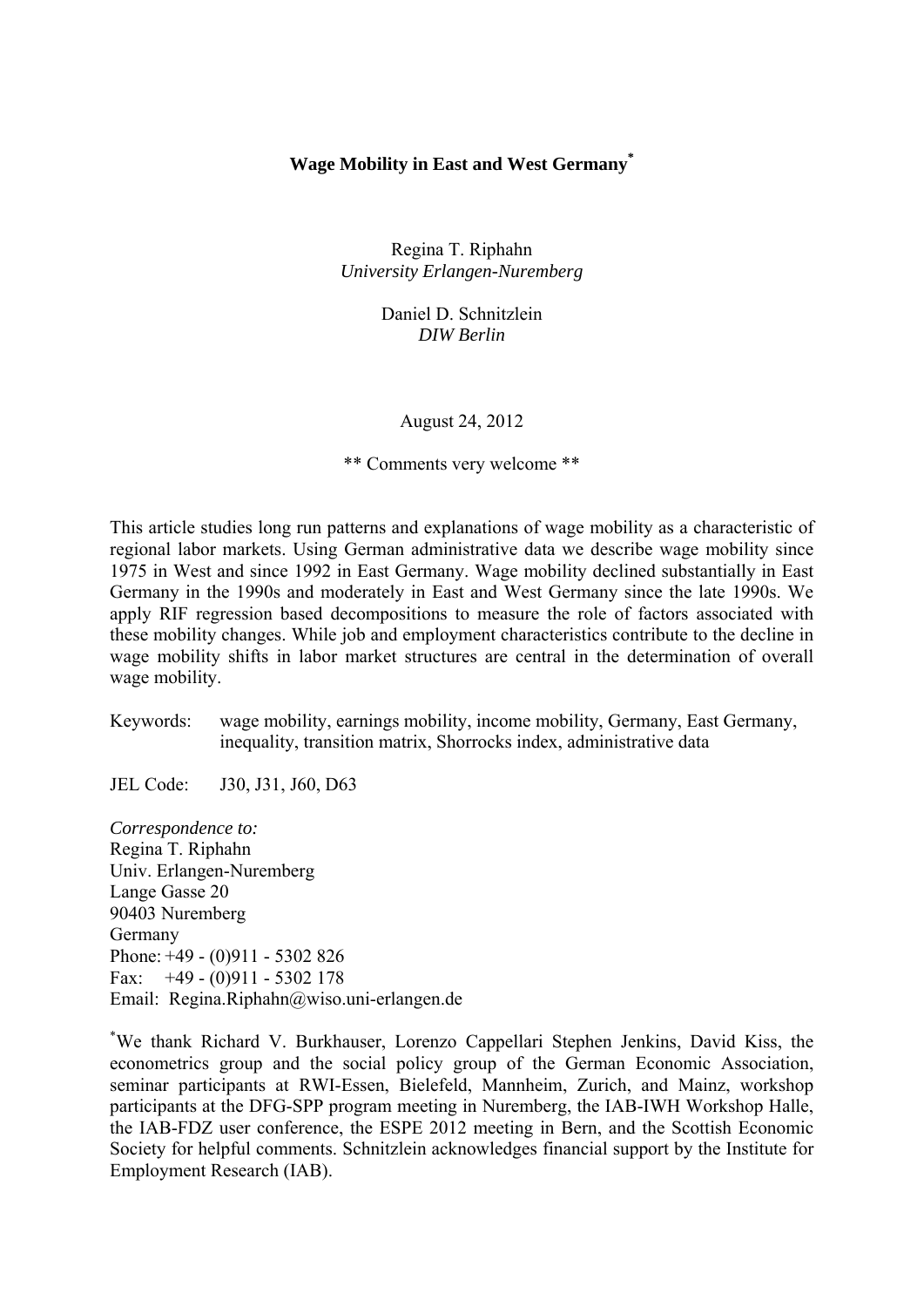## **1. Introduction**

The German labor market has changed. This change gathered attention as the "German Labor Market Miracle" (Burda and Hunt 2011): unemployment did not rise in the wake of the recent big recession. Card et al. (2012) and Dustmann et al. (2009) study the repercussions of these labor market changes for wage inequality. In this paper, we build on these prior contributions and complete the picture by a study of the development of German wage mobility.

Shifts in labor demand, labor supply, and the institutional framework must be considered jointly to understand labor markets. Dustmann et al. (2009) stress de-unionization, the polarization of work, and a changing workforce composition as key determinants of German labor market changes. Burda and Hunt (2011) emphasize the role of wage moderation and employers' earlier hiring restraints for employment and Card et al. (2012) discuss the removal of impediments to labor market clearing and increasing labor market flexibility as consequences of institutional reforms. It is plausible, that de-unionization, reductions of wage compression, and changes in the workforce composition not only affect wage inequality but also wage mobility.

We provide evidence on this issue and describe wage inequality and mobility over the last 35 years in West Germany and the trends in former communist East Germany since unification. Then, we test hypotheses regarding the potential mechanisms behind aggregate mobility shifts using linked employee-employer data. Our novel approach to the study of wage mobility generates new insights on structural shifts in the East German transition economy and in the German labor market over time.

Even though high mobility can, both, increase or reduce individual welfare, the economic literature tends to stress its beneficial aspects. High income mobility promises the disadvantaged of today a better position in the future and balances the distribution of lifetime incomes. Friedman (1962) introduced the notion that income mobility can equalize long-term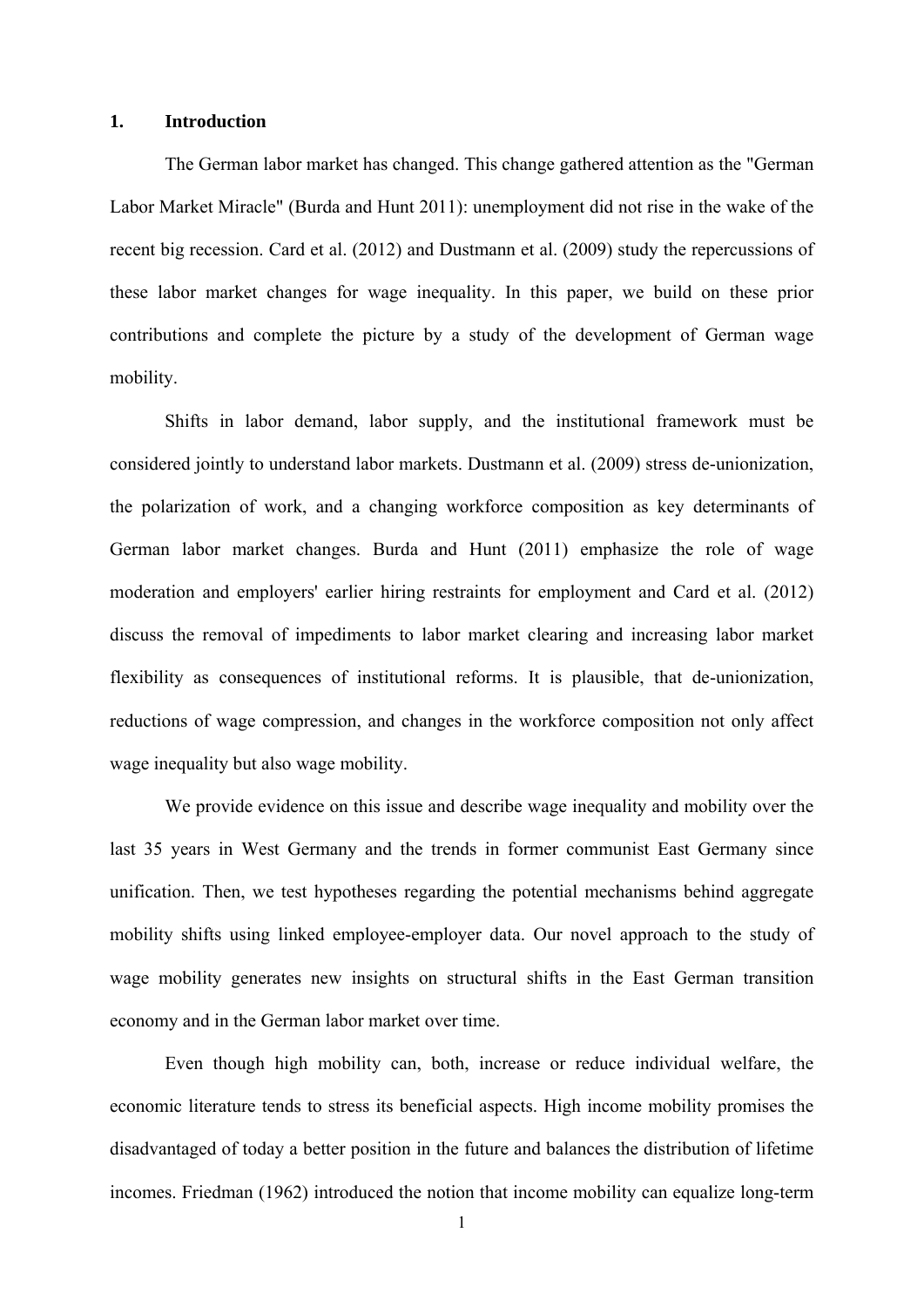personal incomes and Shorrocks index measures to what extent income mobility reduces income inequality. A broad and often methodological literature studies wage and earnings mobility, its development over time and in international comparison.

 So far, the international evidence on the development of wage mobility over time does not yield unambiguous conclusions or general trends. Kopczuk et al. (2010) investigate U.S. earnings inequality and mobility between 1937 and 2004 and find that short-run mobility was rather stable since the  $1950s$ .<sup>1</sup> Dickens (2000) evaluates British evidence on wage mobility from 1975 to 1994 and concludes that mobility has been declining since the 1970s. Jenkins (2011) considers the period 1991 to 2006 based on the British Household Panel Survey and finds hardly any mobility change over time. Buchinsky et al. (2003) find falling mobility in French earnings between 1967 and 1999.<sup>2</sup>

Most prior contributions on German wage mobility used the German Socio-Economic Panel (SOEP), which covers West Germany since 1984 and East Germany since 1990. This literature is dominated by comparisons of West German and U.S. wage mobility.<sup>3</sup> The results vary, as different survey years, income measures, and mobility indicators are applied. Some authors find that wage mobility is higher in the U.S. (Burkhauser et al. 1997, Chen 2009) and others find the opposite even for the same period of observation.<sup>4</sup> Only few studies evaluate mobility over time. In their comparison of East and West German income mobility early after unification Hauser and Fabig (1999) find that mobility was initially much higher in East Germany but declined already by 1995. Gernandt (2009) and Bayaz-Ozturk et al. (2011)

 $\frac{1}{1}$  Buchinsky and Hunt (1999) find falling wage mobility over the time period 1979-1991. Recently, Dahl et al. (2011) show that based on administrative data U.S. year-to-year earnings volatility has been about constant between 1985 and 2005. This is confirmed by Celik et al. (2012).

<sup>2</sup> For additional recent contributions on the U.S. see Shin and Solon (2011), on the U.K. see Jarvis and Jenkins (1998), two studies on Austria are Hofer and Weber (2002) and Raferzeder and Winter-Ebmer (2007). For comparative studies see Aaberge et al. (2002), Chen (2009), van Kerm (2004, 2006), Maasoumi and Trede (2001), Gottschalk and Spolaore (2002), OECD (1997) and for methodological contributions Fields and Ok (1999a, 1999b, 1996) among others.

<sup>3</sup> See, e.g., Burkhauser et al. (1997), Burkhauser and Poupore (1997), Maasoumi and Trede  $(2001)$ , Gottschalk and Spolaore (2002), van Kerm (2004), and Chen (2009).

See, e.g., Burkhauser and Poupore (1997), Gottschalk and Spolaore (2002). Jenkins and van Kerm (2006) consider this difference to depend on the mobility measure.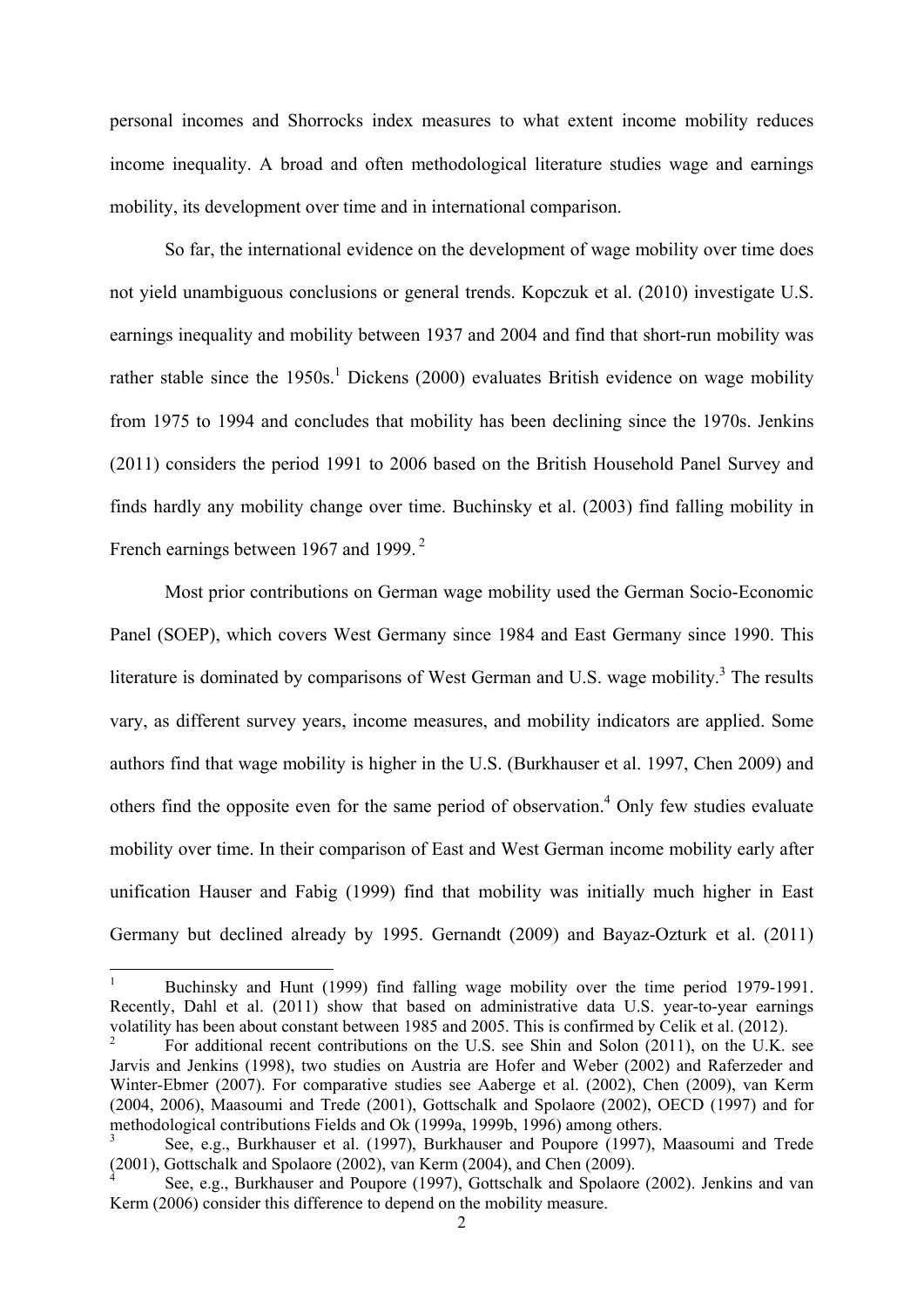apply SOEP data (1984-2007) for West Germany and find declining mobility, while Bartels and Bönke (2010) find rising earnings volatility among West German males.<sup>5</sup>

 Most studies in the international literature on wage and income mobility focus on the measurement and description of mobility without explicit attention to its determinants. Among the contributions addressing mobility developments, three approaches dominate. The first approach was initiated by Lillard and Willis (1978), Lillard and Weiss (1979), MaCurdy (1982), and Abowd and Card (1989). These studies follow individual wages and earnings over time and focus on the covariance structure of earnings. They determine the time series representation of individual wages which fits the data best.<sup>6</sup> This literature differs from our approach in that it studies the stochastic nature of the individual earnings process over time and does not consider mobility as an aggregate labor market characteristic.

The second approach in the study of mobility consists of decompositions of mobility indicators and comprises numerous procedures: (a) some authors consider different mobility patterns for different types of household incomes (e.g., Chen 2009), (b) some split the sample in different subsamples (e.g., Maasoumi and Trede 2001, van Kerm 2004, Ayala and Sastre 2008, Chen 2009), or (c) differentiate between and within group mobility (Buchinsky and Hunt 1999); (d) some studies consider different contributions to overall mobility for different quantiles of the initial distribution (Gregg and Vittori 2008, van Kerm 2003, 2006), and, finally, (e) based on Fields and Ok (1999b) some authors decompose mobility into mobility due to overall economic growth and mobility due to the transfer of income within a given distribution (e.g., Chen 2009, van Kerm 2004, Ayala and Sastre 2008).

 A final third approach studies individual-level determinants of wage changes: Hunt (2001) investigates the determinants of year-to-year changes in East German wages

 $\overline{a}$ 

<sup>5</sup> Aretz and Gürtzgen (2012) study the persistence in low wage employment in West Germany between 1984 and 2004. They find that compositional and structural changes jointly explain the increasing persistence in low wage employment. 6

For more recent contributions see e.g., Baker (1997) and Meghir and Pistaferri (2004, 2010).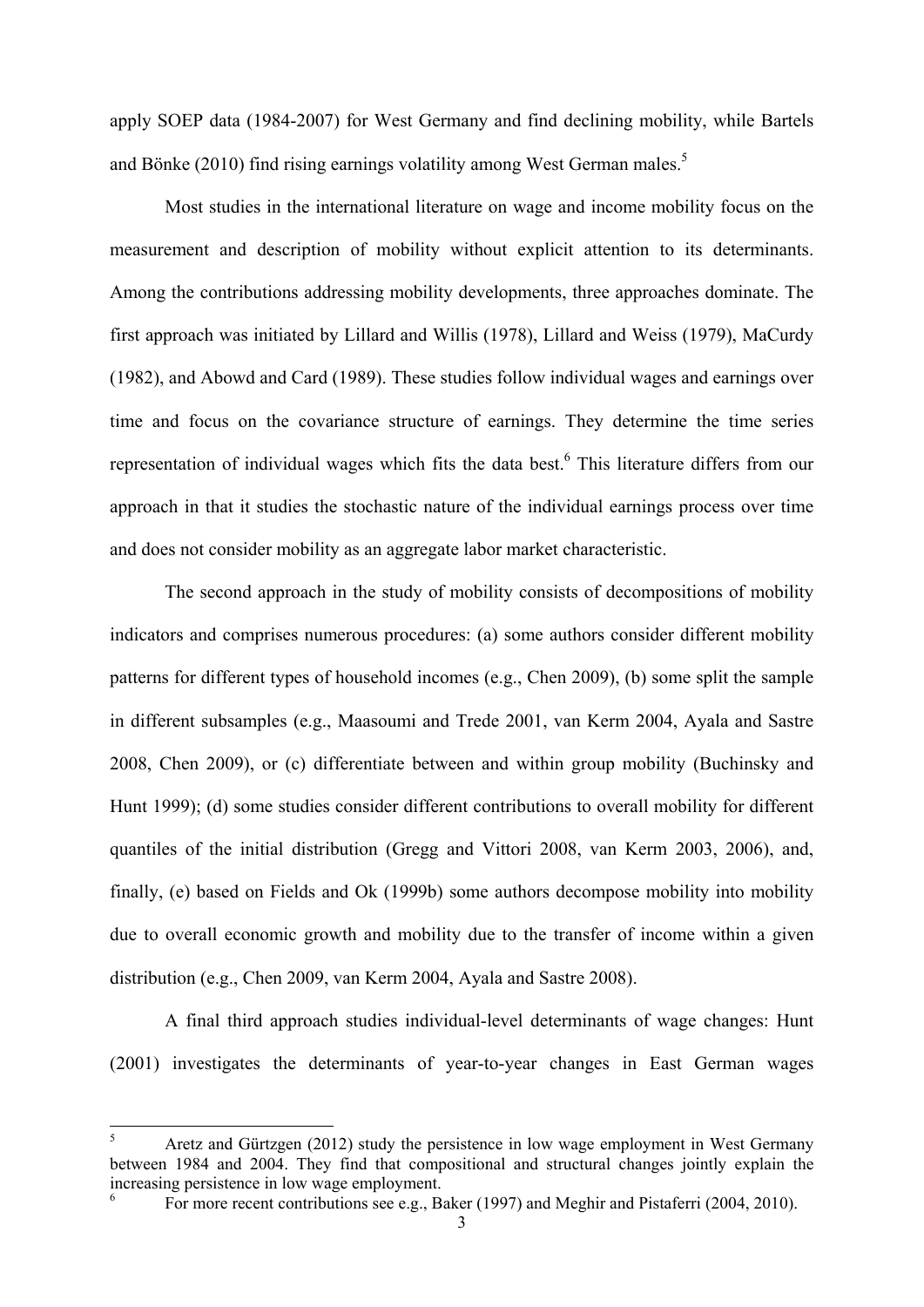immediately after unification. Finnie and Gray (2002), Raferzeder and Winter-Ebmer (2007), Gernandt (2009), and Auten and Gee (2009) investigate correlation patterns of changes in individual income positions. Generally, these authors find that wage mobility is concentrated among the young and that mobility varies with the initial position in the income distribution.

 This study contributes to this literature in several ways. We add to the second approach to the study of wage mobility by combining a decomposition analysis with tests of specific contributors to aggregate mobility. Further, we study German wage mobility based on new administrative data. Our data provide large samples, go back further in time than prior contributions, and cover recent developments. Compared to survey data, administrative data promise higher precision, less measurement error, and less attrition (see Gottschalk and Huynh 2010). The data allow us to compare the developments in the transition economy of East Germany and the established market economy of West Germany in the period after unification. This specific perspective is missing in the extant literature. We apply a broad set of mobility indicators to establish reliable stylized facts. However, we go beyond the mere description of wage mobility and investigate alternative explanations of the observed changes in wage mobility. We apply decompositions based on recentered influence function (RIF) regressions as introduced by Firpo, Fortin, and Lemieux (2009) to quantify the contribution of potential determinants of aggregate mobility.

Our main results are as follows: West German wage mobility stayed roughly constant between 1975 and 1997; we observe substantial declines in East German wage mobility in the 1990s and moderate mobility reductions in East and West Germany since the late 1990s. We confirm the evidence on rising wage inequality. Jointly, both stylized facts suggest that mobility is less and less effective as an "equalizer" of inequality as suggested by Friedman (1962). A substantial part of the mobility decline in East Germany is associated with changes in observable worker characteristics, particularly those describing job stability and employment characteristics. In addition, structural shifts contribute to the decline in wage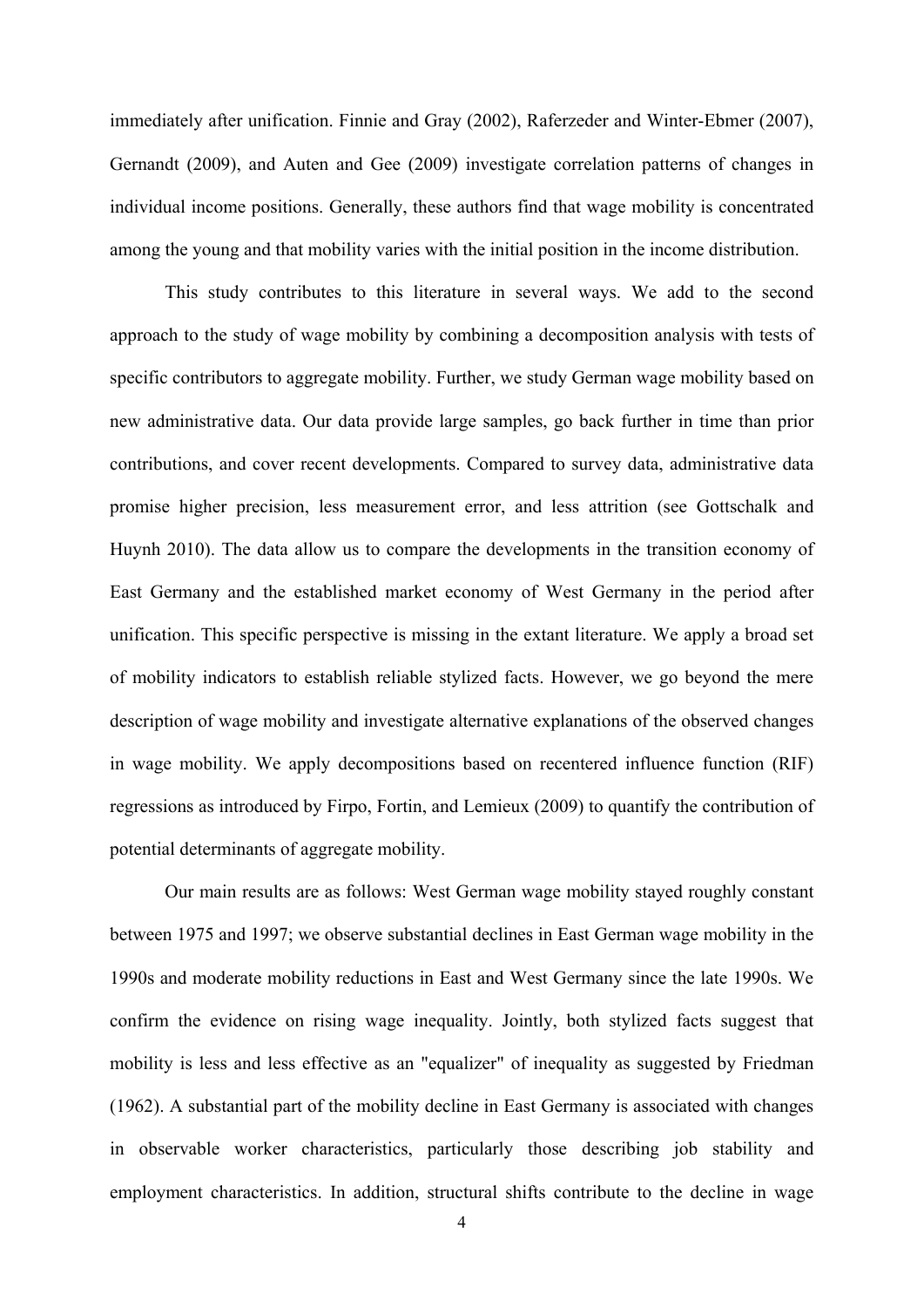mobility in both parts of Germany. Their patterns appear plausible based on recent institutional and macro-economic developments.

 The paper proceeds as follows: in section two we describe our data, sample, and measurement issues. Section three describes the developments of inequality and mobility in West and East Germany. In section four we derive our hypotheses on the potential determinants of mobility from the literature and outline our empirical approach to test them. We present and discuss the empirical results in section five before we conclude in section six.

# **2. Data and Measurement Issues**

-

We use the newly available SIAB (Sample of Integrated Labour Market Biographies, 1975-2008) data, a two percent random sample of administrative records and successor of the widely used IABS data (for additional information see the appendix). The data contain the employment history of 1.6 million individuals who are covered by the statutory retirement insurance; they represent 80 percent of the German labor force, plus those registered with the federal employment agency.<sup>7</sup> We match individual records with establishment characteristics.

 The SIAB data have two weaknesses. First, they provide only a limited number of covariates, e.g., we only know about workers' full-time vs. part-time employment status rather than the actual number of hours worked. Second, the information on daily wages is censored: since retirement insurance contributions are paid as a fixed earnings share only up to a threshold, earnings beyond the threshold are not registered. This threshold is fixed nominally every year, separately for East and West Germany. We apply 'consistent top-coding' to avoid time inconsistencies in the share of censored observations (see Burkhauser et al. 2009) and censor the top 15 and 10 percent of each annual wage distribution for West and East Germany, respectively (for details see the data appendix).

<sup>7</sup> Excluded are civil servants, self employed workers, and those in the military. Individuals are registered with the federal employment agency, e.g., if they are unemployed or participate in training.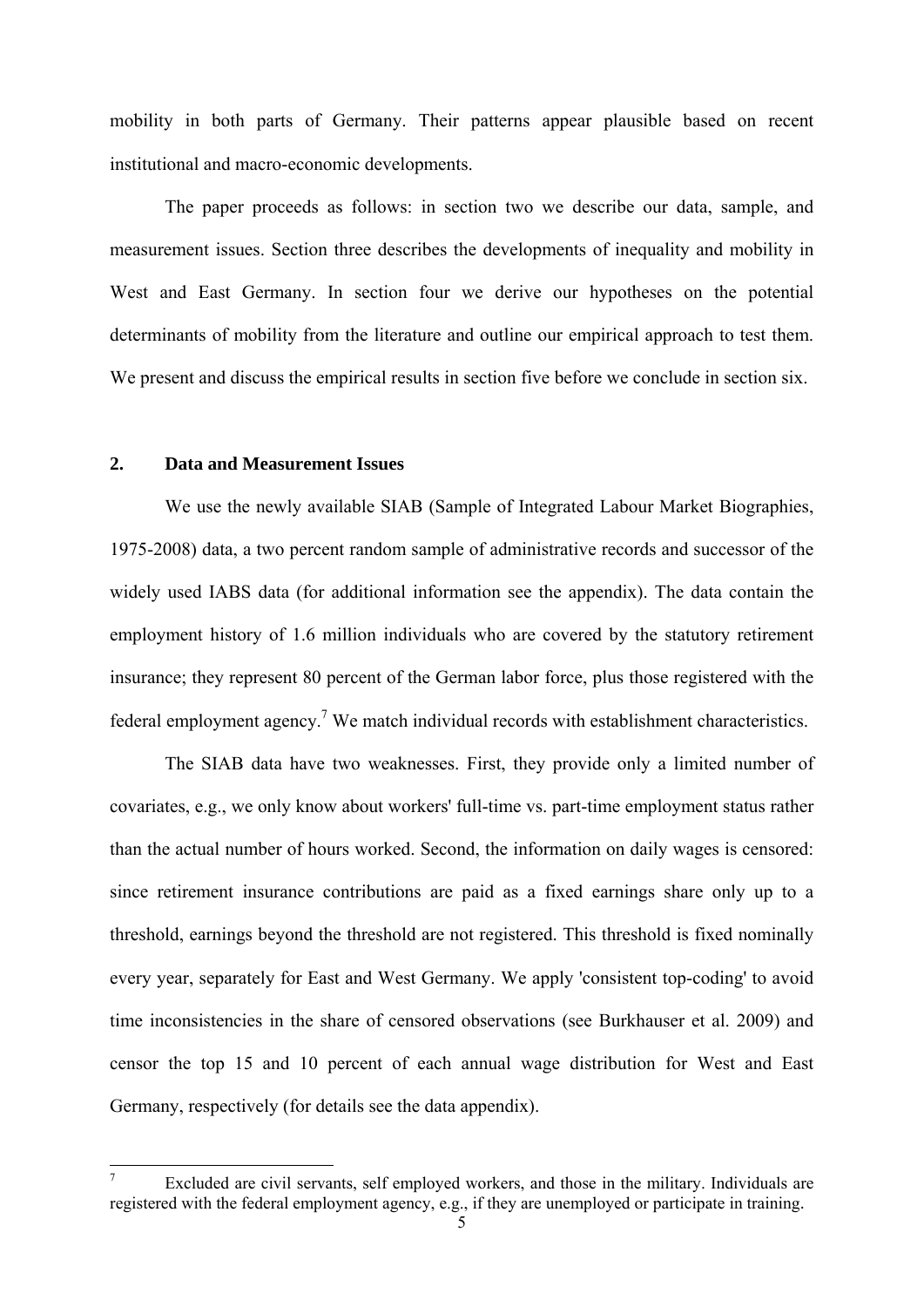Our sample covers all full-time employed individuals in East and West Germany, between 25 and 60 years of age. We consider every individual who is employed full-time at some point in the calendar year. East and West German subsamples are distinguished based on the individuals' place of work. Observations from Berlin are considered East German starting in 1992 and are excluded before 1992. In robustness tests we study the relevance of East-West migration and the treatment of observations from Berlin. In the analysis of wage mobility between periods t and  $t + k$  we use observations who were full-time employed in the base (t) and the final  $(t + k)$  reporting year, who worked in the same region of the country at both points in time, and who met the age restrictions in both periods. Table A.1 in the appendix provides the number of observations used in the mobility analysis for the two regional samples by year. Our key variable of interest describes real daily wages in 2008 Euro. Similar to Dustmann et al. (2009), we disregard employment relationships with daily wages below 12 Euro (for a more detailed description of the data see the appendix).

# **3. Inequality and Mobility Patterns in East and West Germany**

## **3.1 Inequality Patterns**

 In this first subsection we briefly replicate the evidence on wage inequality in Germany as presented, e.g., by Dustmann et al. (2009). Based on the SIAB data, we extend their observation window to include both more recent years and the East German subsample.

 Figure 1 presents the development of aggregate inequality developments using the spread between the 80th and 20th percentile of the annual wage distribution, separately for East and West Germany.<sup>8</sup> The results confirm prior findings: wage inequality has been rising steadily in West Germany, in particular since the late 1990s. In East Germany, wage inequality has been rising since 1992.—Increasing cross-sectional wage inequality does not

 $\frac{1}{8}$ 

We also studied Gini coefficients. The developments are very similar to those depicted.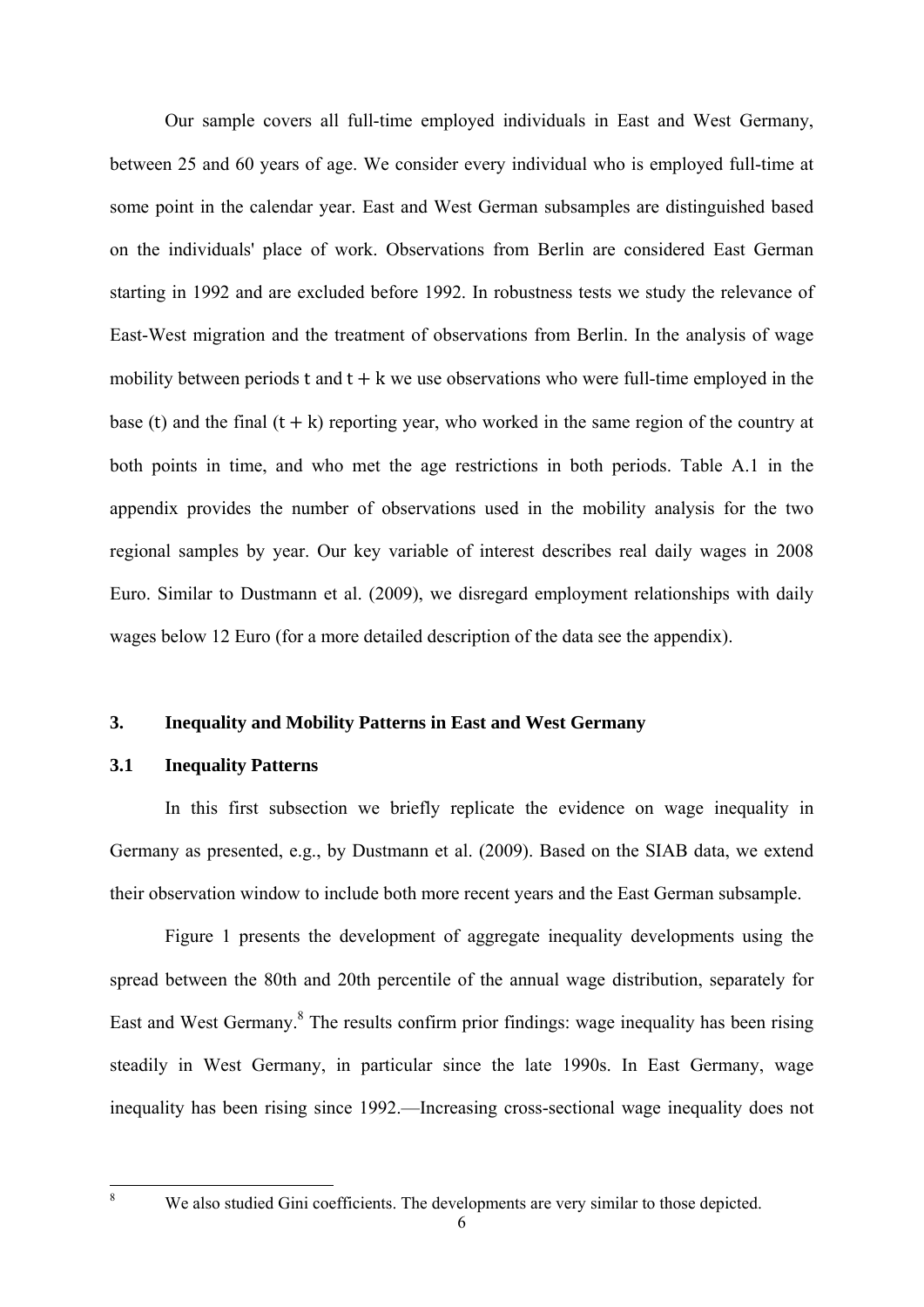have to enhance permanent and lifetime inequality if it is balanced by increasing intertemporal wage mobility. Next, we study the development of wage mobility over time.

# **3.2 Mobility Patterns**

1

 The literature uses a number of different indicators of wage mobility. To ensure that our findings are reliable and independent of any particular measure, we apply different indicators. We first study indicators that are based on individual rank positions in the wage distribution. In particular, we look at (a) the probability of shifting to a different quintile of the wage distribution, (b) the probability of jumping by more than 10 rank positions, (c) the distribution of changes in rank positions, (d) rank correlations over different interval durations, and (e) the variance of the distribution of changes in rank positions. As our second indicator, we present evidence based on Shorrocks index. Finally, we describe the development of mean absolute and relative wage changes.

 Figure 2 summarizes annual transition matrices based on the full sample of censored and uncensored observations. It shows the share of wage earners who stay in the same quintile of the wage distribution between periods t and  $t + 4$  and those who move by one, two, three, or four quintiles. For the West German sample we present the developments since 1975, for the East German sample those since 1992. Since the last year of our data is 2008, the last depicted transition refers to the starting year 2004 and represents the mobility between 2004 and 2008. Among West Germans mobility appears to be rather stable. Only recently, the share of immobile workers, who remain in their wage quintile increased (labeled stayer). The shifts in East German mobility are more pronounced. Here the share of stayers increased since 1992 from around 50 to 70 percent in 2004 thus assimilating to West German levels. Overall, we observe a trend to lower mobility, particularly in East Germany.<sup>9</sup> This matches the evidence

<sup>9</sup> To test the robustness of our indicators to censoring we additionally calculated the share of stayers in a sample that consisted exclusively of uncensored observations, again grouped in quintiles.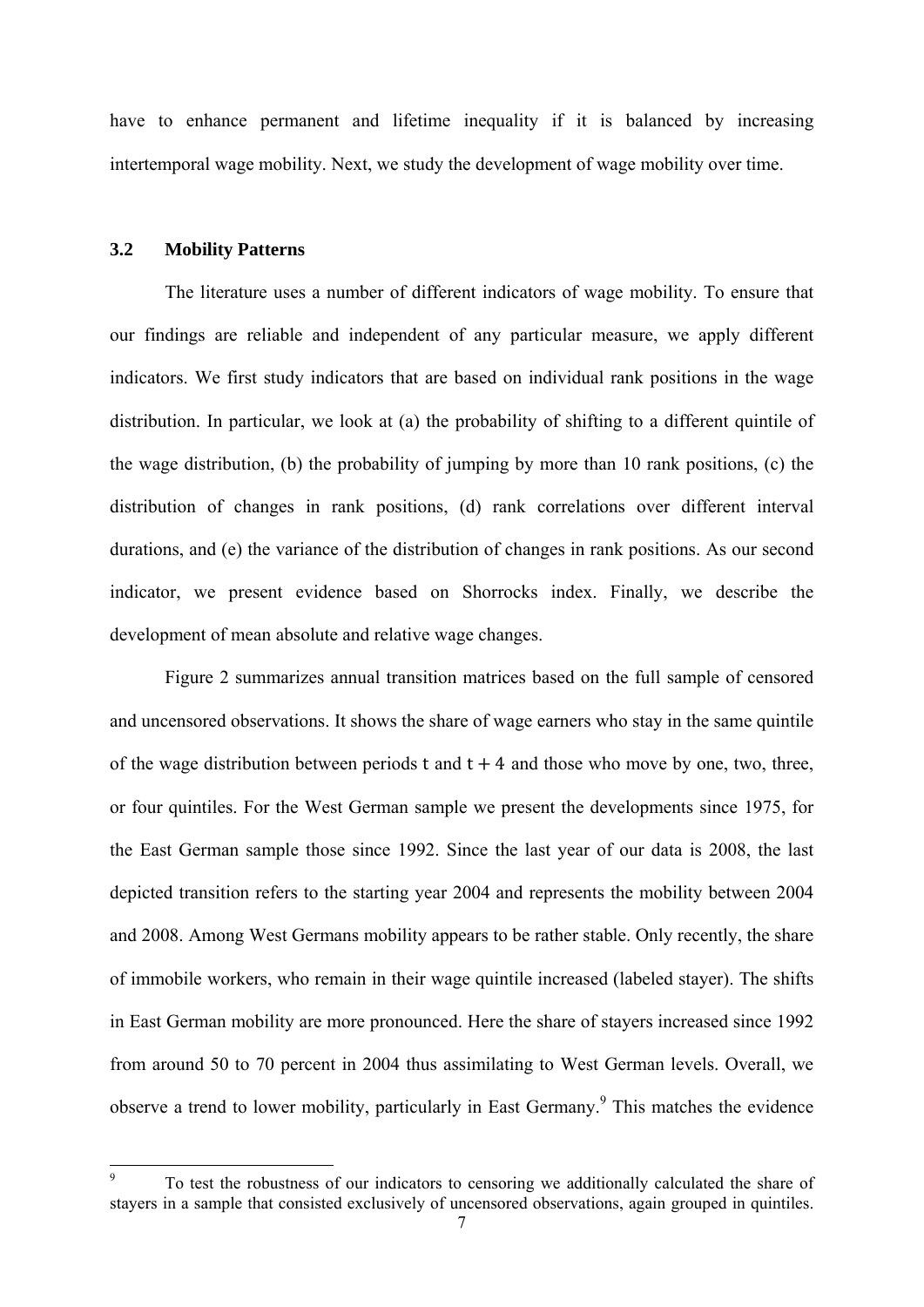provided by Gernandt (2009) using SOEP data and the picture drawn for U.S. males by Kopczuk et al. (2010).

 As a second and somewhat more detailed indicator based on rank positions, we study the development of the probability of changing the individual rank position by more than 10 percentage points up or down within a window of four years.<sup>10</sup> Figure 3 presents the development for the two regional subsamples. A high probability of a ten percentage point shift reflects high mobility. Mobility in West Germany slightly declined between 1975 and 1985; it increased through 1989, and subsequently declined substantially from about 40 to 30 percent. The East German development is striking: mobility declined from initially 55 to about 25 percent, i.e., to levels below West German values.

 One shortcoming of quintile or 10 percentage point transitions is that they do not describe developments within the considered ranges.<sup>11</sup> Figure 4 addresses this problem and presents the development of individuals' rank correlation coefficients over time for time intervals of different lengths. The shorter the interval, the higher are the measured correlations. Overall, rank correlation coefficients and thus immobility increase over time. In East Germany, immobility increases strongly and eventually surpasses West German levels.

Figure 5 presents the distribution of changes in relative rank positions separately for three periods in West and for two periods in East Germany. The dispersion in rank adjustments over time is roughly constant in West Germany (see top row). In East Germany (see bottom row) the variance of the rank change distribution visibly declines between the first and the second observation period (1992-1996 vs. 2004-2008).

Figure 6 shows the variance of the distribution of individual rank changes (depicted in Figure 5) between periods t and  $t + 4$  along with 95 percent confidence intervals. The

1

The share of stayers developed in parallel for the full and for the uncensored samples (not presented). This suggests that censoring is not affecting the mobility decline.

Unless stated otherwise, we derive individual wage ranks by dividing the uncensored part of the regional wage distribution (separately for East and West Germany) into 100 ranks.

In addition, these mobility indicators cannot differentiate between more or less dispersed distributions.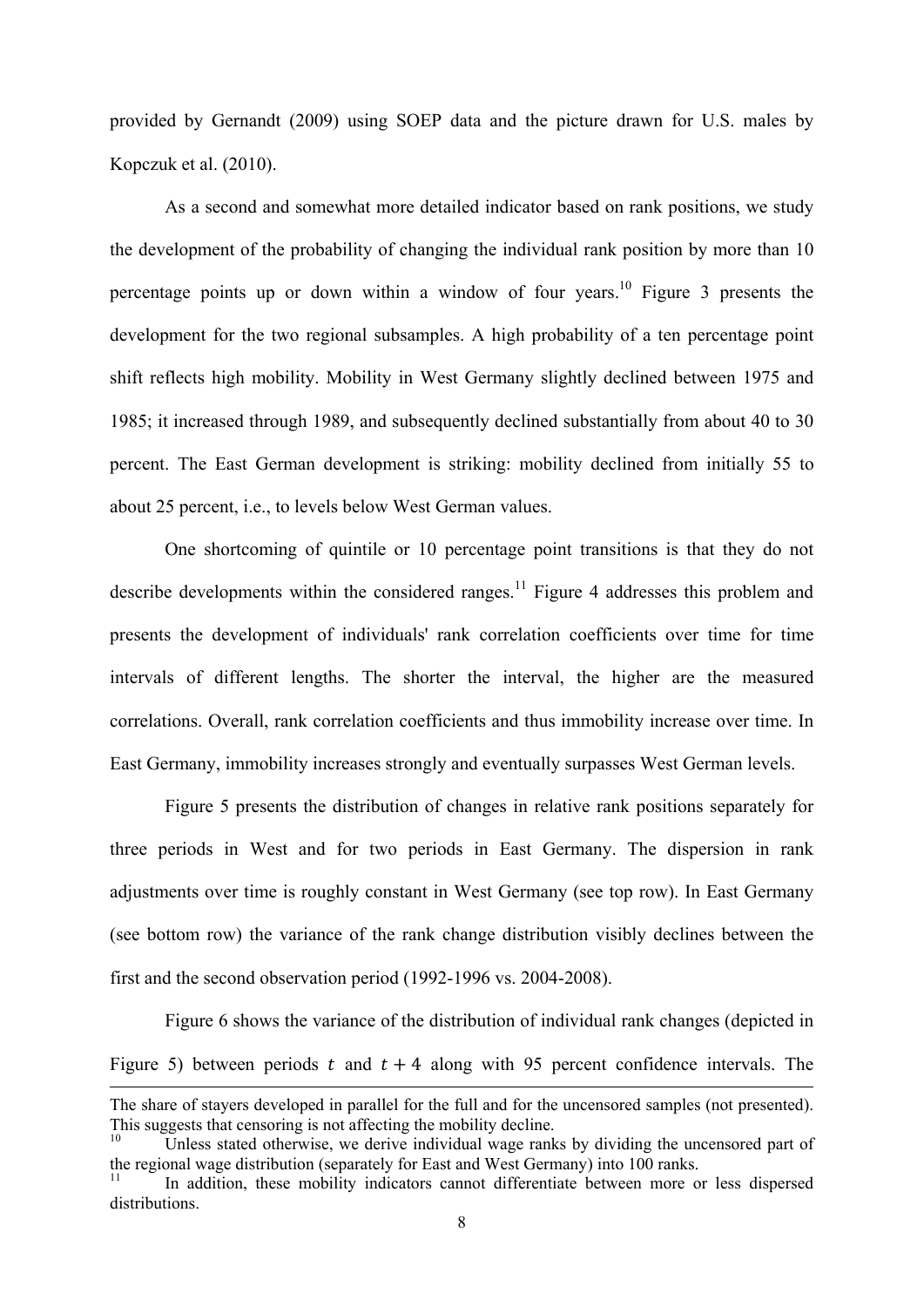patterns strongly resemble those in Figure 3: in the early 1990s wage mobility was higher in East than in West Germany. Mobility declined in East Germany since 1993 and in West Germany since 1997. Nevertheless, since 1997 East German wage mobility is below the West German level. In Figures 7 and 8 we depict wage mobility by age and quintile position in the base period t. Wage mobility declines over the life-cycle in both regions and all years and varies by starting position: generally, mobility is small in the highest (uncensored) wage quintile and high in the lowest quintile.

 The correlation patterns over alternative time horizons (see Figure 4) indicate that mobility developments can vary in the short and the long run. Our second type of indicator, the Shorrocks index, describes the extent to which wage mobility balances short-run inequality (Shorrocks 1978). It compares the average of T period-specific inequality measures with inequality averaged over these T periods. If the latter is smaller than the former, intertemporal mobility reduces short-run inequality. If there is no mobility, the inequality of the average and the average of the inequality measures are identical and the Shorrocks index is close to zero. Figure 9 presents the development of the Shorrocks index when we apply two alternative inequality indicators, mean  $log$  deviation and the Gini coefficient.<sup>12</sup> The developments over time are similar to prior measures. Overall, mobility in West Germany is lower in the early 2000s than in the 1970s. In East Germany, mobility has been declining continuously since unification and it soon fell below West German levels.

 In our third group of mobility measures we calculated the development of absolute and relative changes in real wages over time. Both trend downwards, in East Germany since the first measurements and in West Germany since the mid 1980s, which confirms the decline in wage mobility that we found before (results available upon request).

 $12<sup>°</sup>$ 12 The literature applies different inequality measures to calculate Shorrocks index (e.g., the Gini coefficient, mean log deviation, Theil I1, or Theil I2), which vary in their sensitivity to changes in different parts of the income distribution (e.g., Hofer and Weber 2002). We use the Gini coefficient, which is particularly sensitive to changes in the middle of the distribution and the mean log deviation which is particularly sensitive to changes in the lower part of the distribution.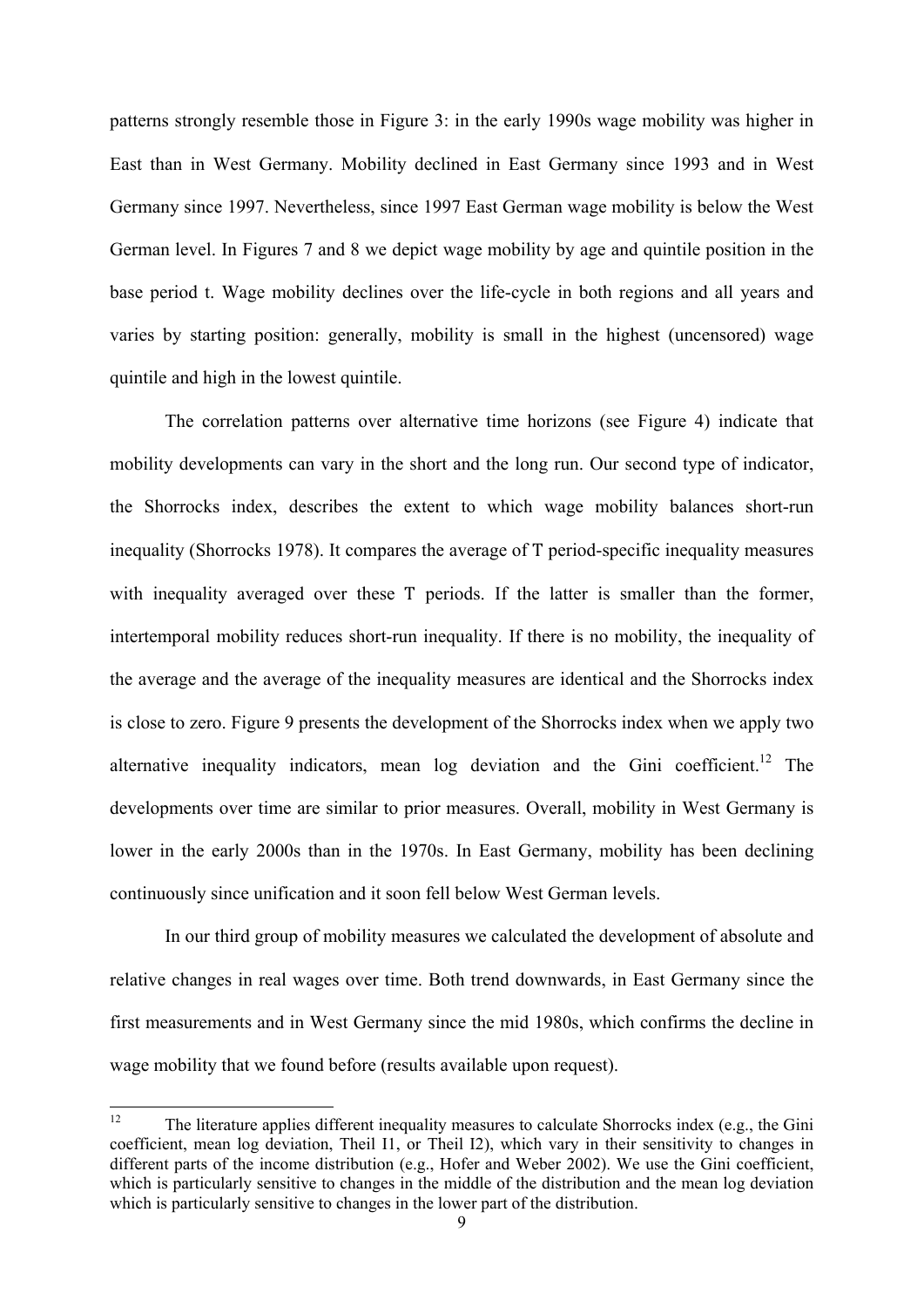It is important to know, whether the use of censored data yields biased results. A bias can result, if important developments occur in the censored part of the distribution (see Burkhauser et al. 2011). Above we presented mobility indicators based on the full sample (see Figure 2) as well as only for the uncensored part of the sample (see Figures 3-9). In order to find out whether censoring is likely to affect our conclusions we repeat our analyses using uncensored survey data taken from the German Socio-Economic Panel (SOEP) for the years observed in our administrative data (Wagner et al. 2007). In Figure A.1 we present the developments of the variance of the rank change distribution for East and West Germany (cf. Figure 6) using both an uncensored and censored sample. For the censored data we use only that part of the wage distribution that is available in our administrative data after consistent top-coding. We observe higher mobility for the censored than for the complete distribution. This is plausible if, e.g., the ranks at the tails of the distribution are less tightly distributed. Figure 8 showed for censored administrative data that mobility was lowest in the highest wage quintile. This matches the patterns in censored vs. uncensored survey data. Overall, the mobility indicators for the censored and uncensored samples show the same time trends, which suggests that the observed mobility trends are not the result of a bias generated by censoring.

Overall, the evidence supports two stylized facts: (i) wage mobility declined over time and (ii) it declined faster in East than West Germany. Next, we study potential mechanisms behind the robust decline in wage mobility.

## **4. Explaining the Mobility Decline: Hypotheses and Empirical Approach**

# **4.1 Hypotheses**

The literature offers a range of hypotheses that may explain changes in aggregate wage mobility. These hypotheses fall in four groups: a first group of factors considers individual characteristics (Z), which are connected to labor supply; closer to labor demand, a second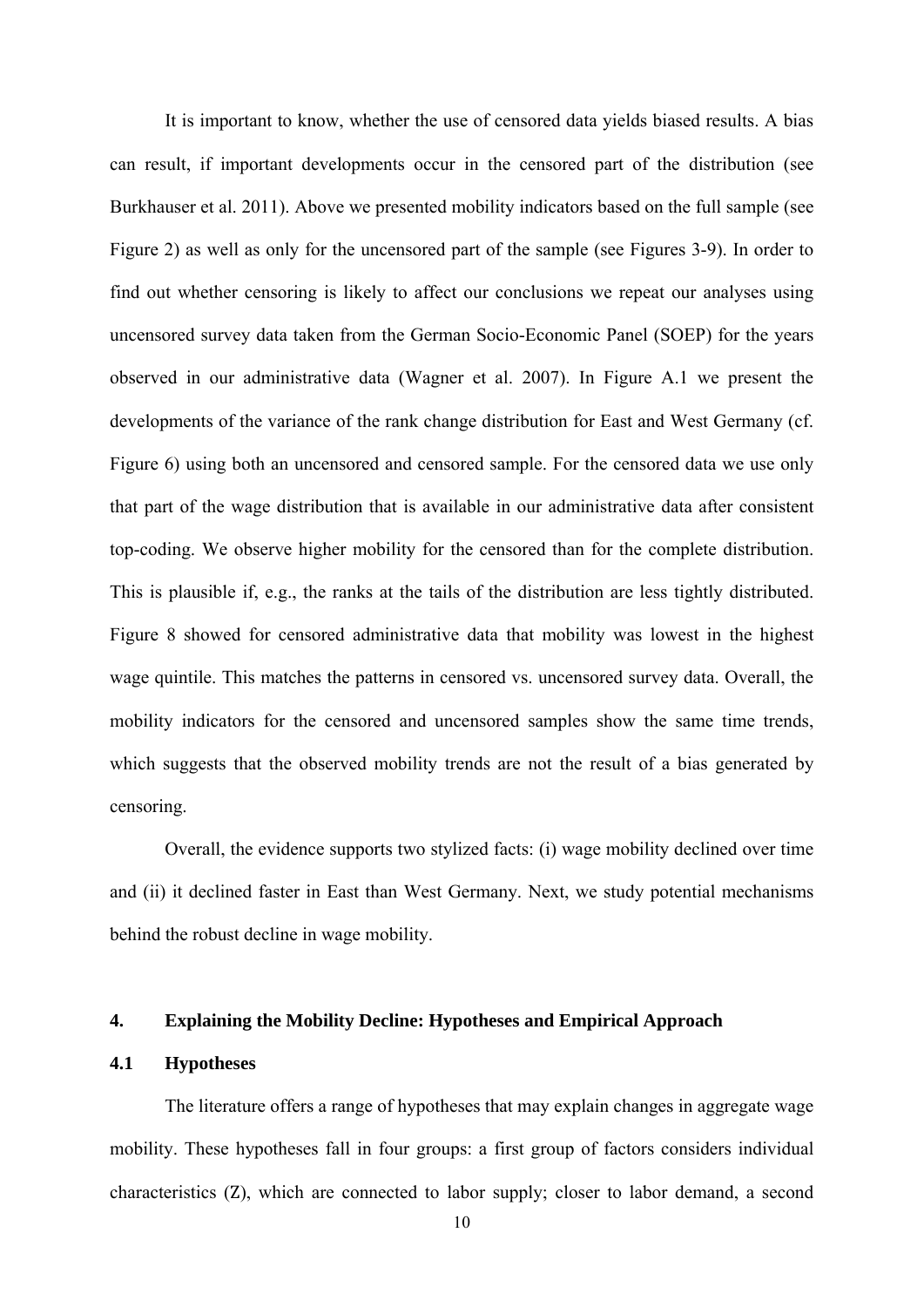group of potential mobility determinants focuses on job stability (J) and a third group on employment characteristics (E). A last group considers regional and aggregate developments (R) as potential determinants of wage mobility. Next, we discuss each of the four groups of hypotheses which we later test empirically.

 Wage mobility is affected by individual characteristics including changes over the lifecycle (Drewianka 2010, Raferzeder and Winter-Ebmer 2007, Gernandt 2009, Aaberge et al. 2002, Sabelhaus and Song 2010, Kohn and Antonczyk 2011, Bönke et al. 2011). Mobility dropped the most for the East German labor force and, clearly, the composition of the East German labor force with respect to age, sex, and education has changed substantially since unification: East Germany experienced demographic aging and fertility declines (Lechner 2001), selective out-migration (Hunt 2006, Fuchs-Schündeln and Schündeln 2009), modifications of the education system (Riphahn and Trübswetter 2012), and shifts in female labor force participation (Hanel and Riphahn 2012). In order to gauge the joint effects of changes in workforce characteristics we consider as individual characteristics (Z) age, sex, education, citizenship, an indicator for whether an individual will leave East German for the West in the future, and the rank position in the income distribution in the base period starting from which mobility is measured.

 Wage mobility is typically associated with job changes. Therefore, aggregate changes in job stability are likely to be connected to shifts in wage mobility (Stevens 2001, Farber 2007 and 2008, Shin and Solon 2011, Gottschalk and Moffitt 1994 and 2009). In the U.S., job stability declined recently suggesting an increase in wage mobility. In East Germany job stability almost mechanically increased since unification, which should reduce wage mobility. To quantify such mechanisms, we consider three indicators of job stability (J): individual employer change, unemployment experience between  $t$  and  $t + 4$ , and current tenure.

 A third group of factors relevant to wage mobility relates to employer and employment characteristics. In this group we distinguish four different mechanisms. First, the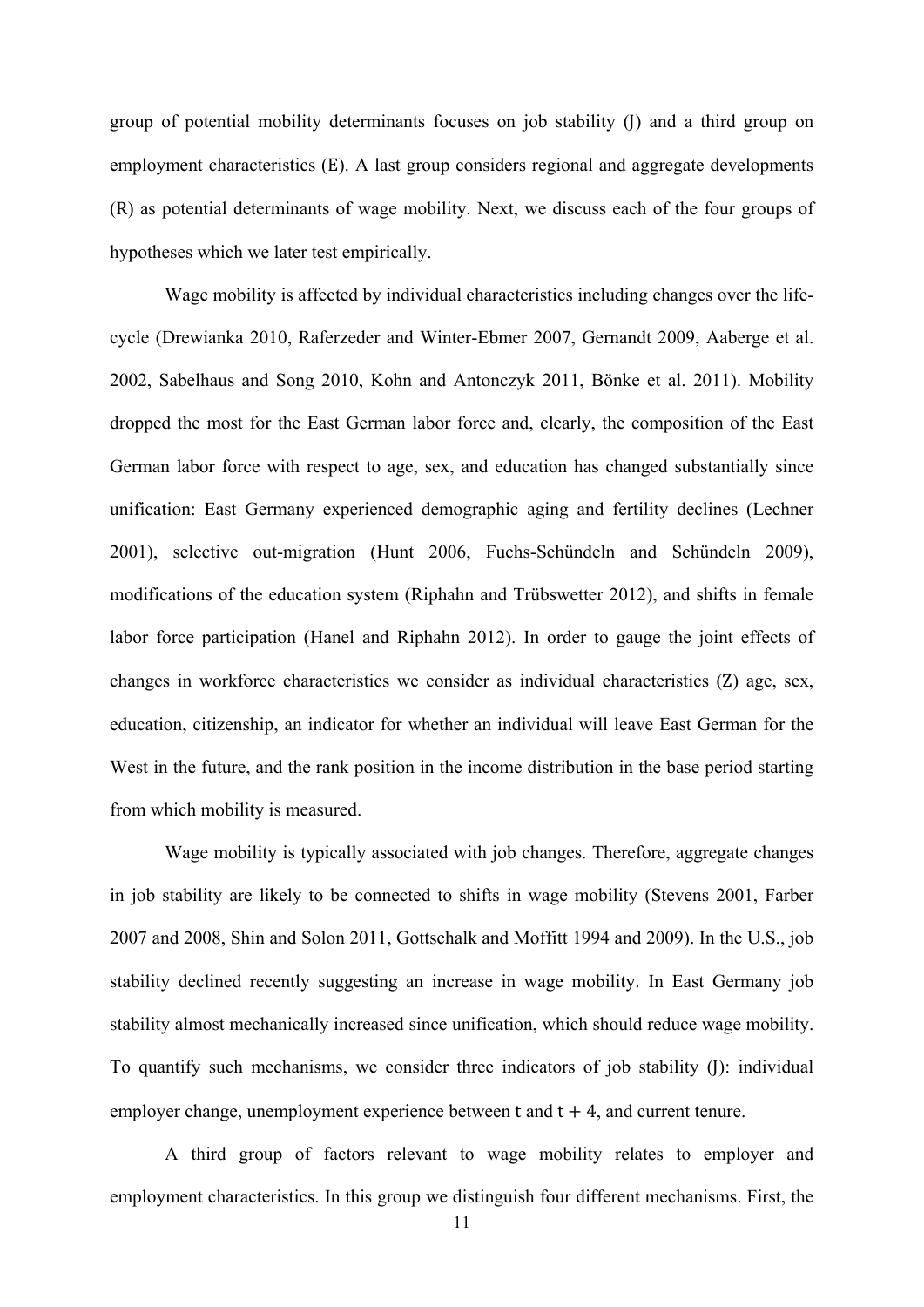recent decline in unionization and wage compression may contribute to the rise in wage inequality (e.g., Dustmann et al. 2009, Antonczyk et al. 2010, Kohn and Antonczyk 2011) and may affect wage mobility (Gottschalk and Moffitt 1994). Particularly in East Germany, employers left collective bargaining arrangements as a result of overly generous wage agreements (Stephen and Schroeder 2007). Second, Gottschalk and Moffitt (1994) argue that employment shifts between industries affect aggregate wage mobility if workers move from more stable (e.g., manufacturing) to more instable (e.g., services) industries. This is particularly relevant for the East German industrial structure which adjusted after unification with shifting industry and employer size composition (see Kohn and Antonczyk 2011). As a third mechanism, Comin et al. (2009) and Gottschalk and Moffitt (2009) show the connection between the volatility of firm performance and wage mobility. Fourth and finally, given the relevance of occupation-specific human capital (Schmillen and Möller 2010, Firpo et al. 2011), of skill biased technical change, and increasing specialization it may have become more difficult to transfer human capital between employments over time (Gottschalk and Moffitt 2009). This again may affect wage mobility. To control for the impact of these mechanisms on wage mobility we consider (E) employer size, and its change between t and  $t+4$  as indicators of employer stability and control for employees' industry and occupation as of period t and for their changes over time.

 Our fourth and final set of factors considers regional developments that might affect wage mobility such as the business cycle, unemployment rates, GDP growth, and regional employment structures, e.g., the share of the self-employed (Gottschalk and Moffitt 1994 and 2009, and Anger 2011). As summary measures for these macroeconomic mechanisms we consider state-level fixed effects.

 In order to determine which of the four factor groups contributes most strongly to the decline in German wage mobility, we pursue a decomposition approach (Fortin et al. 2011). The decomposition framework suggests that the observed mobility decline must be connected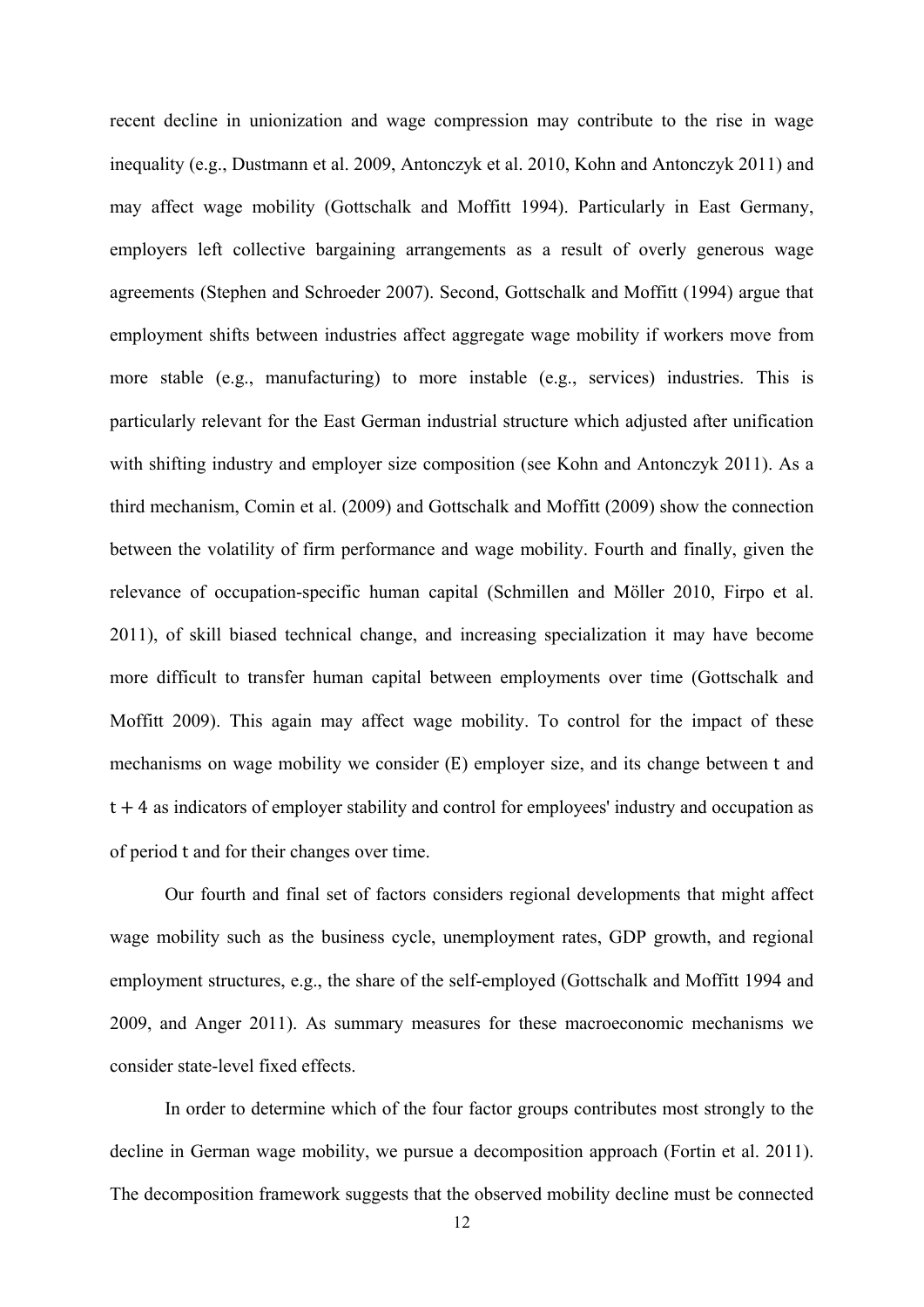either to composition effects, i.e., to shifts in the observable explanatory factors behind wage changes, or to structure effects, i.e., to shifts in unobservables or in correlation patterns as reflected in regression coefficients. We first evaluate the magnitude of overall composition and structure effects and then study the relevance of the four factor groups separately.

## **4.2 Empirical Approach**

 To quantify the contribution of the four factor groups to the change in wage mobility over time we apply the recentered influence function (RIF) method as introduced by Firpo et al. (FFL 2009) and discussed in Firpo et al. (FFL 2007) and Fortin et al. (FLF 2011). Similar to the Oaxaca Blinder decomposition which focuses on differences in the means of distributions, the RIF method permits decompositions of differences in functionals of distributions such as the variance. The aggregate decomposition separates the effect of changes in characteristics and coefficients, while the detailed decomposition assigns (groups of) covariates their specific contribution to the difference in the distributional measure.

As our indicator of wage mobility we use the variance of the distribution of individual changes in rank positions in annual wage distributions between periods t and  $t + 4$  (see Figure 6). Let  $y_i$  represent the change in the relative rank position of individual i between period t and  $t + 4$ .  $y_i$  takes on values in the interval  $[-99, 99]$ . In a balanced panel of individual wage observations the mean of y is zero and independent of wage mobility. Wage mobility is reflected in the variance of  $y$ : labor markets with high wage mobility are characterized by a high dispersion of rank changes while labor markets with low wage mobility feature mostly small changes in rank positions and thus a small variance of  $y$ .

We decompose the change in mobility, i.e. in the variance of  $y$ , to measure the impact of the distribution of covariates. The influence function of the variance,  $IF(y_i; \sigma^2)$ , describes the influence of an individual observation  $y_i$  on the aggregate variance,  $\sigma^2$ :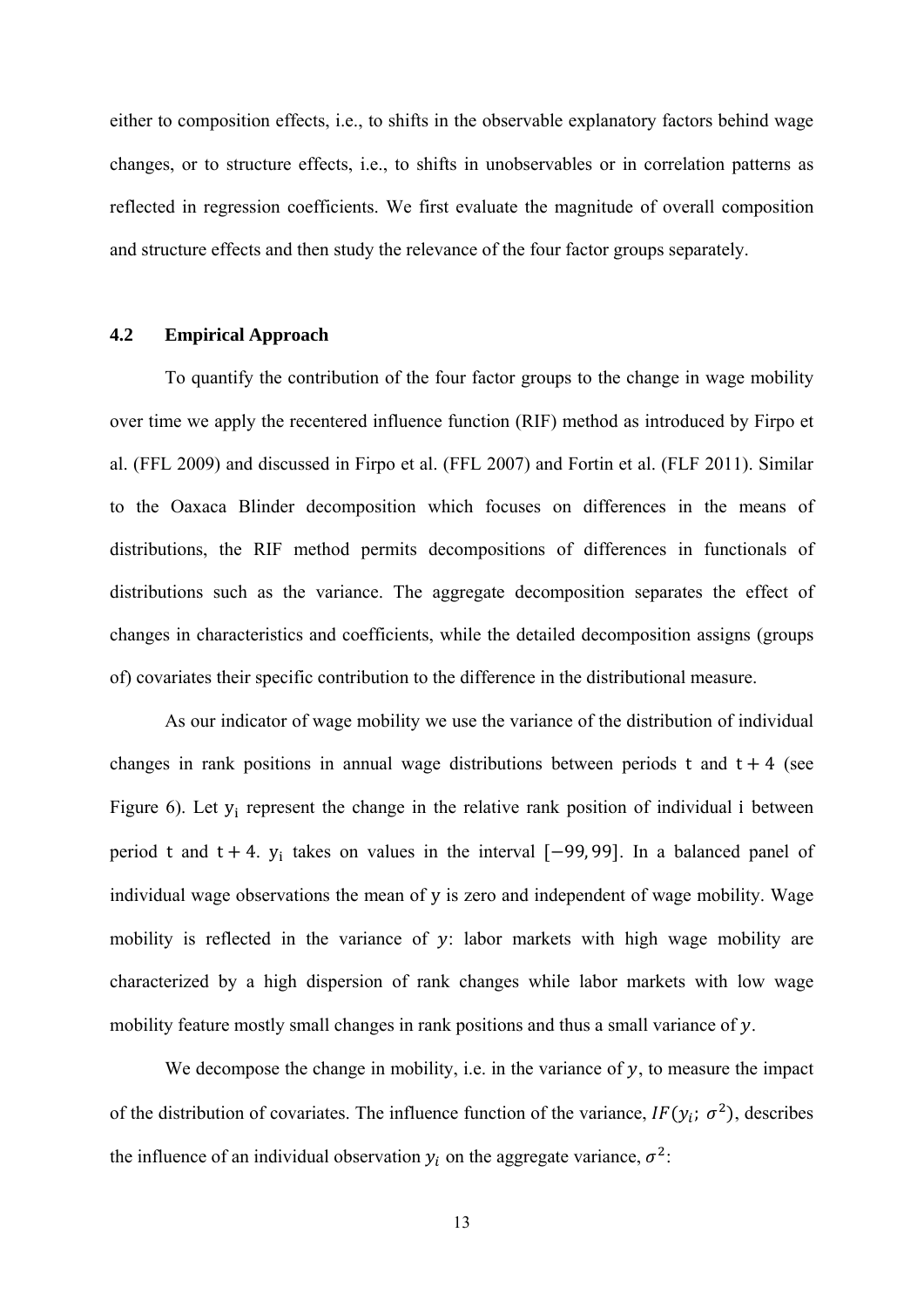(3) If 
$$
(y_i; \sigma^2) = (y_i - \int z \cdot dF_y(z))^2 - \sigma^2
$$
.

The recentered influence function (RIF) adds this influence function back to the observed variance (see equation 4), which after substituting the expected value of the influence function yields the original variance (see equation 5):

(4) 
$$
RIF(y_i; \sigma^2) = IF(y_i; \sigma^2) + \sigma^2
$$

(5) RIF
$$
(y_i; \sigma^2) = (y_i - \int z \cdot dF_y(z))^2 = (y_i - \mu)^2
$$
.

FFL (2007) show that the conditional expectation of  $RIF(y_i; \sigma^2)$  can be modeled as a linear function of explanatory variables  $X$ :

(6) 
$$
E(RIF(y_i; \sigma^2) | X) = X_i \cdot \gamma
$$
.

The RIF regression coefficients  $(\gamma)$  provide partial effects of changes in the distribution of the covariates X on the variance of the conditional distribution of  $\nu$ . In this framework we can separate the contribution of covariate  $(X)$  and structure effects to the explanation of overall changes in wage mobility over time.<sup>13</sup> The overall change in wage mobility between a late ( $t = 0$ ) and an early ( $t = 1$ ) period is defined as

$$
(7) \qquad \Delta_0^{\sigma^2} = \sigma_0^2 - \sigma_1^2,
$$

and can be decomposed into two parts

$$
(8) \qquad \Delta_0^{\sigma^2} = \Delta_s^{\sigma^2} + \Delta_x^{\sigma^2},
$$

where  $\Delta_x^{\sigma^2}$  represents the composition and  $\Delta_s^{\sigma^2}$  the structure effect. FFL (2007) show that this decomposition can be obtained as the Oaxaca Blinder decomposition of equation (6).

However, the authors recommend a two step procedure: the first step consists of reweighting the data following the well known DiNardo et al. (1996) procedure. The objective of this reweighting procedure is to account for potential non-linearities in the true conditional

<sup>13</sup> The literature frequently uses the terminology of explained vs. unexplained effects. We follow FLF (2011) and label explained effects *composition effects* and unexplained effects *structure effects*.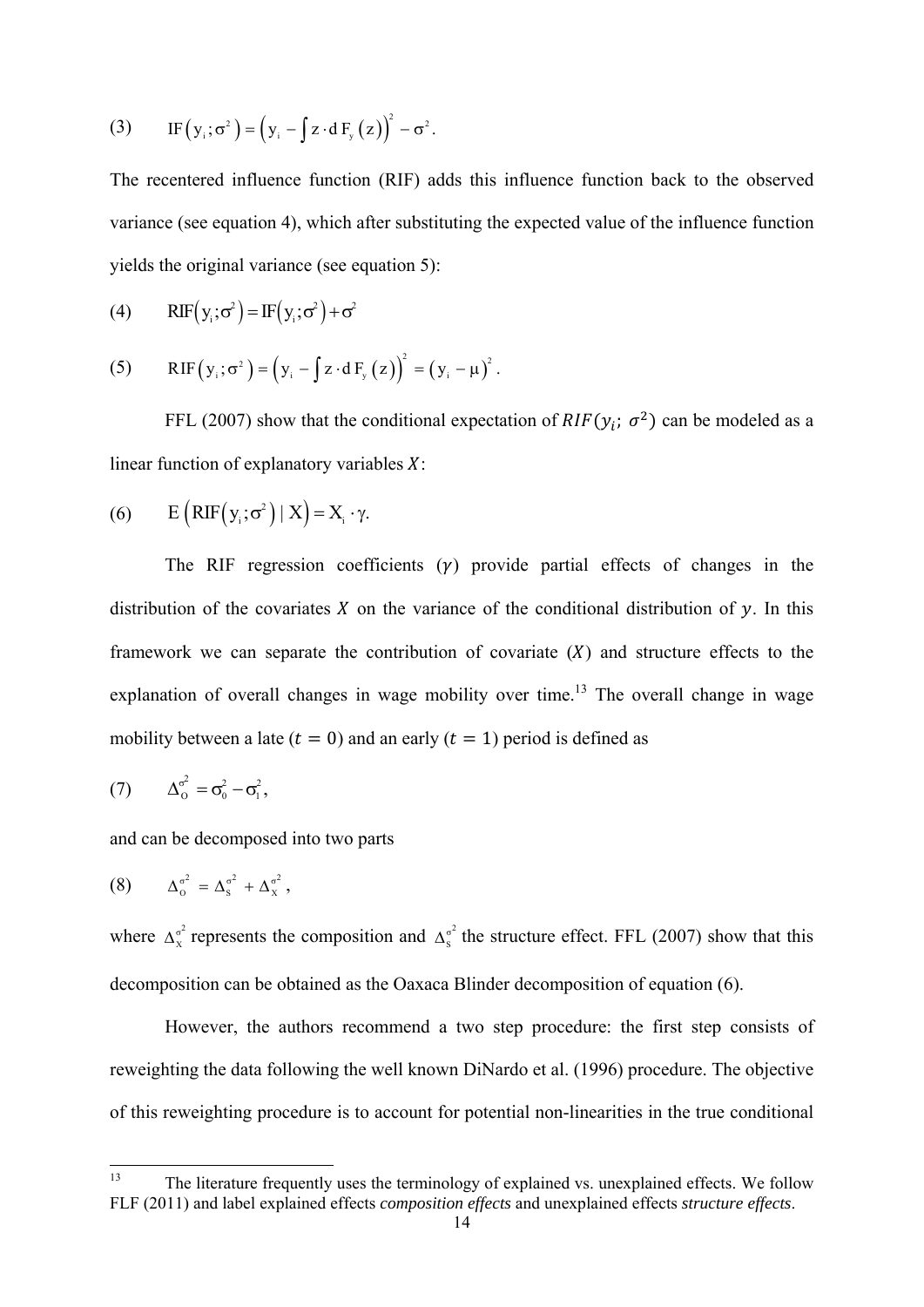expectation of equation (6). Without reweighting, the decomposition yields consistent results only if the true conditional expectation of equation (6) is in fact linear. The reweighting procedure generates counterfactual observations  $(t = 2)$  that result if individuals of the late period ( $t = 0$ ) had the same distribution of observable characteristics as individuals observed in the early period ( $t = 1$ ). The reweighting procedure is based on estimating a probit model on the probability of being observed in the early period.14

 In the second step the decomposition analysis is then performed on the reweighted data. The composition and structure effects are calculated as follows:

(9) 
$$
\Delta_{\mathbf{x}}^{\sigma^2} = (\overline{\mathbf{X}}_2 - \overline{\mathbf{X}}_0) \hat{\gamma}_0 + \overline{\mathbf{X}}_2 (\hat{\gamma}_2 - \hat{\gamma}_0)
$$

$$
= (\overline{\mathbf{X}}_2 - \overline{\mathbf{X}}_0) \hat{\gamma}_0 + \hat{\mathbf{R}}_{\mathbf{x}}^{\sigma^2}
$$

and

$$
(10) \qquad \Delta_{\mathbf{S}}^{\sigma^2} = \overline{\mathbf{X}}_1 (\hat{\gamma}_1 - \hat{\gamma}_2) + (\overline{\mathbf{X}}_1 - \overline{\mathbf{X}}_2) \hat{\gamma}_2
$$
\n
$$
= \overline{\mathbf{X}}_1 (\hat{\gamma}_1 - \hat{\gamma}_2) + \hat{\mathbf{R}}_{\mathbf{S}}^{\sigma^2}
$$

 $\hat{R}_{x}^{\sigma^2}$  represents the approximation error, which reflects the imprecision of the approximation of  $\Delta_x^{\sigma^2}$  through RIF regressions. The approximation error is large if the linearity of the RIF regression is inappropriate and disappears if the conditional expectation of the variance is indeed linear in X (see FFL 2007).  $\hat{R}^{\sigma^2}$  represents the reweighting error that disappears if the reweighting matrix is consistently estimated and plim  $\overline{X}_1$ ,  $\overline{X}_2$  = plim  $\overline{X}_1$ .

The results identify  $\Delta_x^{\sigma^2}$  and  $\Delta_s^{\sigma^2}$  under two assumptions. (i) The ignorability assumption requires that conditional on  $X$  the unobservable determinants of the dependent variable, i.e. the individual contribution to wage mobility, are independent of the assignment to treatment group t, i.e., to the early vs. late period. It is difficult to imagine systematic

 $14$ <sup>14</sup> Our probit specification considers the explanatory variables of the decomposition analysis and their interactions. The results of the reweighting are presented in the electronic appendix, including the difference of the mean characteristics in the reweighted and original period. These differences are small or equal to zero in almost all cases.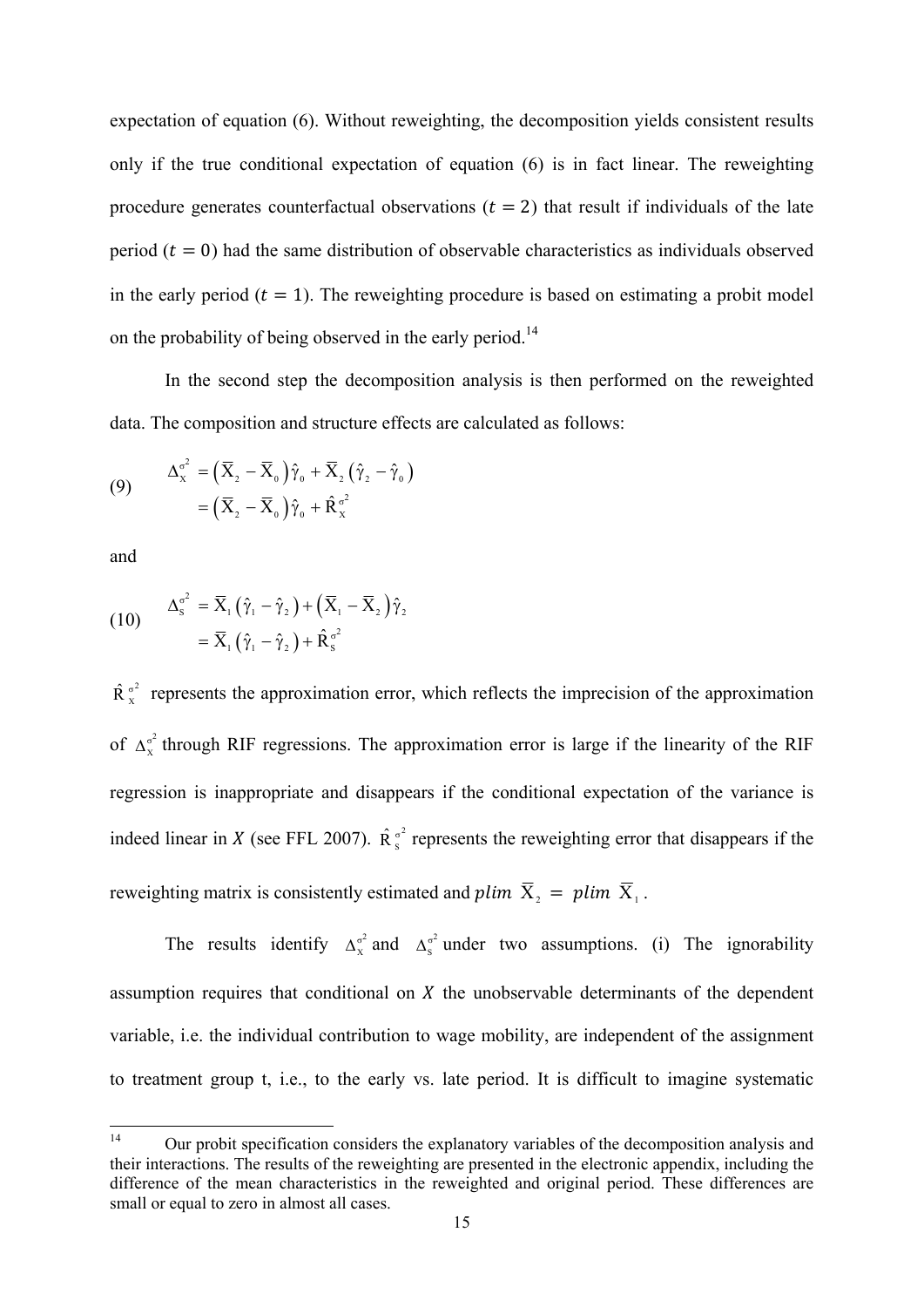unobservables that might determine the individual assignment to the early vs. late period in a sample of individuals who are observed in both periods in a given region, and conditional on X. Therefore, we consider the assumption to be innocuous. As, in addition, our specification considers a rich set of indicators that reflect time varying processes (e.g., age, unemployment experience, or tenure) it seems unlikely that unobservables of the mobility equation could be correlated with the assignment to the treatment group. (ii) The assumption of overlapping support requires that no value of covariates  $X$  is exclusively observed among members of group 0 or group 1. In our case this, again, is innocuous.

To test our hypotheses and to determine the contribution of different groups of covariates to the decline in wage mobility over time we use linear regressions of the individual contribution to aggregate wage mobility considering the four factor groups (Z, J, E, and R) defined above and ε as a random error term:

(11) 
$$
RIF(y; \sigma^2) = \gamma_0 + Z\gamma_1 + J\gamma_2 + E\gamma_3 + R\gamma_4 + \varepsilon.
$$

Based on this model we can calculate composition (12) and structure (13) effects for each covariate group  $k$ :

(12) 
$$
\sum_{k=1}^{K} \left( E\left[X^{k} | t=1\right] - E\left[X^{k} | t=0\right] \right) \cdot \hat{\gamma}_{0,k}^{\sigma^2}
$$

(13) 
$$
\sum_{k=1}^{K} E[X^{k}, t = 1] \cdot (\hat{\gamma}_{1,k}^{\sigma^2} - \hat{\gamma}_{2,k}^{\sigma^2}).
$$

Under the stated assumptions this procedure can be applied to evaluate the contribution of the four factor groups to the observed change in wage mobility. We follow FFL (2007) and estimate the standard errors of all indicators by bootstrap procedures.

There are several advantages connected to the RIF procedure: first, it allows us to decompose the patterns behind changes in variances; second, in contrast to other decomposition procedures it permits both aggregate and detailed decompositions; third, the results of the detailed decomposition for each group of covariates are not path dependent.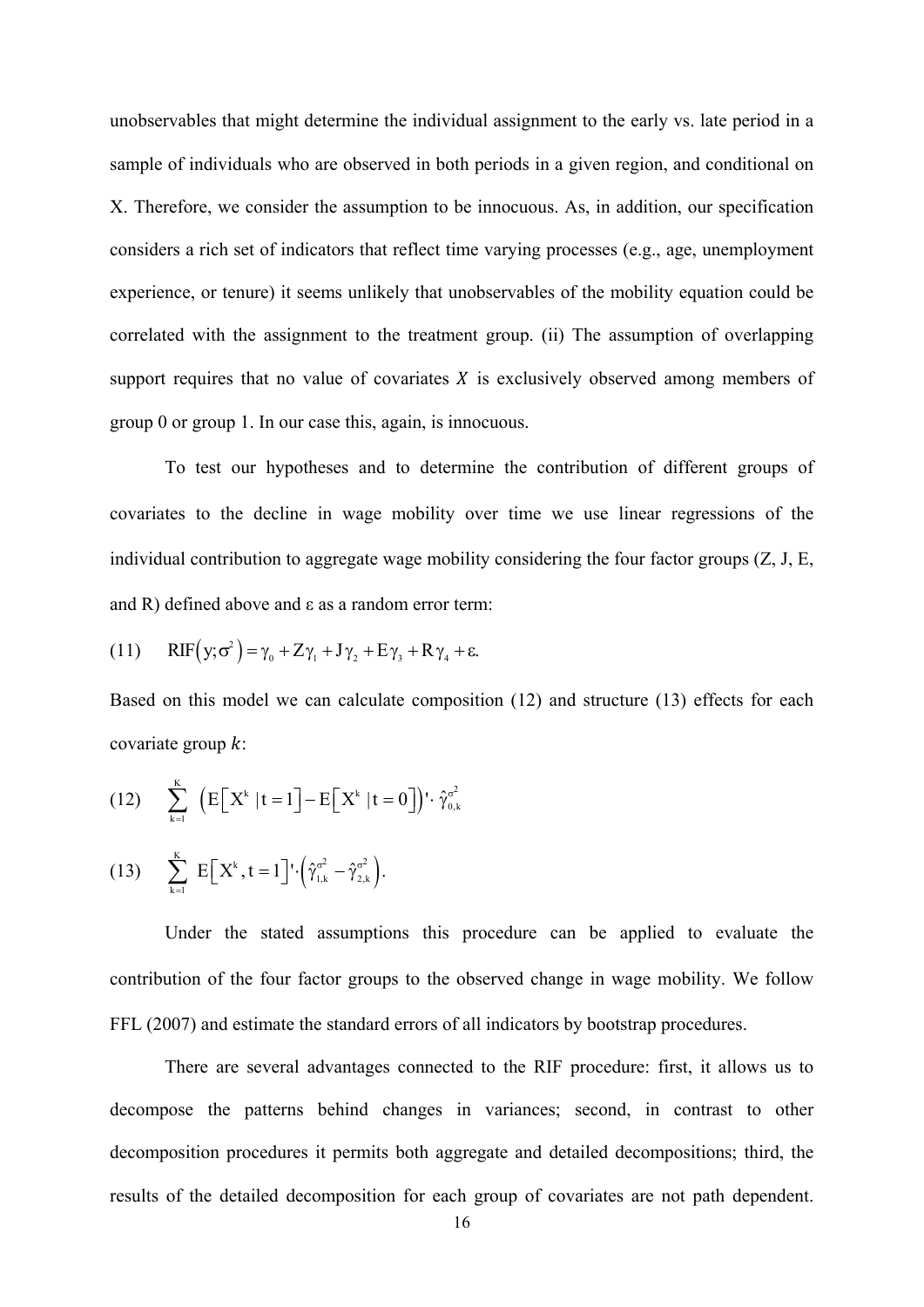However, the RIF procedure also suffers the disadvantages of the Oaxaca Blinder decomposition: the measured contribution of covariates to the structure effect depends on the specific characteristics of the reference person and results depend on whether period 1 is compared to 0 or vice versa. In response to the first disadvantage we do not present detailed structure effects. In response to the second point we test the robustness of our results.

# **5. Results and Discussion**

#### **5.1 Empirical Results**

The empirical analysis evaluates the contribution of the four factor groups to the decline in wage mobility. First, we regress the individual contribution to the aggregate variance on the four factor groups (see equation 11). The estimates are available in Table A.2 in the appendix and are omitted here to save space. The coefficient estimates for the four factor groups are all jointly highly statistically significant.

We present the results of the decomposition analysis in Table 1, where we compare wage mobility observed in the early years after unification (base year  $t = 1993$ )<sup>15</sup> to that observed most recently (base year  $t = 2004$ ). Panel A of Table 1 describes that the observed variance of the rank change distribution dropped by half in East and by 15 percent in West Germany over the observed period. Panel B of Table 1 presents the results of the aggregate decomposition, where we distinguish the contribution of composition  $(\Delta_{x}^{\sigma^2})$  and structure effects  $(\Delta_s^{\sigma^2})$  to the overall change in wage mobility over time. In East and West Germany most of the change in wage mobility is associated with structural shifts, i.e., with changes in correlation patterns and the relevance of unobservables. However, in East Germany a statistically significant share of about 40 percent of the total decline in wage mobility is

<sup>15</sup> 15 In contrast to our descriptive results on East Germany which start in 1992, we use 1993 as the base year for our multivariate analyses to avoid measurement problems. East German data collection commenced in 1991 and some commentators consider the early evidence as unreliable.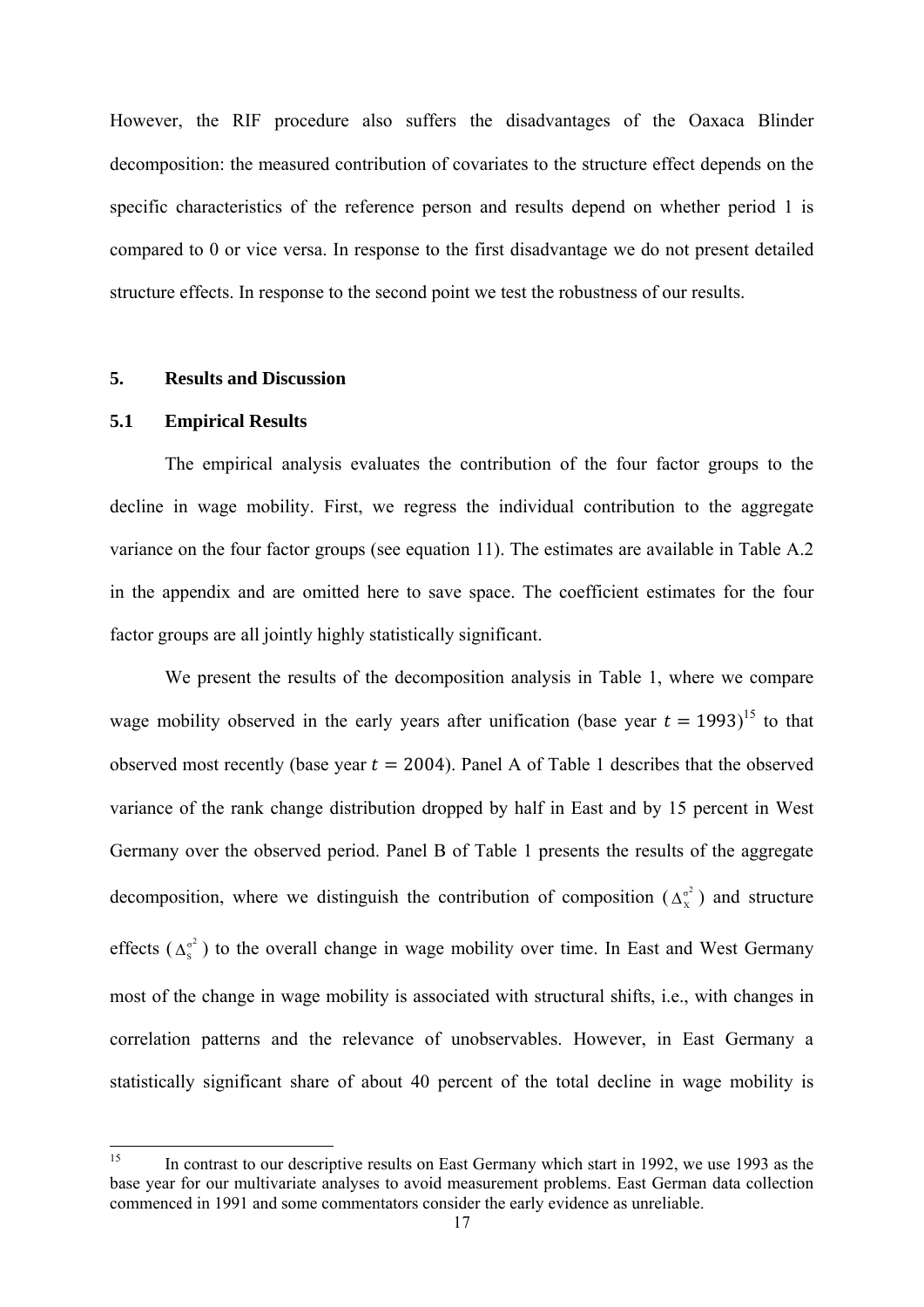associated with composition effects, i.e., with changes in observable characteristics. Panel C of Table 1 presents the contribution of changes in observable characteristics by factor group. In both regions changes in job stability ( $I$ ) and employment characteristics  $(E)$  contributed the most to the composition effect. While in East Germany changes in all factor groups contribute to a decline in wage mobility, the shifts in job stability  $(J)$  and employment  $(E)$  characteristics in West Germany would have increased wage mobility. Surprisingly, the contribution of individual level characteristics  $(Z)$  in East Germany is relatively small: if the mobility decline were driven by migration and ensuing changes in population characteristics this should have generated a more substantial contribution of factor group  $Z$  to the total composition effect.

 The bottom rows of Table 1 describe the magnitude of the approximation and the reweighting errors. For East Germany the approximation error to the true functional form of the composition effect is negligible, for West Germany it takes on a value of -5. The statistically significant reweighting error for East Germany indicates that there remains a difference between the characteristics of the compared groups even after reweighting.

 Overall, the substantial decline in East German wage mobility is connected to both composition and structure effects whereas the small change in West Germany is accounted for by structure effects. In principle, it is possible to decompose structure effects and to evaluate the contribution of each factor group. However, because the results vary substantially depending on the chosen reference group, we prefer not to present a—necessarily arbitrary decomposition of the structure effect.<sup>16</sup>

 Instead, we refine our decomposition analysis and break the observation window in two periods. In Table 2 we separately present the results of a decomposition comparing first the base years 1993 and 1998 and then the base years 1998 and 2004. This splits the periods of constant and declining mobility in West Germany (see Figure 6). Panel A confirms that the

1

We present the results of the aggregate decomposition with swapped period assignments (1 vs.) 0) in the electronic appendix. The results are robust to the direction of the decomposition.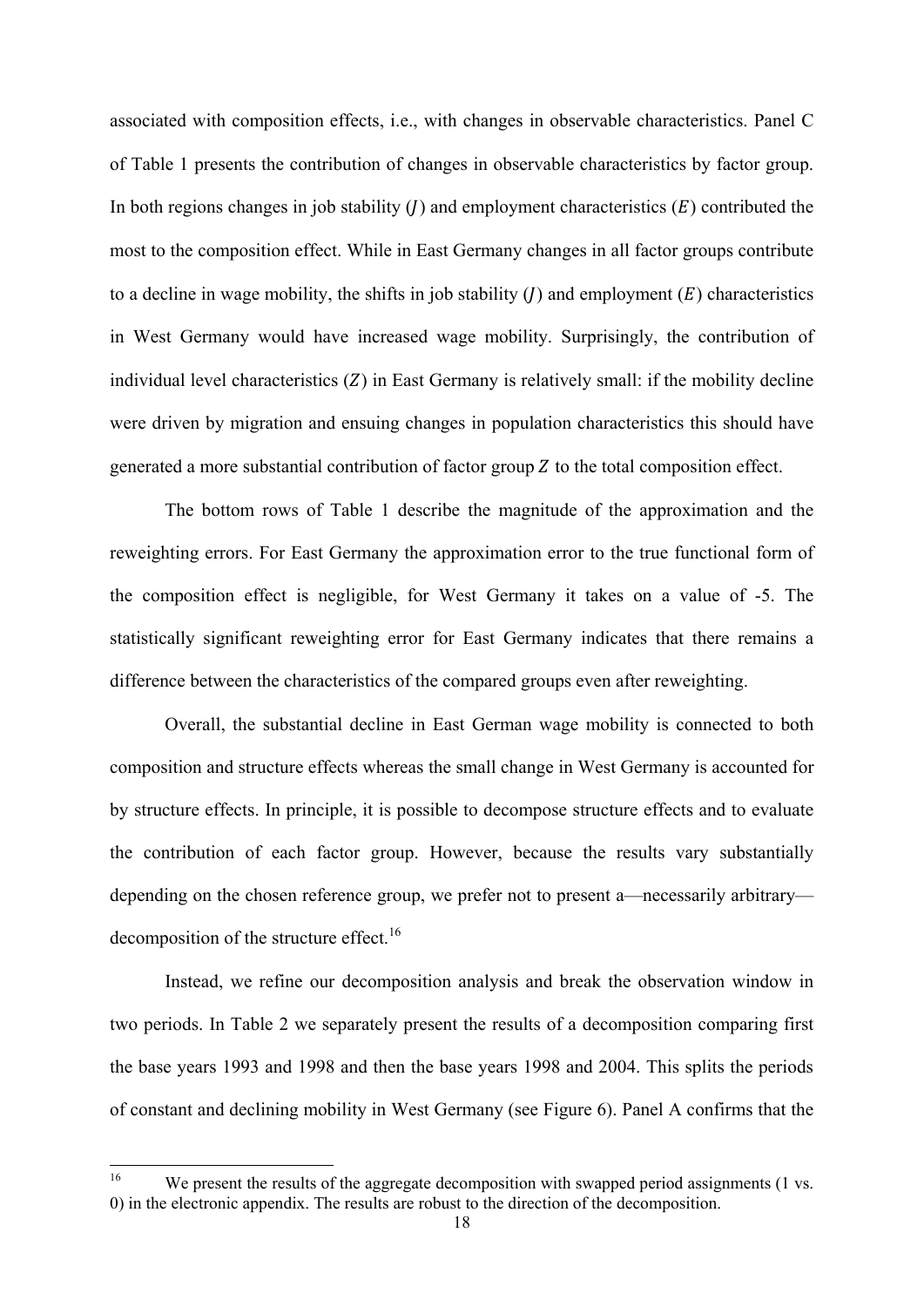East German mobility decline slowed down substantially after the first period, whereas the West German mobility decline only started after 1998 (see row labeled change). The mobility decline in the second period was of about equal size in East and West Germany.

Panel B shows that both structure and composition effects contribute significantly to all observed changes. In East Germany, the patterns differ in the first and the second period. Whereas in the early period about one quarter of the overall mobility change is associated with shifts in characteristics that share increases to 70 percent in the second period. In West Germany, the variance changed little in the first period and the decline in the second period is connected to both, composition and structure changes. Across both regions and periods the detailed decomposition of the characteristics effect in Panel C confirms a dominance of job stability and employment characteristics. The approximation and reweighting errors are generally small and mostly insignificant. Overall, the mobility shifts in East and West are associated with both, changes in composition and structure.

 While a detailed decomposition of structure effects is not possible without an arbitrary reference group we can test whether the RIF regression coefficients (cf. equation 11) changed over time. The tests (see Table EA.3 in the electronic appendix) yield that except for the regional indicators (R) the coefficients of all factor groups changed significantly.

 While structure effects dominate in the first period, observables drive a substantial share of the decline in East German wage mobility particularly in the second half of the observation window. Job stability and employment characteristics seem to be key factors associated with wage mobility in East and West Germany, while labor force characteristics  $(Z)$  matter less. Before we discuss this evidence in greater detail we test its robustness.

#### **5.2 Two Robustness Tests**

 We address two issues in our robustness tests, the impact of Berlin and of East-West migration. More than one fifth of the East German population resides in Berlin. Since the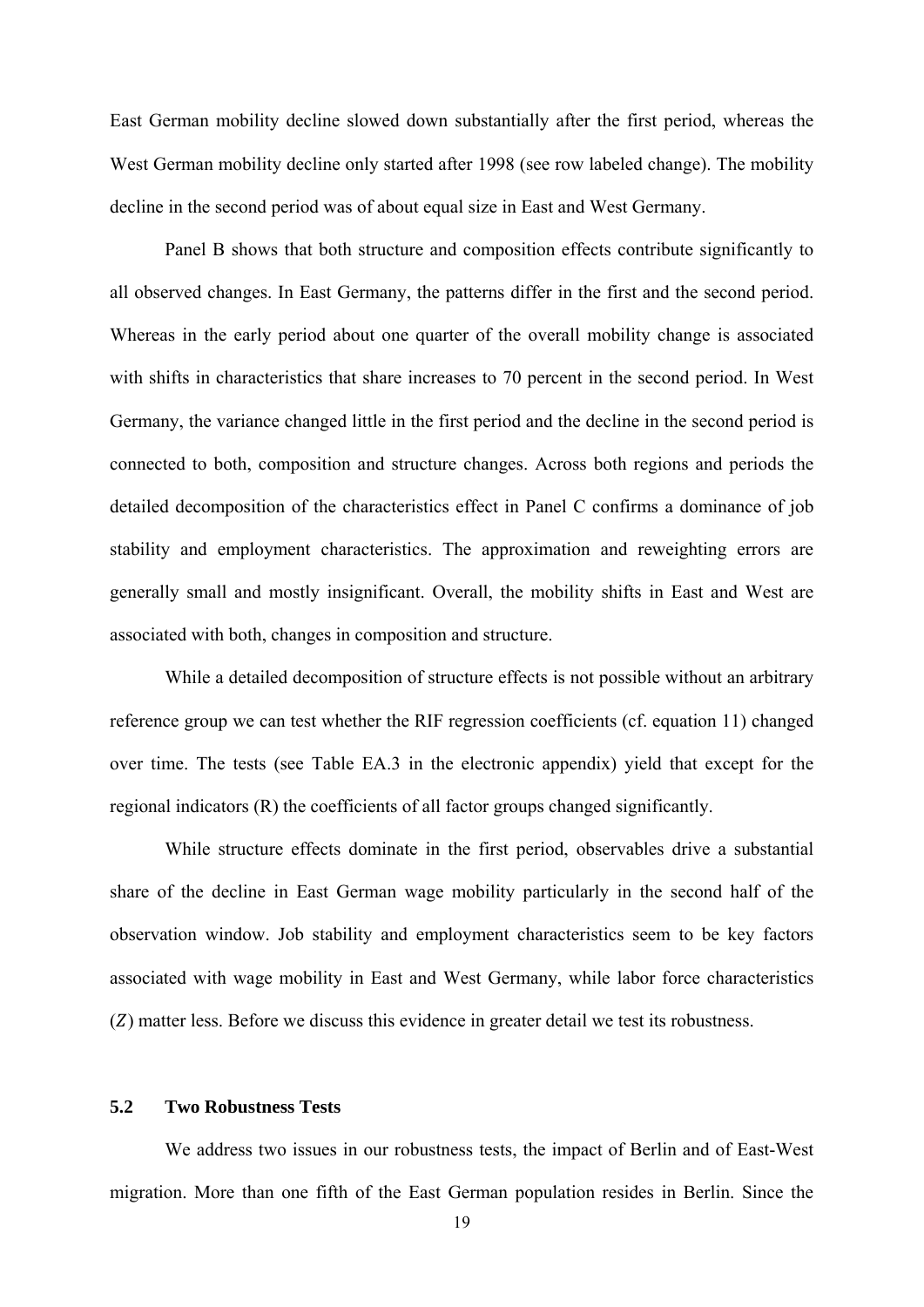labor market in this metropolis may differ from the labor markets in the other, at times sparsely populated regions of East Germany we investigate whether our findings for East Germany are robust to omitting observations from Berlin. The results (see the electronic appendix) confirm the patterns observed before: a substantial share of the mobility decline is associated with the composition of the sample, particularly in the second sub-period. Job stability and employment characteristics contribute most to the composition effect. Overall, our results are robust to omitting Berlin.

 The second test addresses a sample selection criterion that we imposed on the analysis. To ensure that we truly describe the East and West German labor markets we required that individuals are observed in the same region of the country when we measure their wages in periods t and  $t + 4$ . Here, migration can generate a selectivity problem (see, e.g., Brücker and Trübswetter 2007 or Hunt 2006): it is possible that East German wage mobility declined because workers who are mobile in their wage rank left the region. In that case the East German labor market *per se* may not have changed and our previous results would be biased.

To test this scenario, we generated an alternative sample. First, we pooled the East and West German observations. Then, we accounted for the east-west difference in nominal wage censoring thresholds and applied the 90th percentile of the East German wage distribution for consistent top coding in the full sample.<sup>17</sup> We then ranked the uncensored wage observations in the national sample. For the robustness test, we consider all individuals who work in East Germany in base year  $(t)$  of the mobility measurement and describe their mobility in the national wage distribution by period  $t + 4$  independent of whether they are observed in East or West Germany in  $t + 4$ . This describes the wage mobility of East German employees

 $17$ 17 A number of alternative procedures could be used, each with its own strengths and weaknesses. Since the East and West German wage distributions differ any nominal cutoff censors different shares of the two regional wage distributions.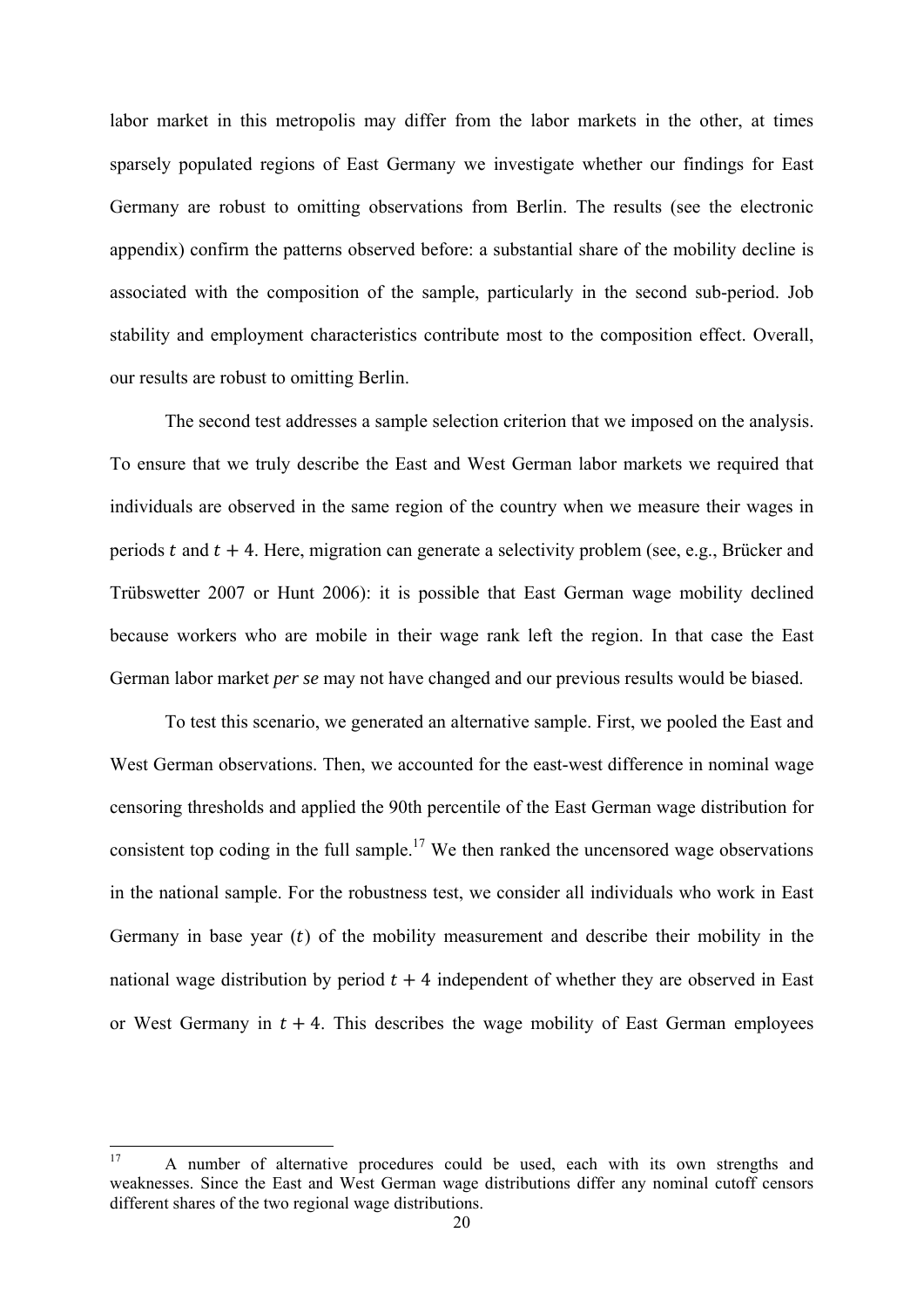rather than the wage mobility in the East German labor market.<sup>18</sup> The development of wage mobility based on the now nationally calculated ranks is presented in appendix Figure A.2: changing from regional to national assignments of wage ranks for the original sample increases wage mobility observed in West Germany, however, with a similar decline over time. The results are not affected by allowing West German emigrants back into the sample. In East Germany, the change from regional to national wage ranks reduces the observed wage mobility. When we then add East German emigrants to the sample mobility jumps back to the originally measured values. Thus, the mobility decline is robust to definitional changes.

Table 3 shows the results of the decomposition exercise for East Germany based on the newly defined sample.19 The observed variances of the rank change distributions in Panel A do not differ substantially from those in Tables 1 and 2. The overall decline in mobility is reduced from 199.1 in Table 1 to 145.11 (see column 3, Panel A, Table 3). This decline occurs only in the early observation period; adding individuals who left East Germany to the sample does not affect the development in the second observation period. The aggregate decomposition in Panel B is fairly similar to that presented before: structure effects dominate in the first period and composition effects in the second period. Overall, observable characteristics account for 40 percent of the mobility decline in Table 1 and for 47 percent in Table 3. These results are robust to changes in the sample composition.

 However, the results of the detailed decomposition presented in Panel C of Table 3 differ from those in Tables 1 and 2. When we consider the wage mobility of East German employees in Table 3 rather than of those staying in the East German labor market (see Tables 1 and 2) individual characteristics account for a larger share of the composition effect. Given the small addition to the overall East German sample size the magnitude of this shift is

<sup>18</sup> Eventually, at least 94.1 percent of the initial East German employees are employed in the East German labor market 4 years later. The share of East-West migrants by period  $t + 4$  ranged from 3.08 percent in period 1993-1997, to 5.9 percent in period 1998-2002, and 4.25 percent in 2004-2008.

We present the decomposition results obtained for the original sample only changing to national wage ranks in the electronic appendix. Prior results are confirmed.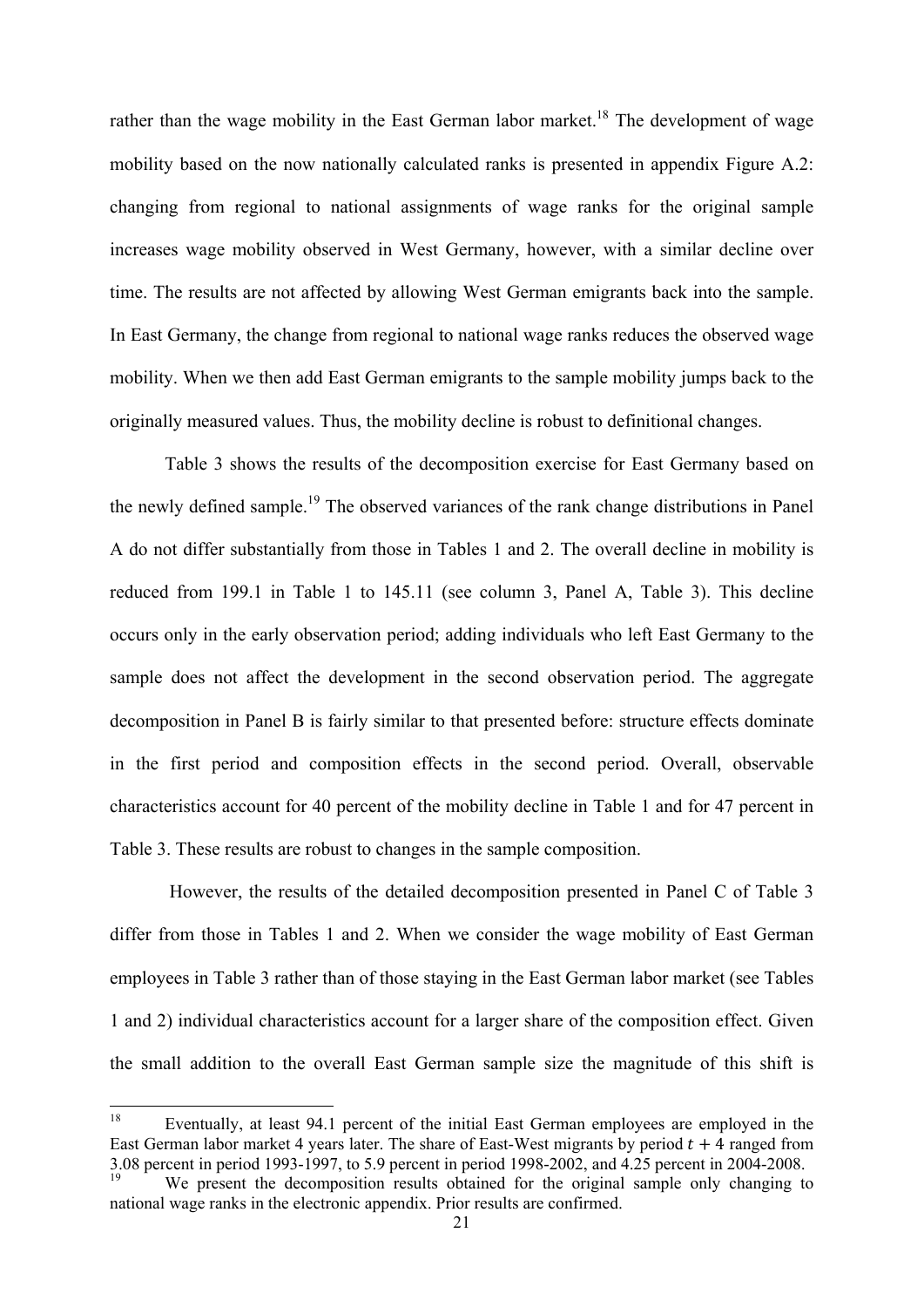surprising, while its pattern meets expectations: we have now added East-West migrants who are known to be a selective group in terms of their individual characteristics (Z) (for references see section 4.1). As they changed employers between t and t+4 their initial employment characteristics are less informative for subsequent wage changes than the initial employment characteristics of those, who not only stayed in East Germany but potentially also with their employers. Overall, however, the results in Table 3 confirm the robustness of prior findings to changes in the sample composition.

# **5.3 Discussion**

 We have learnt that East German wage mobility was high initially after German unification and rapidly fell below the West German mobility level, which also declined over time. A share of about 40 percent of the overall East German mobility decline between 1993 and 2004 is associated with shifts in observables (composition effect) and a share of more than 60 percent is connected to correlation patterns and unobservables (structure effect). The structure effect drives the fast drop in wage mobility in the first half of the observed period (1993-1998), when matching and remuneration mechanisms were newly established in the East German labor market. In the second half of the observation period (1998-2004) predominantly composition effects contribute to the East German mobility decline.

Neither migration nor shifting workforce characteristics drive this mobility decline. Instead, changes in job stability and employment characteristics are behind most of the composition effect in both periods and regions of the country. Appendix Table A.3 shows the development of job stability  $(I)$  and employment indicators  $(E)$  and documents the stabilization of the East German labor market: the share of individuals changing firms declines to West Germans levels; unemployment experience still differs between the regions, but declined in East Germany; the accumulation of job tenure in East Germany took time, however, by 2004 the share of employees with at least two years of tenure has about reached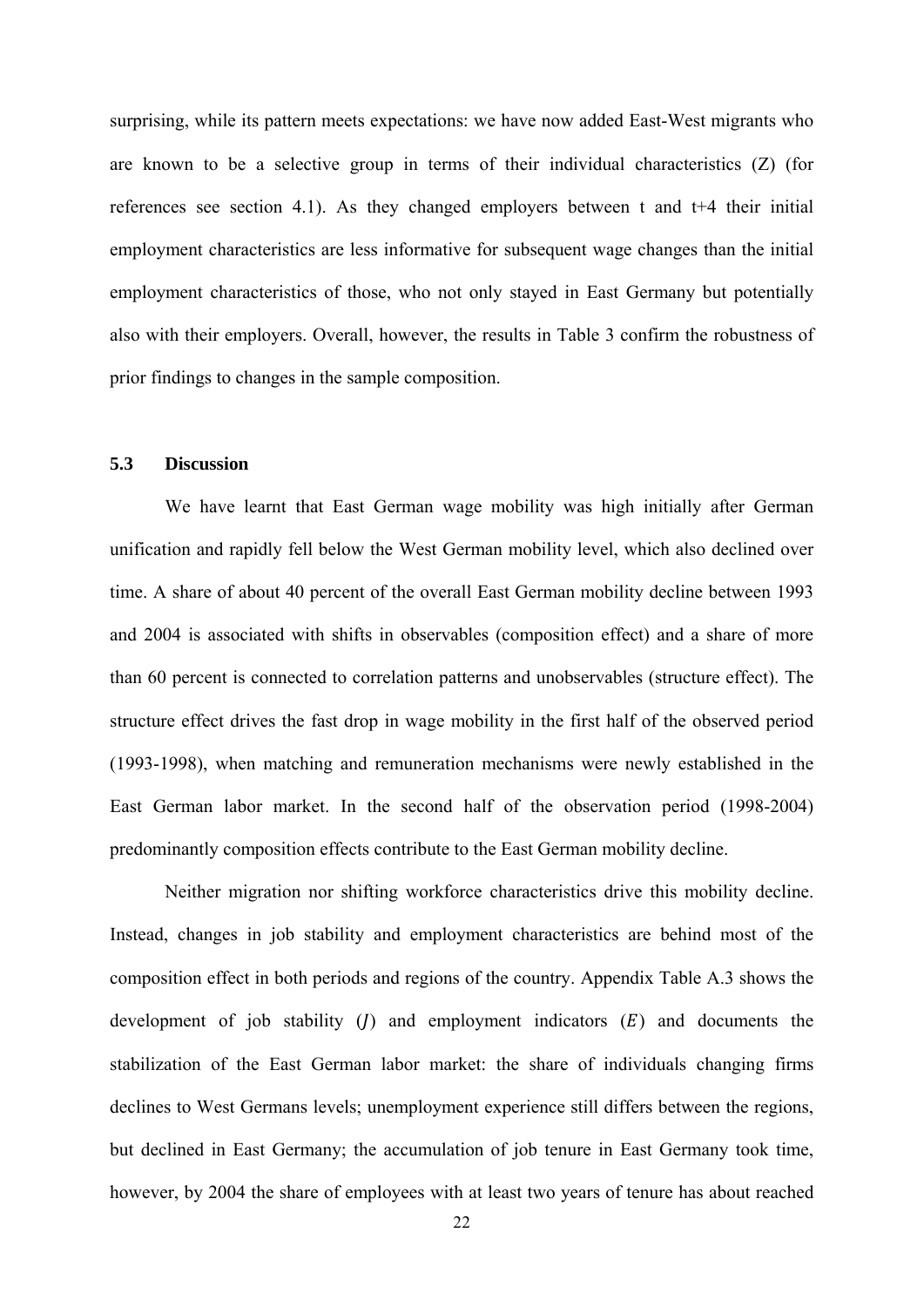the West German level. Similarly, the incidence of changes in occupation and industry converged between both regions. So, observable characteristics reflect adjustments in the East German labor market and its rising job stability.

In order to better understand the patterns behind the relevance of structure effects we return to Table A.2 and the joint significance tests in Table EA.3 in the electronic appendix. The tests show that just about all coefficients of the RIF regressions changed significantly over time:<sup>20</sup> between 1993 and 2004 the coefficients of foreign citizenship, unemployment experience, firm size, and industry changed significantly both in East and West Germany. The estimates show that foreign citizenship lost its significant association with wage mobility over time (see Table A.2). Prior unemployment experience continues to be positively correlated with wage mobility, however, the magnitude of the coefficients declined between 1993 and 2004. The firm size patterns are mixed and do not lend themselves to simple interpretations. We observe a substantial increase in service industry employment over time (see Table A.2); the coefficient estimates suggest that almost all other industries are associated with less wage mobility than the services sector, however, the magnitudes of these parameters tend to fall in East Germany.

While these patterns are interesting they do not explain why East German wage mobility has fallen below West German levels. In a final step, we repeated our decomposition analysis, this time comparing contemporaneous wage mobility between East and West Germany in three different periods (see Table A.4). As expected, East German wage mobility is higher only in the earliest period. The aggregate decomposition yields interesting results. We find that early after unification (1993-1997) almost 80 percent of the East German mobility advantage was associated with the composition effect. This difference in observables did not disappear over time. The composition effect remains negative even when overall East

<sup>20</sup> Additional evidence on pooled and interacted RIF regressions is presented in Table EA.6 in the electronic appendix.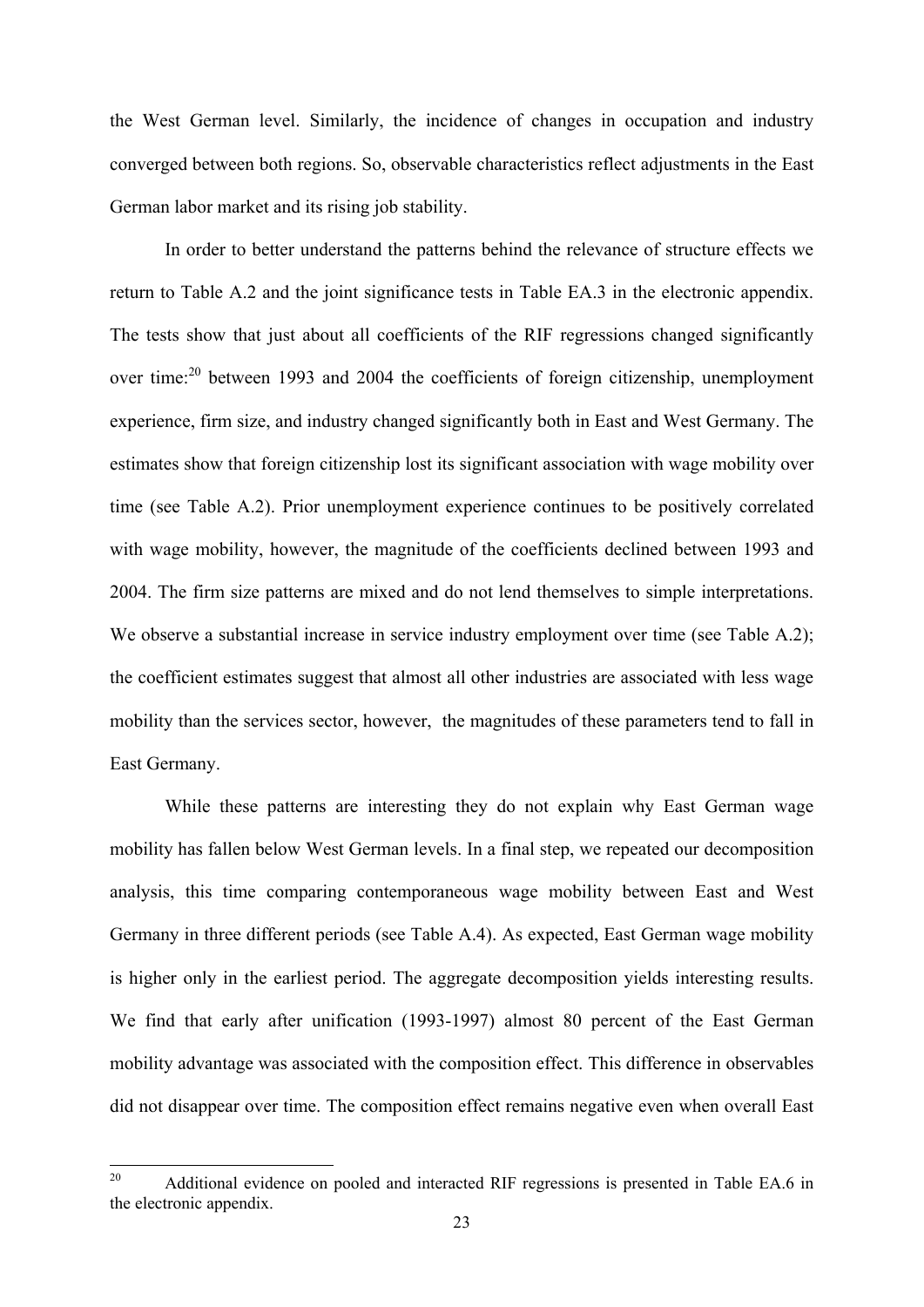German mobility had fallen below West German levels. Among the factor groups, again the job stability indicators dominate the composition effect.

The decline in East German wage mobility over time apparently relates to the strong adjustments in labor market structures, which confirms the findings in Table 2: already by 1998, structure effects more than compensated the composition effects and explain the lower wage mobility in East compared to West Germany. Thus, the difference between East and West German wage mobility is not related to the characteristics of the East German workforce nor to its employment relationships, firm size distribution, occupational or industry structures. Instead, it is driven by East-West differences in the correlation between observables and wage mobility: given characteristics yield lower wage volatility in East than in West Germany; it takes larger changes in characteristics in East than in West Germany to achieve a given "jump" in the regional wage rank distribution.

What may explain this relative sluggishness in wage adjustments in East Germany? Relevant structural differences behind the sluggishness in wage adjustments may be connected to the age and education profiles of East German wage levels: the flatter these profiles, the smaller are wage changes and, implicitly, wage mobility. Flatter profiles in East than in West Germany have been found in the literature before (e.g., Orlowski and Riphahn, 2009). They are reflected in the coefficients in Tables A.2 and EA.6: "mobility returns" to education are lower in East than in West Germany, and the marginal effects of changes in employer, occupation, and industry on mobility are lower in East than in West Germany.

In addition, the overall changes of the German labor market mentioned in the introduction may affect East Germany in a way that is conducive to reduced wage volatility. The literature discusses de-unionization, wage moderation, increasing labor market flexibility, and the reduction of wage compression (see Eichhorst and Marx 2011). Within this scenario, it seems plausible that workers in the East German labor market that was characterized by

24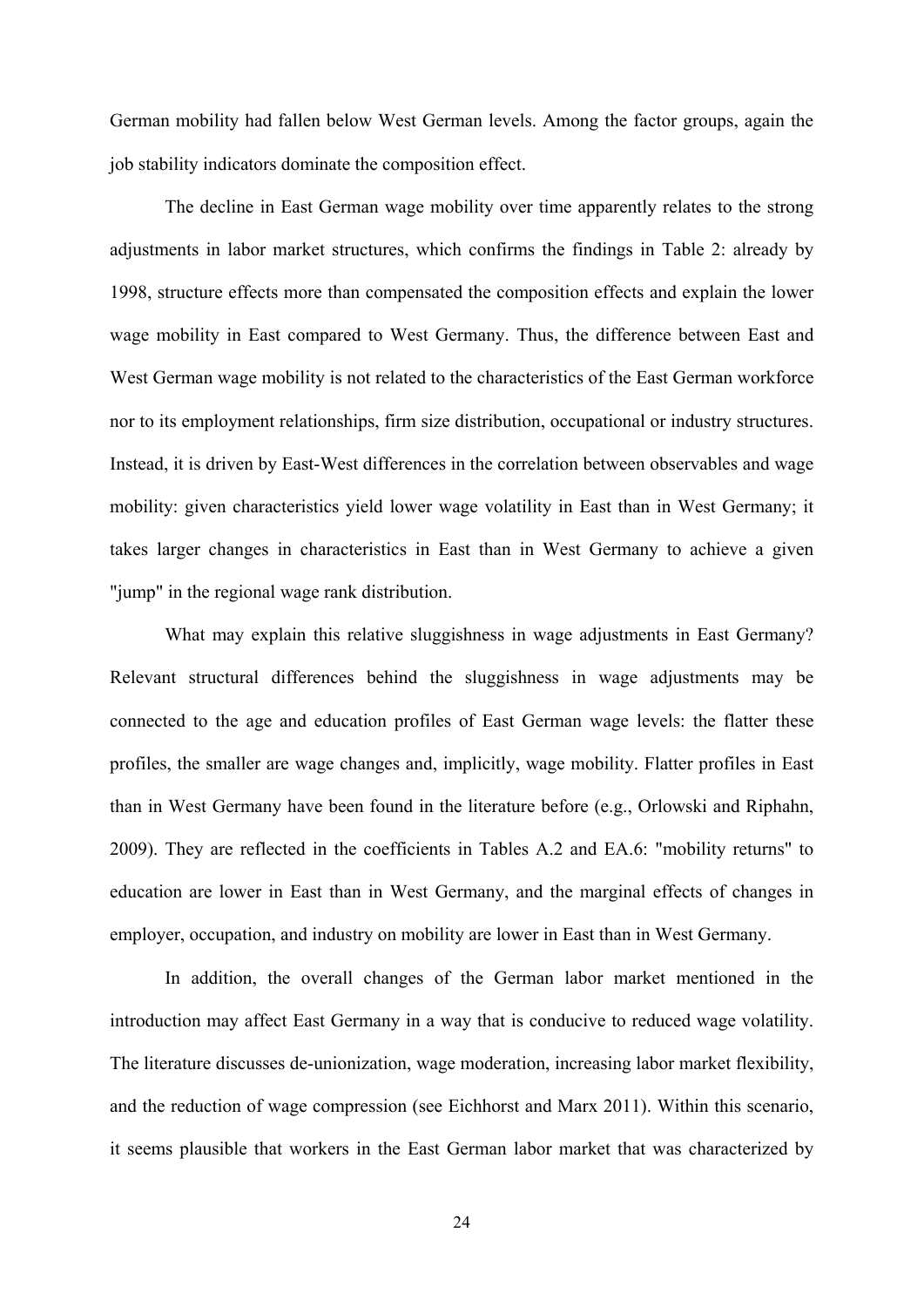massive unemployment were less able to appropriate rents and that their wage mobility was weaker than that of their colleagues in West Germany.

## **6. Conclusions**

 This is one of the first studies using long-running administrative data to study the development of wage mobility over time. We describe the case of Germany since the mid 1970s: wage mobility in West Germany was initially stable and declined since the late 1990s, wage mobility in East Germany declined continuously since the early 1990s. We discuss different explanations of the observed mobility decline and quantify their contributions. We apply a decomposition procedure that is based on recentered influence functions (RIF) and permits a flexible, path independent, aggregate and detailed decomposition of wage mobility changes. The results yield that a share of about 40 percent of the mobility decline in East Germany is associated with changes in observable characteristics, particularly those describing job stability and employment characteristics. In addition, structural shifts and unexplained factors contributed substantially to the decline in wage mobility in both parts of Germany. In addition, 15 years of transition have not equalized mobility patterns in East and West Germany.

 The overall mobility decline appears plausible, given recent changes in observable characteristics and institutions in German labor markets. While the latter may have generated the recent "German labor market miracle" (Burda and Hunt 2011) they also contribute to rising wage inequality and reduced wage mobility. These developments are particularly powerful in East Germany where wages are lower, inequality is higher, and mobility is lower than in West Germany.

 The observed shifts in West German wage structures suggest that the transition process in the former socialist East German labor market cannot be interpreted as a

25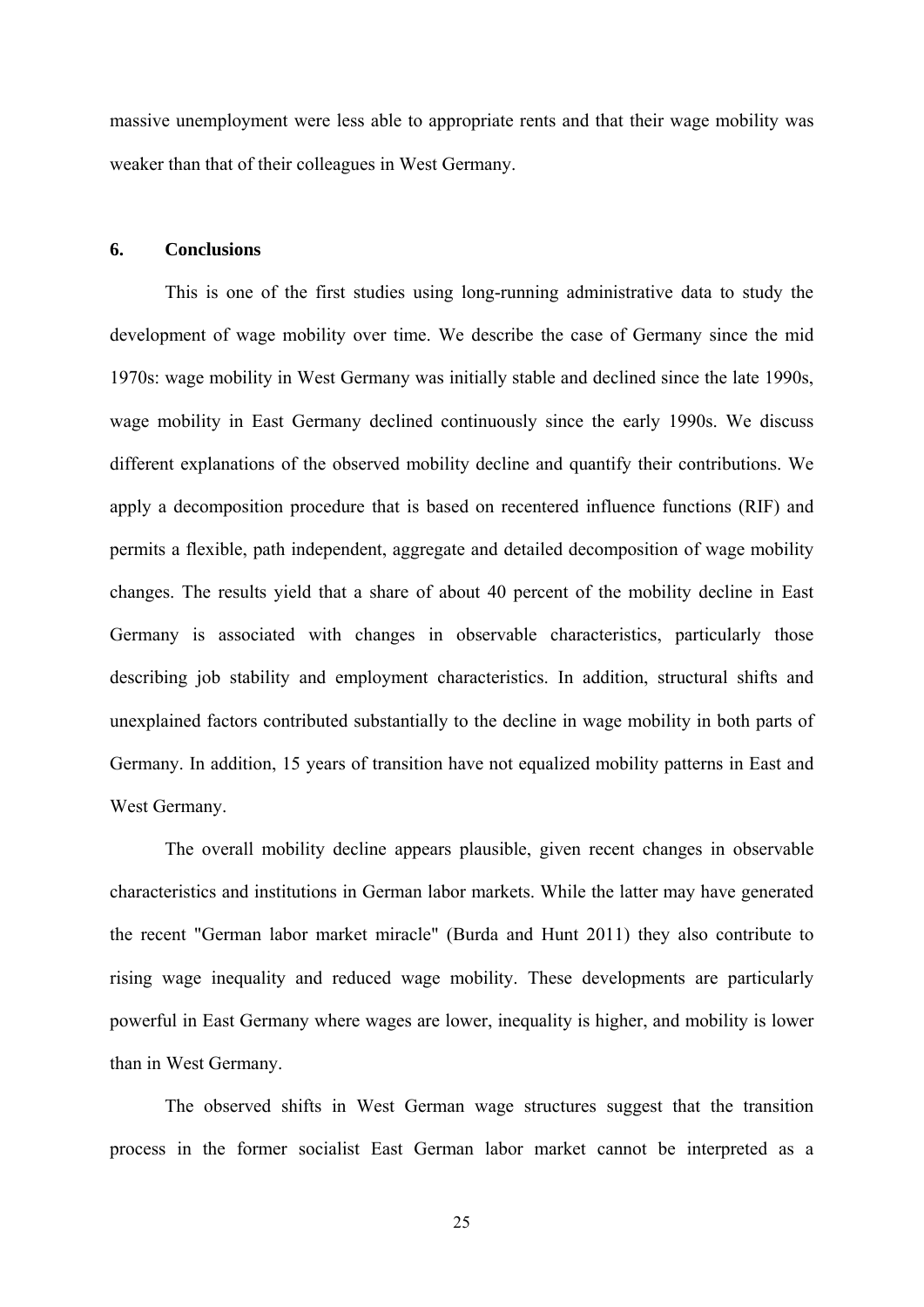convergence to a static German wage structure. Instead, wage mobility appears to develop over time and thus is a dynamic feature of modern labor markets.

An important conclusion of our analysis is that the welfare effects of the observed rise in wage inequality are not balanced by higher life-time wage mobility, as was suggested by Friedman (1962); he interpreted mobility as an equalizer of long-term incomes. Instead, inequality continues to rise at the same time as its potential balancing mechanism—wage mobility—loses effectiveness.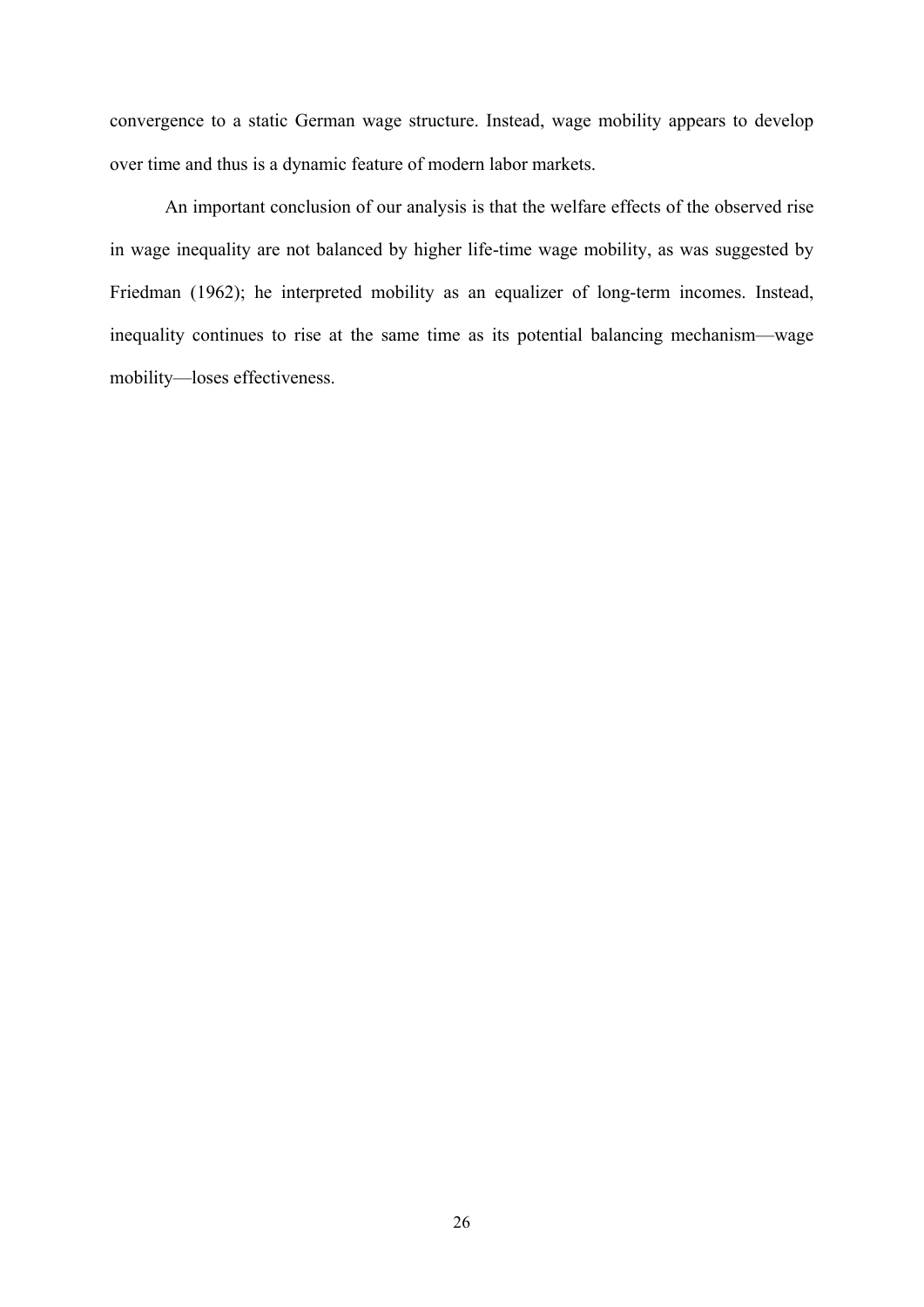#### **References**

- Aaberge, Rolf, Anders Björklund, Markus Jäntti, Mårten Palme, Peder J. Perdersen, Nina Smith, and Tom Wennemo, 2002, Income Inequality and Income Mobility in the Scandinavian Countries Compared to the United States, *Review of Income and Wealth* 48(4), 443-469.
- Abowd, John M., and David Card, 1989, On the Covariance Structure of Earnings and Hours Changes, *Econometrica* 57(2), 411-445.
- Anger, Silke, 2011, The Cyclicality of Effective Wages within Employer-Employee Matches in a Rigid Labor Market, *Labour Economics* 18(6), 786-797.
- Antonczyk, Dirk, Bernd Fitzenberger, and Katrin Sommerfeld, 2010, Rising wage inequality, the decline of collective bargaining, and the gender wage gap, *Labour Economics* 17(5), 835-847.
- Aretz, Bodo and Nicole Gürtzgen, 2012, What Explains the Decline in Wage Mobility in the German Low-Wage Sector?, *ZEW Discussion Paper* No. 12-041, Mannheim.
- Auten, Gerald and Geoffrey Gee, 2009, Income Mobility in the United States: New Evidence from Income Tax Data, *National Tax Journal* 62(2), 301-328.
- Ayala, Luis and Mercedes Sastre, 2008, The structure of income mobility: empirical evidence from five UE countries, *Empirical Economics* 35(3), 451-473.
- Baker, Michael, 1997, Growth-Rate Heterogeneity and the Covariance Structure of Life-Cycle Earnings, *Journal of Labor Economics* 15(2), 338-375.
- Bartels, Charlotte and Timm Bönke, 2010, German male income volatility 1984 to 2008: Trends in permanent and transitory income components and the role of the welfare state, *School of Business & Economics DP* 2010 / 18, Freie Universität Berlin, Berlin.
- Bayaz-Ozturk, Gulgun, Richard V. Burkhauser, and Kenneth A. Couch, 2011, Different Directions: Economic Mobility in The Western States of Germany and the U.S. from 1984-2006, *mimeo*, Cornell University.
- Bönke, Timm, Giacomo Corneo, and Holger Lüthen, 2011, Lifetime Earnings Inequality in Germany, *IZA Discussion Paper* No. 6020, Bonn.
- Brücker, Herbert and Parvati Trübswetter, 2007, Do the best go west? An analysis of selfselection of employed east-west migrants in Germany, *Empirica* 34(4), 371-395.
- Buchinsky, Moshe and Jennifer Hunt, 1999, Wage Mobility in the United States, *Review of Economics and Statistics* 81(3), 351-368.
- Buchinsky, Moshe, Gary Fields, Denis Fougère, and Francis Kramarz, 2003, Francs or Ranks? Earnings Mobility in France, 1967-1999, *CEPR Discussion Paper* No. 3937, London.
- Burda, Michael C. and Jennifer Hunt, 2011, What Explains the Germany Labor Market Miracle in the Great Recession?, *Brookings Papers on Economic Activity* 42(1), 273- 335.
- Burkhauser, Richard V., Douglas Holtz-Eakin, and Stephen E. Rhody, 1997, Labor Earnings Mobility and Inequality in the United States and Germany During the Growth Years of the 1980s, *International Economic Review* 38(4), 775-794.
- Burkhauser, Richard V. and John G. Poupore, 1997, A Cross-National Comparison of Permanent Inequality in the United States and Germany, *Review of Economics and Statistics* 79(1), 10-17.
- Burkhauser, Richard V., Shuaizhang Feng, and Stephen P. Jenkins, 2009, Using the P90/P10 Index to Measure U.S. Inequality Trends with Current Population Survey Data: A View from Inside the Census Bureau Vaults, *Review of Income and Wealth* 55(1), 166-185.
- Burkhauser, Richard V., Shuaizhang Feng, Stephen P. Jenkins, and Jeff Larrimore, 2011, Estimating trends in US income inequality using the Current Population Survey: the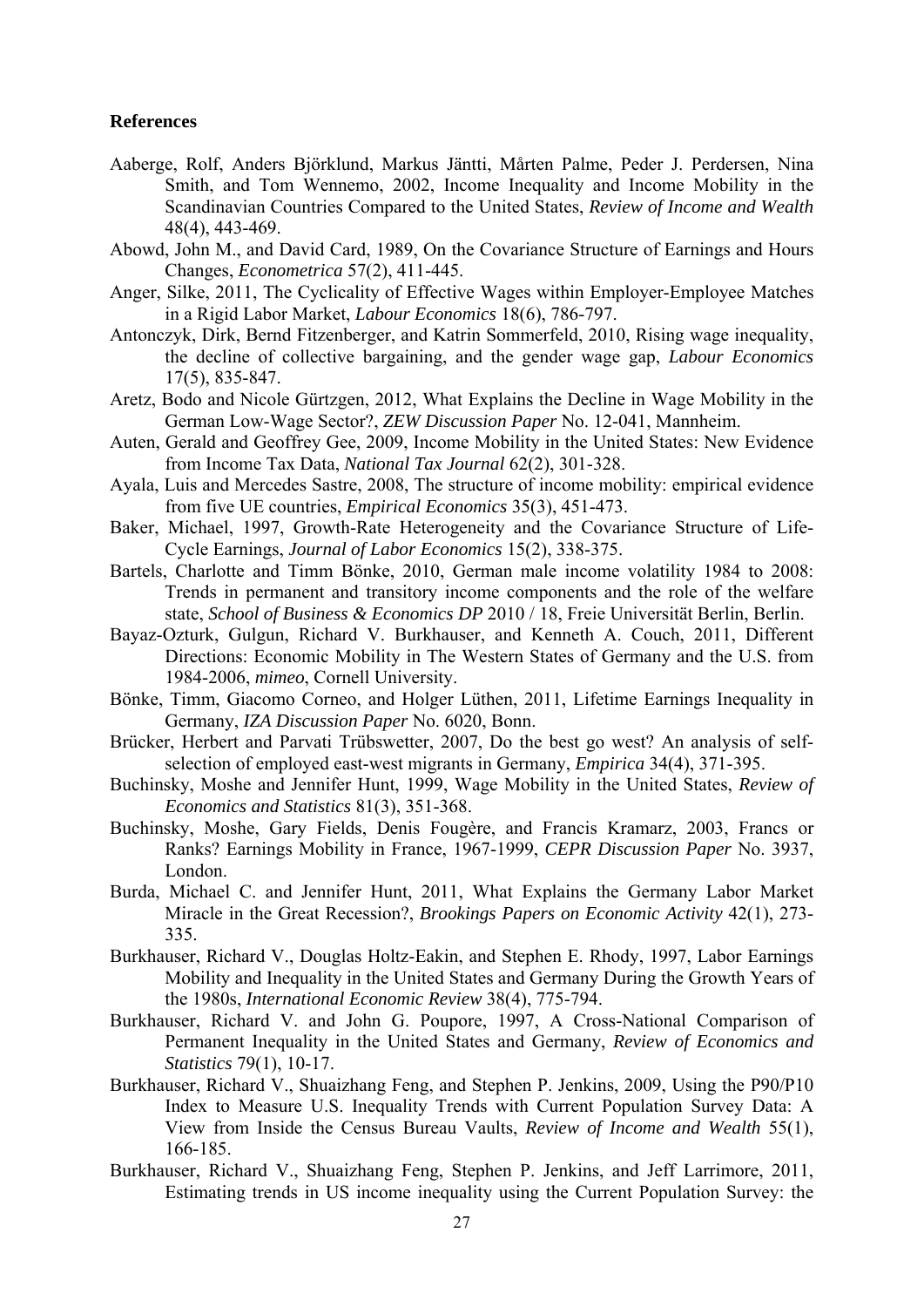importance of controlling for censoring, *Journal of Economic Inequality* 9(3), 393- 415.

- Card, David, Joerg Heining, and Patrick Kline, 2012, Workplace Heterogeneity and the Rise of German Wage Inequality, *mimeo*, University of California at Berkeley.
- Celik, Sule, Chinhui Juhn, Kristin McCue, and Jesse Thompson, 2012, Recent Trends in Earnings Volatility: Evidence from Survey and Administrative Data, *The B.E. Journal of Economic Analysis & Policy* 12(2) ,Contributions, Article 1.
- Chen, Wen-Hao, 2009, Cross-National Differences in Income Mobility: Evidence from Canada, the United States, Great Britain, and Germany, *Review of Income and Wealth* 55(1), 75-100.
- Comin, Diego, Erica L. Groshen, Bess Rabin, 2009, Turbulent Firms, Turbulent Wages? *Journal of Monetary Economics* 56(1), 109-133.
- Dahl, Molly, Thomas DeLeire, and Jonathan Schwabish, 2011, Estimates of Year-to-Year Volatility in Earnings and Household Incomes from Administrative Survey, and Matched Data, *Journal of Human Resources* 46(4), 750-773.
- Dickens, Richard, 2000, Caught in a Trap? Wage Mobility in Great Britain: 1975-1994, *Economica* 67(268), 477-497.
- DiNardo, John, Nicole M. Fortin, and Thomas Lemieux, 1996, Labor Market Institutions and the Distribution of Wages, 1973-1992: A Seminparametric Approach, *Econometrica* 64(5), 1001-1044.
- Drewianka, Scott, 2010, Cross-Sectional Variation in Individuals' Earnings Instability, *Review of Income and Wealth* 56(2), 291-326.
- Dustmann, Christian, Johannes Ludsteck, and Uta Schönberg, 2009, Revisiting the German Wage Structure, *Quarterly Journal of Economics* 124(2), 843-881.
- Eichhorst, Werner and Paul Marx, 2011, Reforming German labour market institutions: A dual path to flexibility, *Journal of European Social Policy* 21(1), 73-87.
- Farber, Henry S., 2007, Is the Company Man an Anachronism? Trends in Long-Term Employment in the United States, 1973-2006, in: Danziger, Sheldon and Cecilia Elena Rouse (eds.), *The Price of Independence: The Economics of Early Adulthood*, New York, Russell Sage Foundation, 56-83.
- Farber, Henry, S., 2008, Employment Insecurity: The Decline in Worker-Firm Attachment in the United States, *Princeton University Industrial Relations Section Working Paper* No. 530, Princeton.
- Fields, Gary S. and Efe A. Ok, 1996, The Meaning and Measurement of Income Mobility, *Journal of Economic Theory* 71(2), 349-377.
- Fields, Gary S. and Efe A. Ok, 1999a, The Measurement of Income Mobility: An Introduction to the Literature, in: Silber, Jacques (ed.), *Handbook on Income Inequality Measurement*, Kluwer Academic Publishers, Boston, 557-596.
- Fields, Gary S. and Efe A. Ok, 1999b, Measuring Movement of Incomes, *Economica* 66(264), 455-472.
- Finnie, Ross and David Gray, 2002, Earnings dynamics in Canada: an econometric analysis, *Labour Economics* 9(6), 763-800.
- Firpo, Sergio, Nicole M. Fortin, and Thomas Lemieux, 2007, Decomposing Wage Distributions using Recentered Influence Regressions, *mimeo*, University of British Columbia.
- Firpo, Sergio, Nicole M. Fortin, and Thomas Lemieux, 2009, Unconditional Quantile Regressions, *Econometrica* 77(3), 953-973.
- Firpo, Sergio, Nicole M. Fortin, and Thomas Lemieux, 2011, Occupational Tasks and Changes in the Wage Structure, *mimeo*, University of British Columbia.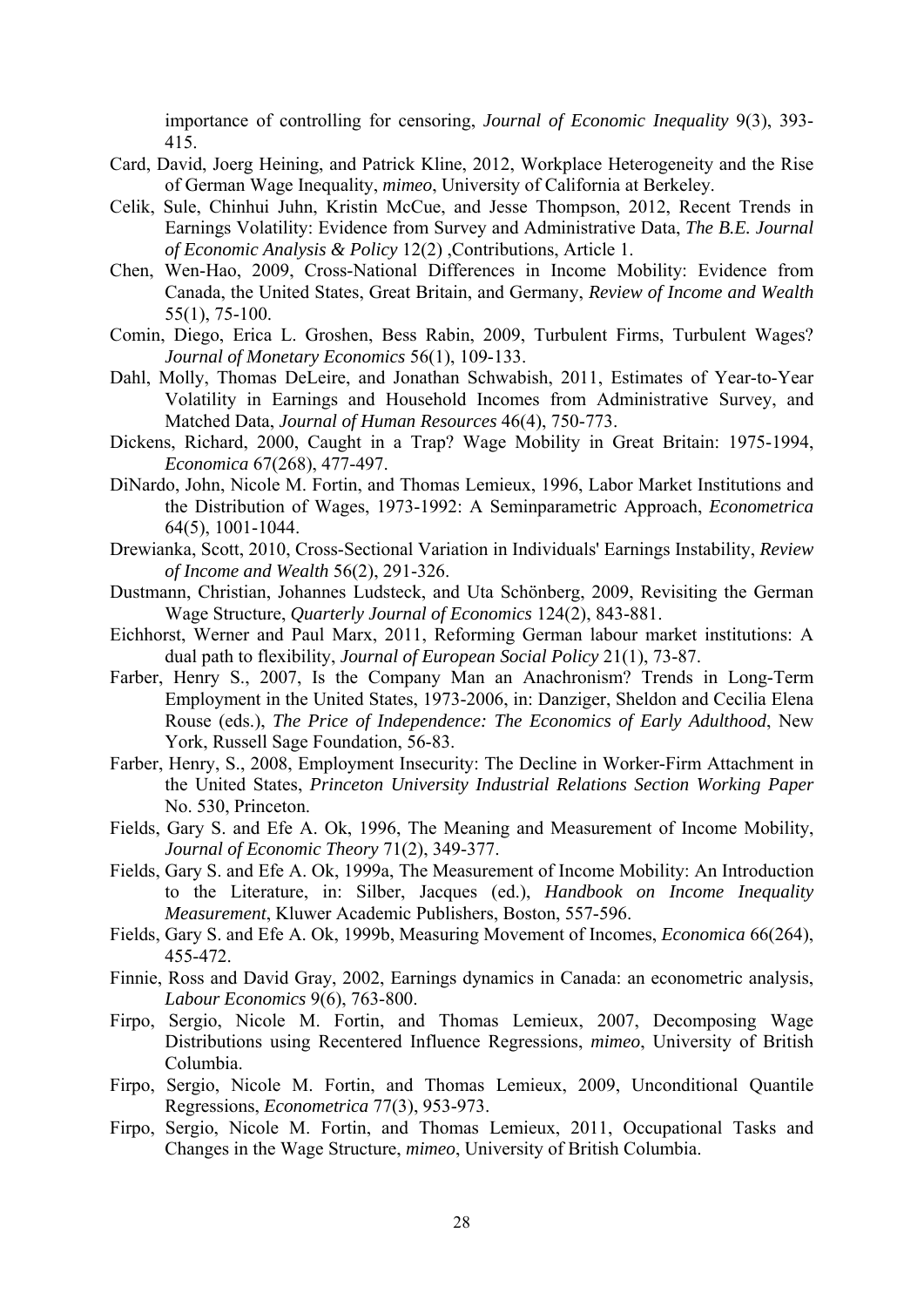Fortin, Nicole, Thomas Lemieux, and Sergio Firpo, 2011, Decomposition Methods in Economics, in: Ashenfelter, Orley and David Card (eds.), *Handbooks of Labor Economics* Vol. 4A, Elsevier B.V., San Diego and Amsterdam, Chapter 1, 1-102.

Friedman, Milton, 1962, *Capitalism and Freedom*, Chicago University Press, Chicago.

- Fuchs-Schündeln, Nicola and Matthias Schündeln, 2009, Who Stays, who goes, and who returns? East-West migration within Germany since reunification, *Economics of Transition* 17(4), 703-738.
- Gernandt, Johannes, 2009, Decreasing Wage Mobility in Germany, *ZEW Discussion Paper* No. 09-04, Mannheim.
- Gottschalk, Peter and Robert Moffitt, 1994, The Growth of Earnings Instability in the U.S. Labor Market, *Brookings Papers on Economic Activity* 1994(2), 217-272.
- Gottschalk, Peter and Robert Moffitt, 2009, The Rising Instability of U.S. Earnings, *Journal of Economic Perspectives* 23(4), 3-24.
- Gottschalk, Peter and Enrico Spolaore, 2002, On the Evaluation of Economic Mobility, *Review of Economic Studies* 69(1), 191-208.
- Gottschalk, Peter and Minh Huynh, 2010, Are Earnings Inequality and Mobility Overstated? the Impact of Non-Classical Measurement Error, *Review of Economics and Statistics* 92(2), 302-315.
- Gregg, Paul and Claudia Vittori, 2008, Exploring Shorrocks Mobility Indices Using European Data, *CMPO Working Paper Series* No. 08/206, Bristol.
- Hanel, Barbara and Regina T. Riphahn, 2012, The Employment of Mothers Recent Developments and their Determinants in East and West Germany, *Journal of Economics and Statistics (Jahrbücher für Nationalökonomie und Statistik*) 232(2), 146-176.
- Hauser, Richard and Holger Fabig, 1999, Labor Earnings and Household Income Mobility in Reunified Germany: A Comparison of the Eastern and Western States, *Review of Income and Wealth* 45(3), 303-324.
- Hofer, Helmut and Andrea Weber, 2002, Wage mobility in Austria 1986-1996, *Labour Economics* 9(4), 563-577.
- Hunt, Jennifer, 2001, Post-Unification Wage Growth in East Germany, *Review of Economics and Statistics* 83(1), 190-196.
- Hunt, Jennifer, 2006, Staunching Emigration from East Germany: Age and the Determinants of Migration, *Journal of the European Economic Association* 4(5), 1014-1037.
- Jarvis, Sarah and Stephen P. Jenkins, 1998, How Much Income Mobility is there in Britain? *The Economic Journal* 108(447), 428-443.
- Jenkins, Stephen P., 2011, *Changing fortunes: income mobility and poverty dynamics in Britain*, Oxford University Press, Oxford.
- Jenkins, Stephen P. and Philippe van Kerm, 2006, Trends in income inequality, pro-poor income growth, and income mobility, *Oxford Economic Papers* 58(3), 531-548.
- Kohn, Karsten and Dirk Antonczyk, 2011, The Aftermath of Reunification: Sectoral Transition, Gender, and Rising Wage Inequality in East Germany, *IZA Discussion Paper* No. 5708, Bonn.
- Kopczuk, Wojciech, Emmanuel Saez, and Jae Song, 2010, Earnings Inequality and Mobility in the United States: Evidence from Social Security Data since 1937, *Quarterly Journal of Economics* 125(1), 91-128.
- Lechner, Michael, 2001, The Empirical Analysis of East German Fertility after Unification: An Update, *European Journal of Population* 17(1), 61-74.
- Lillard, Lee A. and Robert J. Willis, 1978, Dynamic Aspects of Earning Mobility, *Econometrica* 46(5), 985-1012.
- Lillard, Lee A. and Yoram Weiss, 1979, Components of Variation in Panel Earnings Data: American Scientists 1960-1970, *Econometrica* 47(2), 437-454.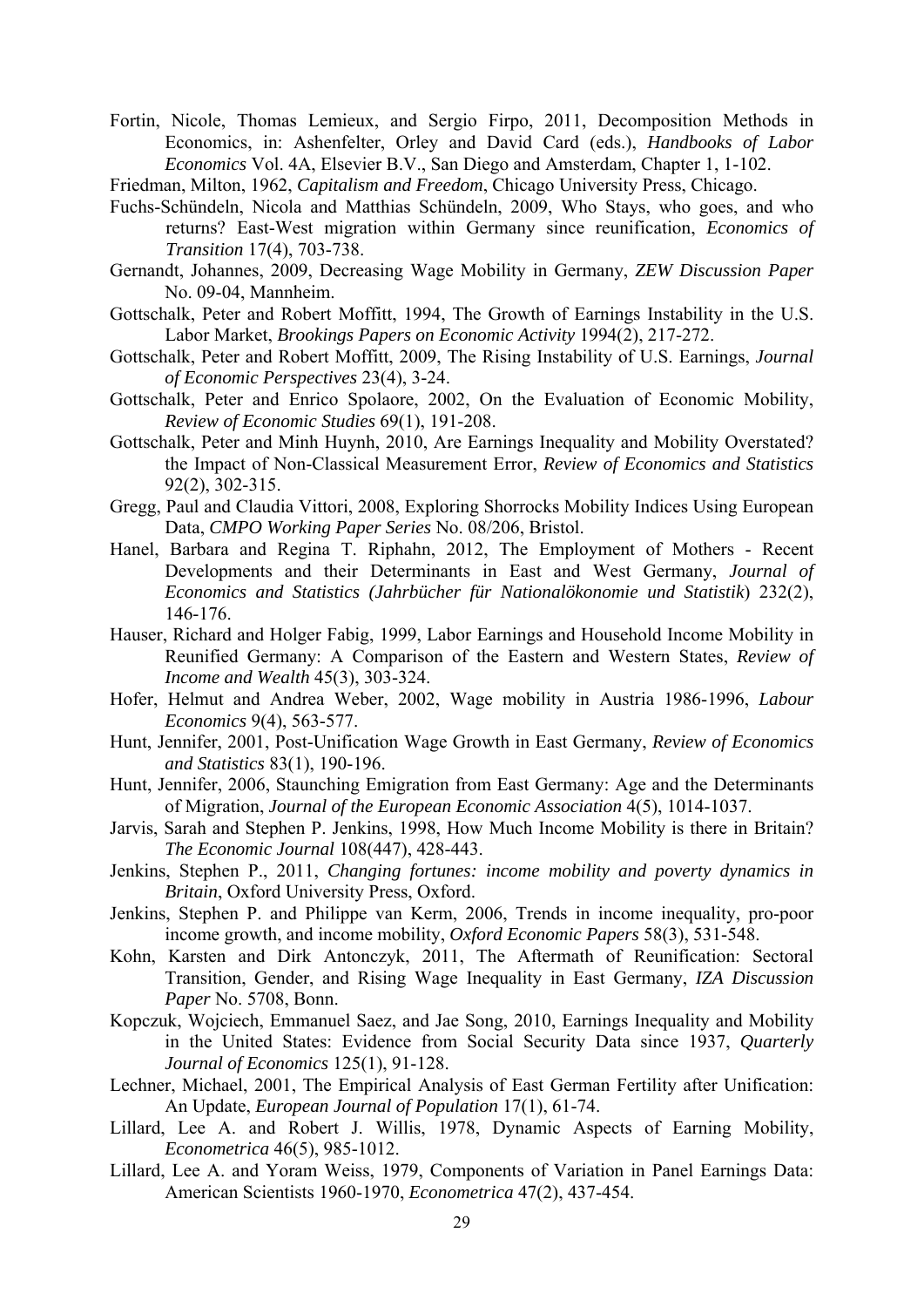- Maasoumi, Esfandiar and Mark Trede, 2001, Comparing Income Mobility in Germany and the United States Using Generalized Entropy Mobility Measures, *Review of Economics and Statistics* 83(3), 551-559.
- MaCurdy, Thomas E., 1982, The Use of Time Series Processes to Model the Error Structure of Earnings in a Longitudinal Data Analysis, *Journal of Econometrics* 18(1), 83-114.
- Meghir, Costas and Luigi Pistaferri, 2004, Income Variance Dynamics and Heterogeneity, *Econometrica* 72(1), 1-32.
- Meghir, Costas and Luigi Pistaferri, 2010, Earnings, Consumption, and Lifecycle Choices, *NBER Working Paper Series* No. 15914, Cambridge Mass.
- OECD, 1997, Earnings mobility: taking a longer run view, *Employment Outlook*, 27-61, Paris.
- Orlowski, Robert and Regina T. Riphahn, 2009, The East German Wage Structure after Transition, *Economics of Transition* 17(4), 629-659.
- Raferzeder, Thomas and Rudolf Winter-Ebmer, 2007, Who is on the rise in Austria: Wage mobility and mobility risk, *Journal of Economic Inequality* 5(1), 39-51.
- Riphahn, Regina T. and Parvati Trübswetter, 2012, The intergenerational transmission of educational attainment in East and West Germany, forthcoming: *Applied Economics*.
- Sabelhaus, John and Jae Song, 2010, The great moderation in micro labor earnings, *Journal of Monetary Economics* 57, 391-403.
- Schmillen, Achim and Joachim Möller, 2010, Determinants of Lifetime Unemployment: A Micro Data Analysis with Censored Quantile Regressions, forthcoming: *Labour Economics*.
- Shin, Donggyun and Gary Solon, 2011, Trends in Men's Earnings Volatility: What does the Panel Study of Income Dynamics Show?, *Journal of Public Economics 95(7-8)*, 973- 982.
- Shorrocks, Anthony F., 1978, Income Inequality and Income Mobility, *Journal of Economic Theory* 19(2), 376-393.
- Stephen, Silvia J. and Wolfgang Schroeder, 2007, Why are German Employers Associations Declining?, *Comparative Political Studies* 40(12), 1433-1459.
- Stevens, Ann Huff, 2001, Changes in Earnings Instability and Job Loss, *Industrial and Labor Relations Review* 55(1), 60-78.
- van Kerm, Philippe, 2003, On the Magnitude of Income Mobility in Germany, *Schmollers Jahrbuch (Journal of Applied Social Science Studies)* 123(1), 15-26.
- van Kerm, Philippe, 2004, What Lies Behind Income Mobility? Reranking and Distributional Changes in Belgium, Western Germany, and the USA, *Economica* 71(282), 223-239.
- van Kerm, Philippe, 2006, Comparisons of Income Mobility Profiles, *ISER Working Paper* No. 2006-36, Colchester.
- Wagner, Gert G., Joachim R. Frick, and Jürgen Schupp, 2007, The German Socio-Economic Panel Study (SOEP) - Scope, Evolution, and Enhancements, *Journal of Applied Social Science Studies (Schmollers Jahrbuch)*, 127(1), 139-169.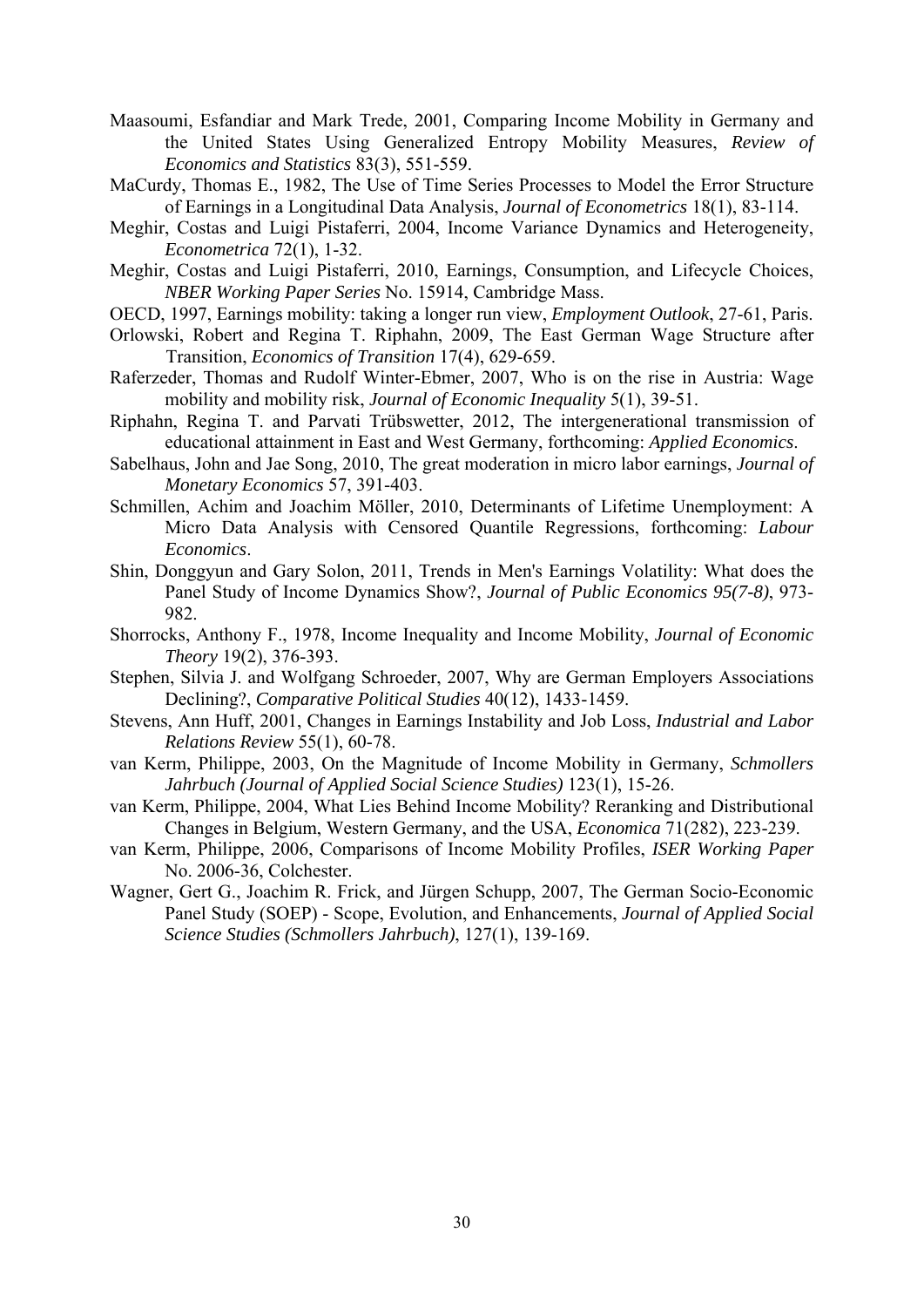Figure 1: Development of the Spread between 80th and 20th Percentile of the Real Wage Distribution



Note: Presented is the spread between the 80th and the 20th percentile of the regional uncensored real wage distributions. The steep rise in 1984 is due to a change in reporting rules to the pension system. For further details see the data appendix. **Source:** SIAB (1975-2008).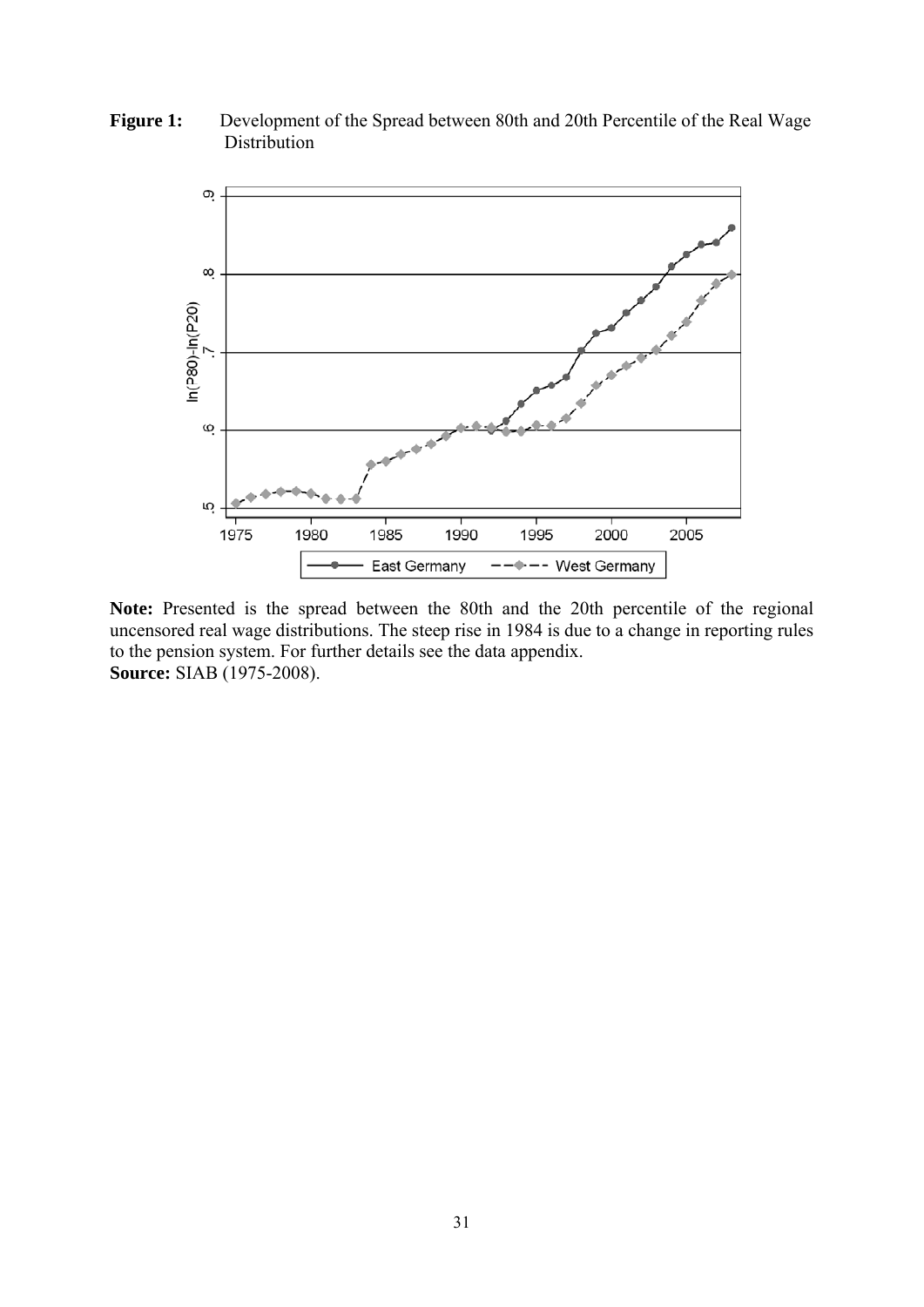

**Figure 2:** Development of Quintile Transitions by Region

**Notes:** All figures present the share of transitions from a quintile in the quintile transition matrix of year  $t$  (x-axis) to year  $t + 4$ . Rank positions and transition matrices are calculated based on separate East and West German wage distributions in each year ( $t$  and  $t + 4$ ). The graphs indicate the share of those staying in a quintile as well as the shares of those jumping by one, two, three, or four quintiles. Upward and downward mobility are not distinguished. All observations - including censored observations - are considered. **Source:** SIAB (1975-2008).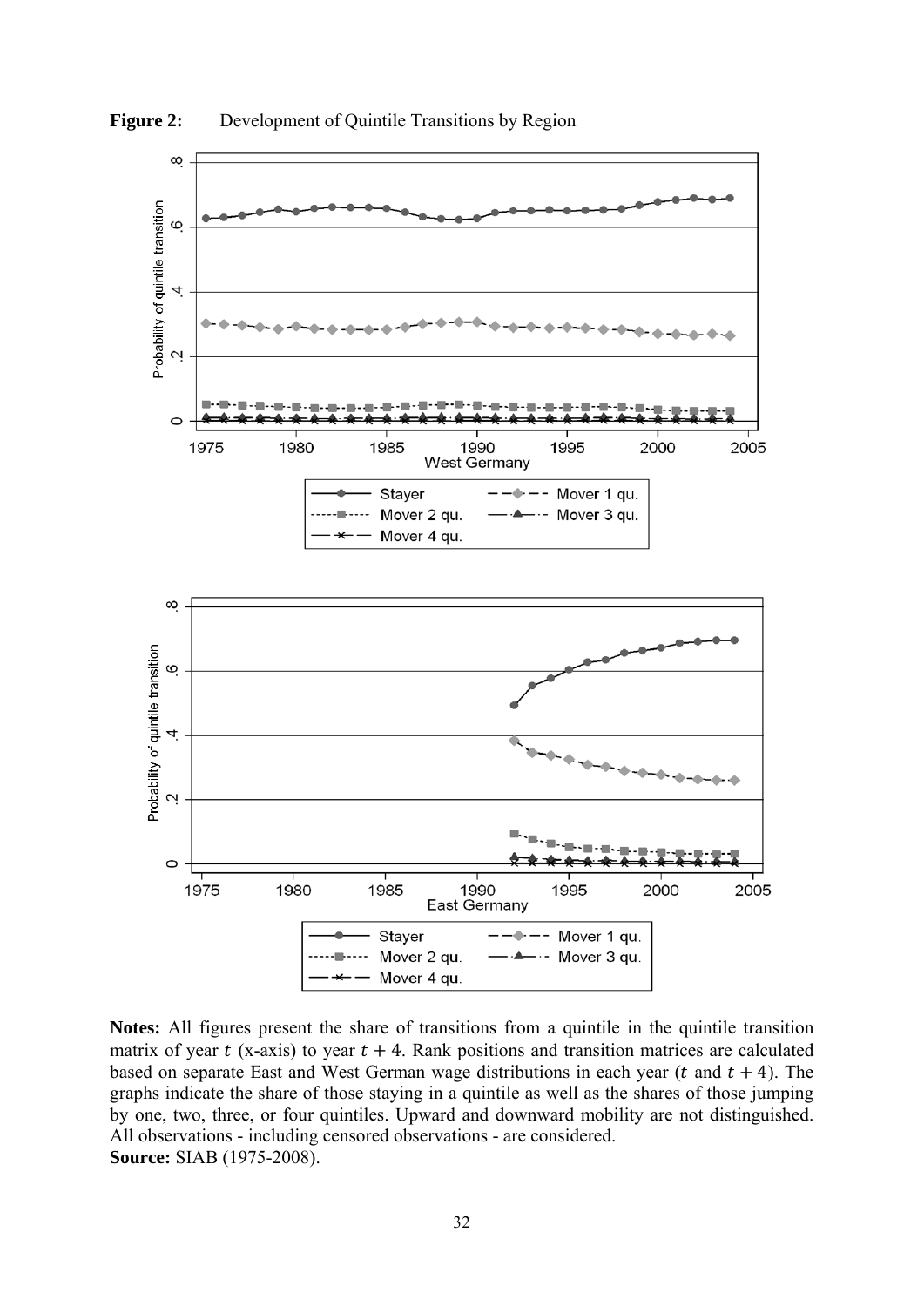**Figure 3:** Development of the Probability of a Change in Rank Position by More Than 10 Points Between  $t$  and  $t + 4$ 



**Notes:** Calculated using rank distributions based only on uncensored observations because censored observations do not change their measurable rank position over time. A 'rank change by more than 10 points' indicates a change in the rank of the annual regional wage distribution by more than 10 percentiles. **Source:** SIAB (1975-2008).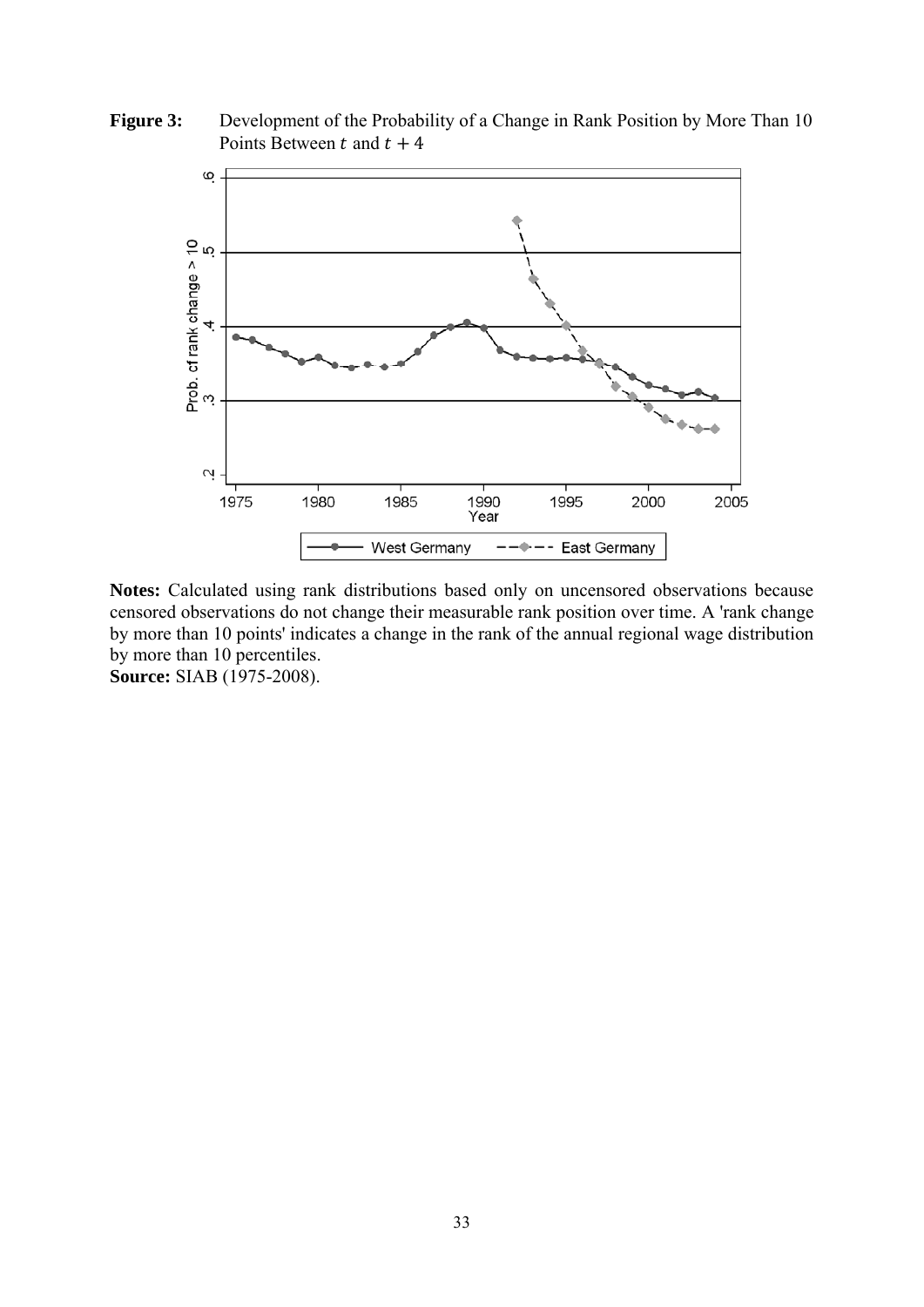

**Figure 4:** Development of Correlation Coefficients for Individuals' Percentile Ranks

**Notes:** These figures describe correlation coefficients at the individual level measured based on subsequent base years (x-axis). The correlation coefficients were calculated using uncensored observations. Since the last year of observed data is 2008 we cannot calculate more recent correlations so far. **Source:** SIAB (1975-2008).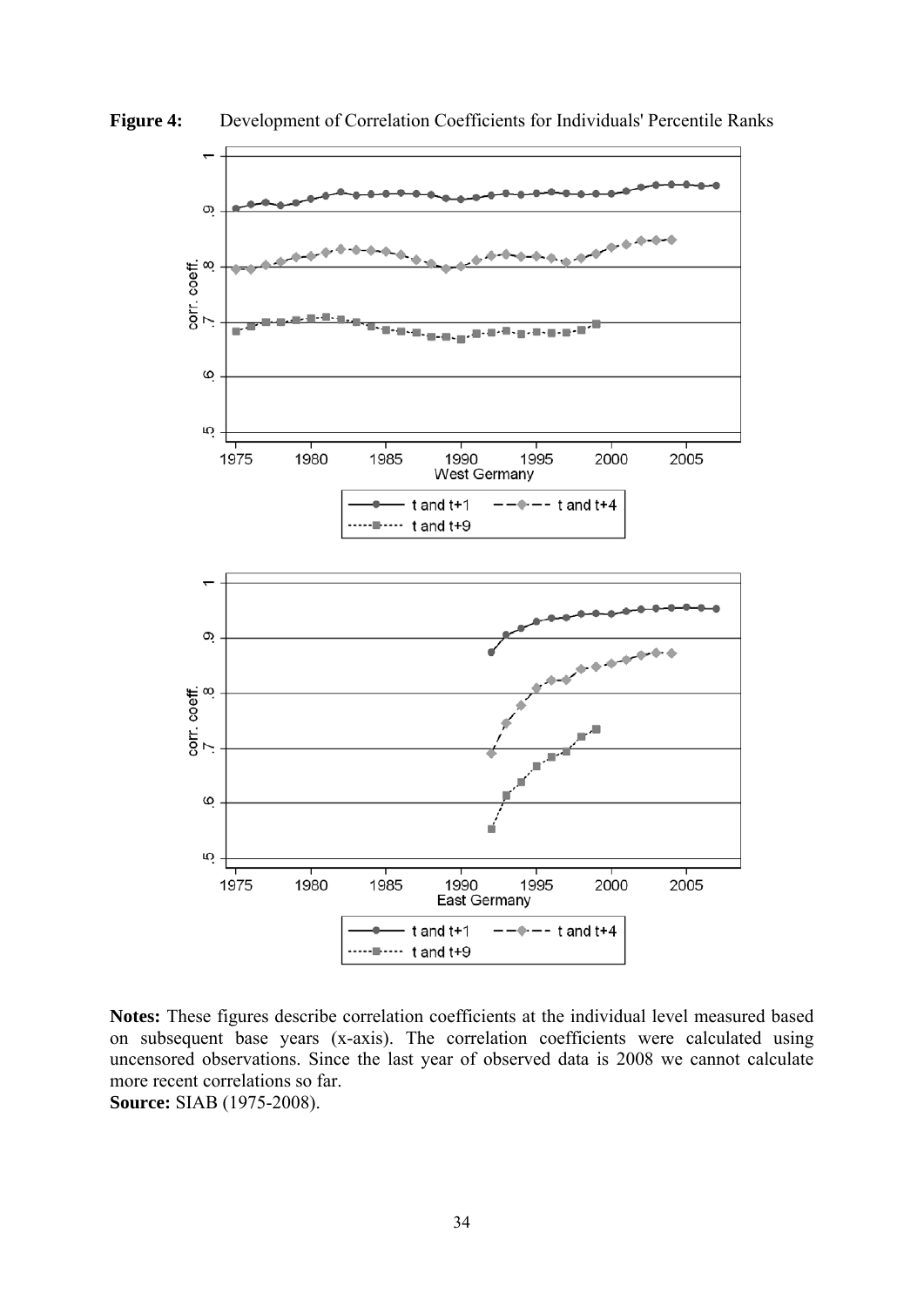

**Notes**: Individual rank positions are determined based on the regional wage distribution in the beginning and the end year of the considered interval. Since not all wage earners of the base year are observed four years later, and because those with stable employment situations may represent a positive selection, we obtain slightly more upward than downward mobility in rank positions. Censored wage observations are omitted: because all censored individuals occupy the same rank, their consideration would vastly increase the share of zero changes in rank position. Alternative depictions including censored wage observations are available upon request.

**Source:** SIAB (1975-2008).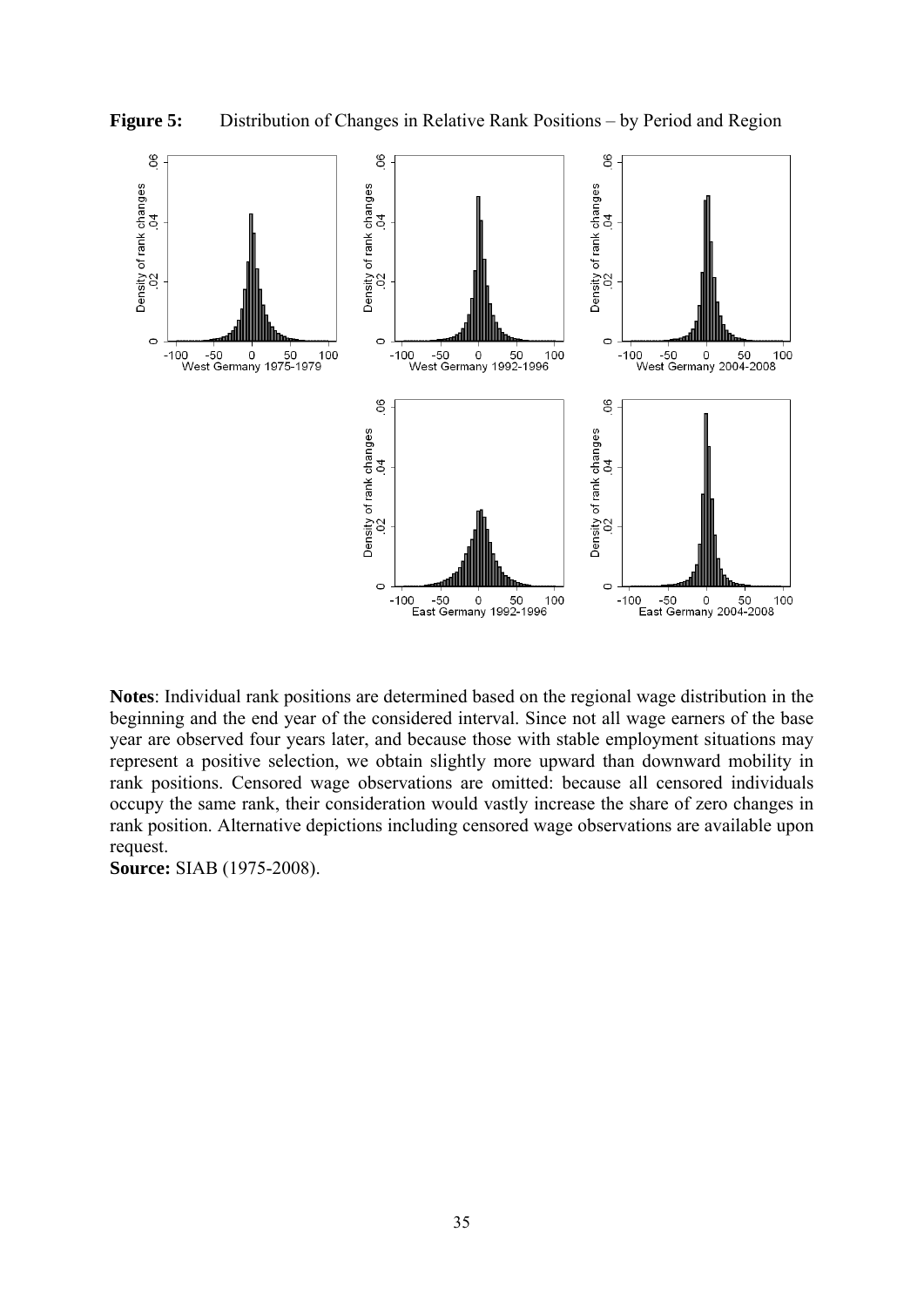Figure 6: Development of the Variance of the Distribution of Individual Rank Changes between Periods  $t$  and  $t + 4$ 



**Notes:** Presented is the variance of the individual rank change distribution along with 95 percent confidence intervals based on bootstrapping. The variance of the rank change distribution is calculated using only uncensored observations. **Source:** SIAB (1975-2008).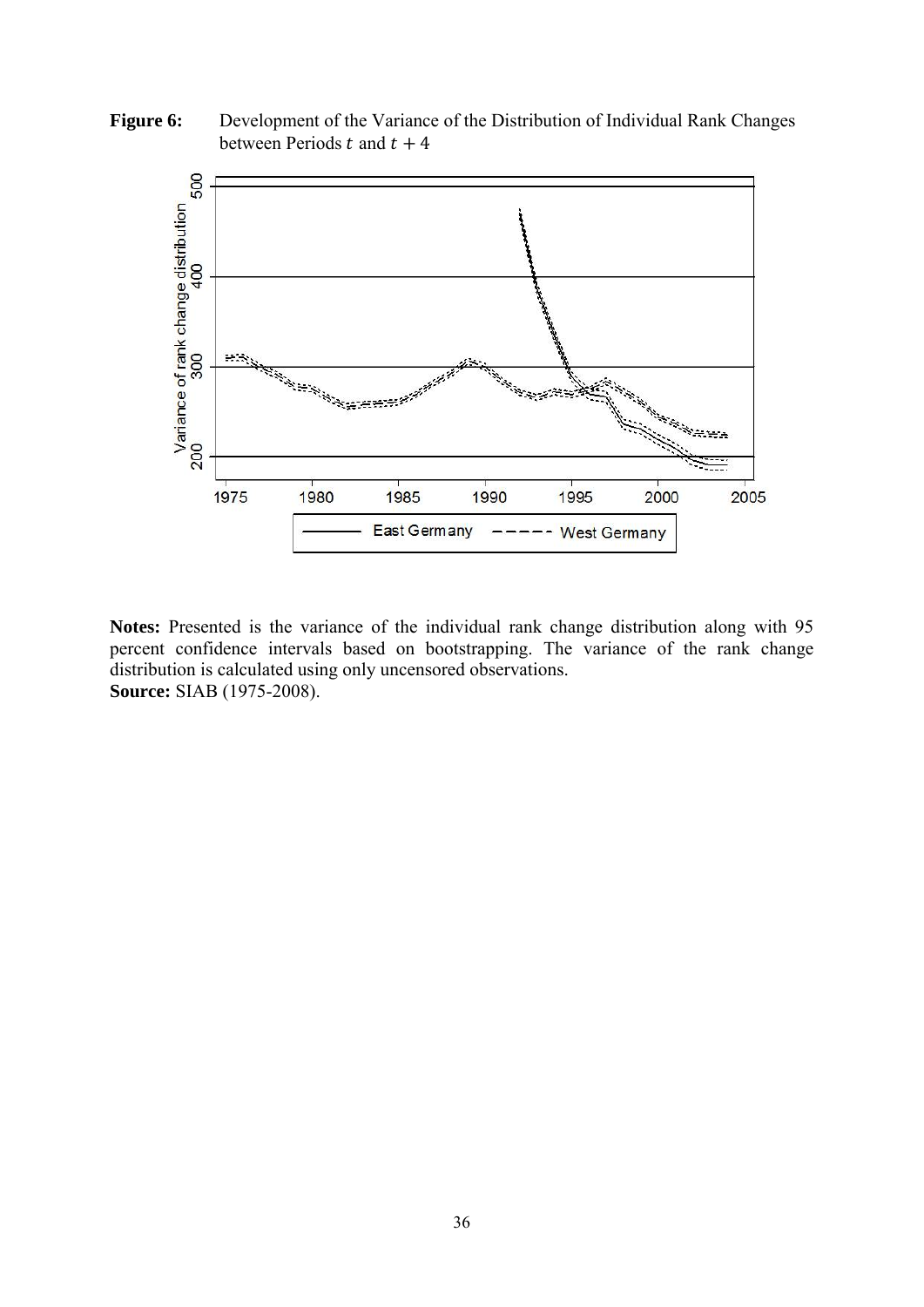

Figure 7: Age-Specific Wage Mobility by Year and Region

**Notes:** The graphs are based on uncensored observations and regionally defined wage ranks. **Source:** SIAB (1975-2008).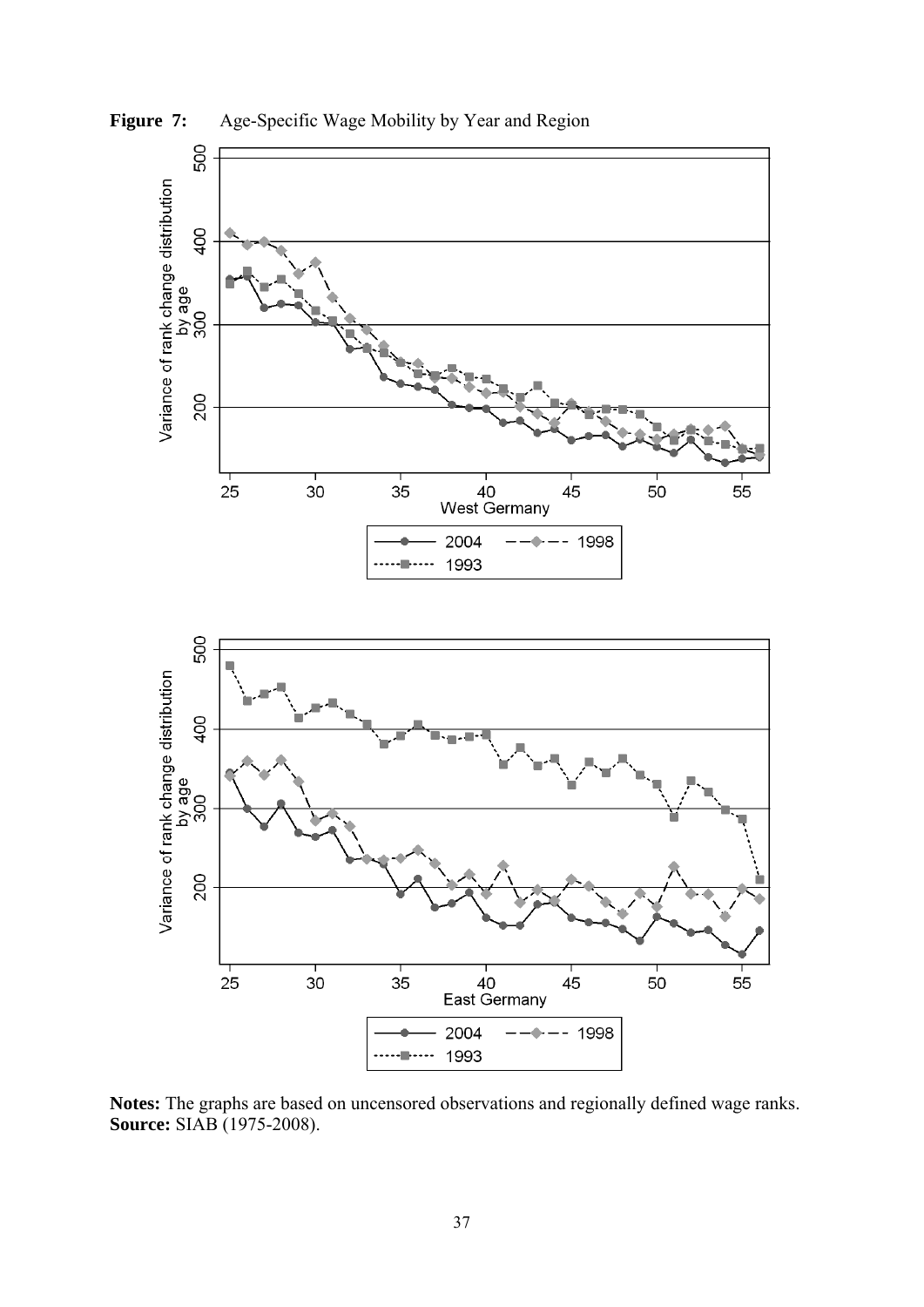

**Figure 8:** Wage Mobility by Start Position Quintile in Base Period (t) and Region over Time

**Notes:** The graphs are based on uncensored observations and regionally defined wage ranks.q1-q5 represent the lowest to highest quintile in the wage distribution in period t.

**Source:** SIAB (1975-2008).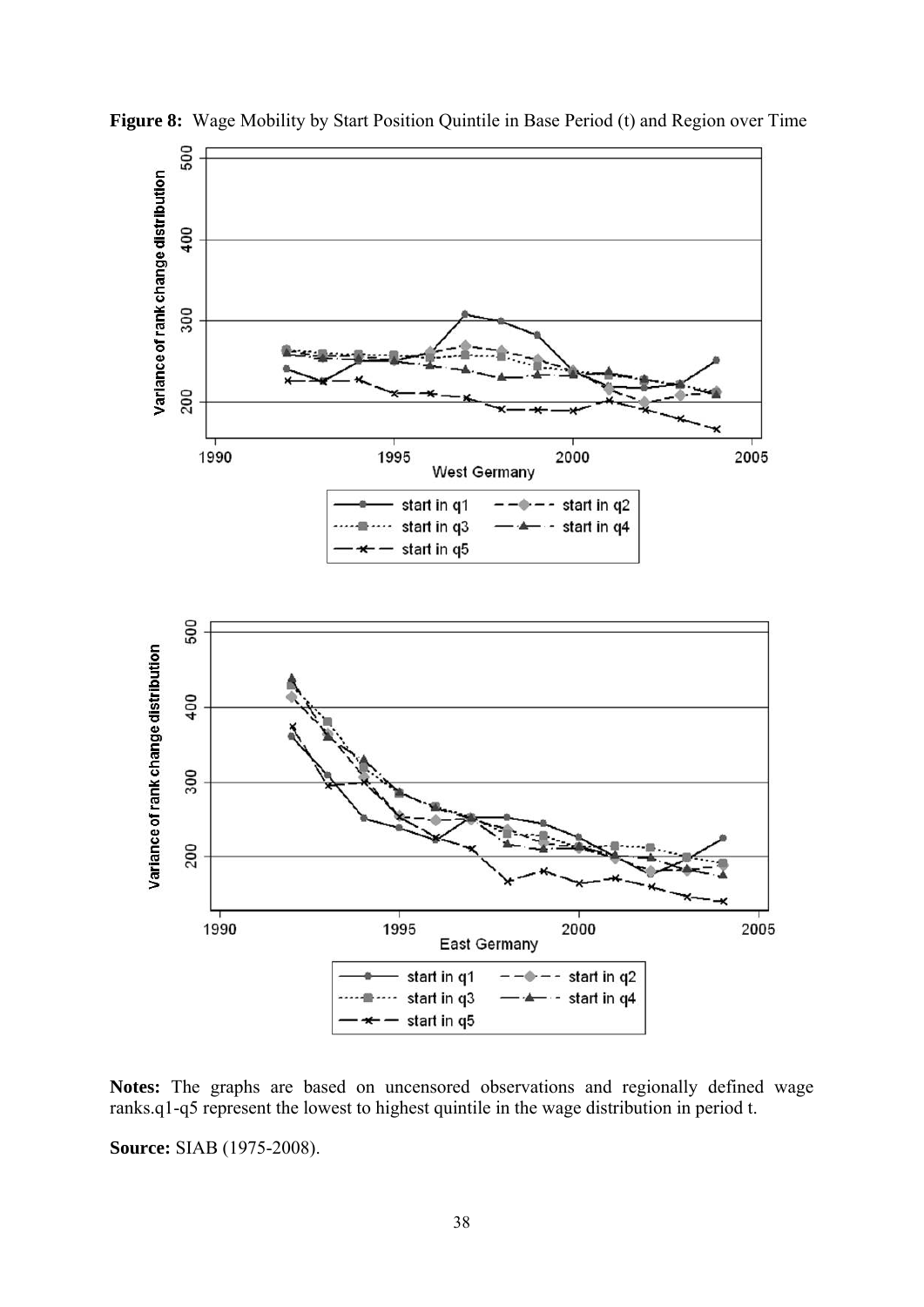**Figure 9:** Development of Shorrocks Indices Based on Mean Log Deviation and Gini Coefficients for Regional Subsamples



**Notes:** All values are calculated for an accounting period of five years (i.e., years  $t - t + 4$ ). The calculations use only the uncensored part of the wage distribution. Indicators labeled "mld" present the Shorrocks index when using a mean log deviation inequality measure. Indicators labeled "gini" are based on the gini coefficient as an inequality measure. **Source:** SIAB (1975-2008).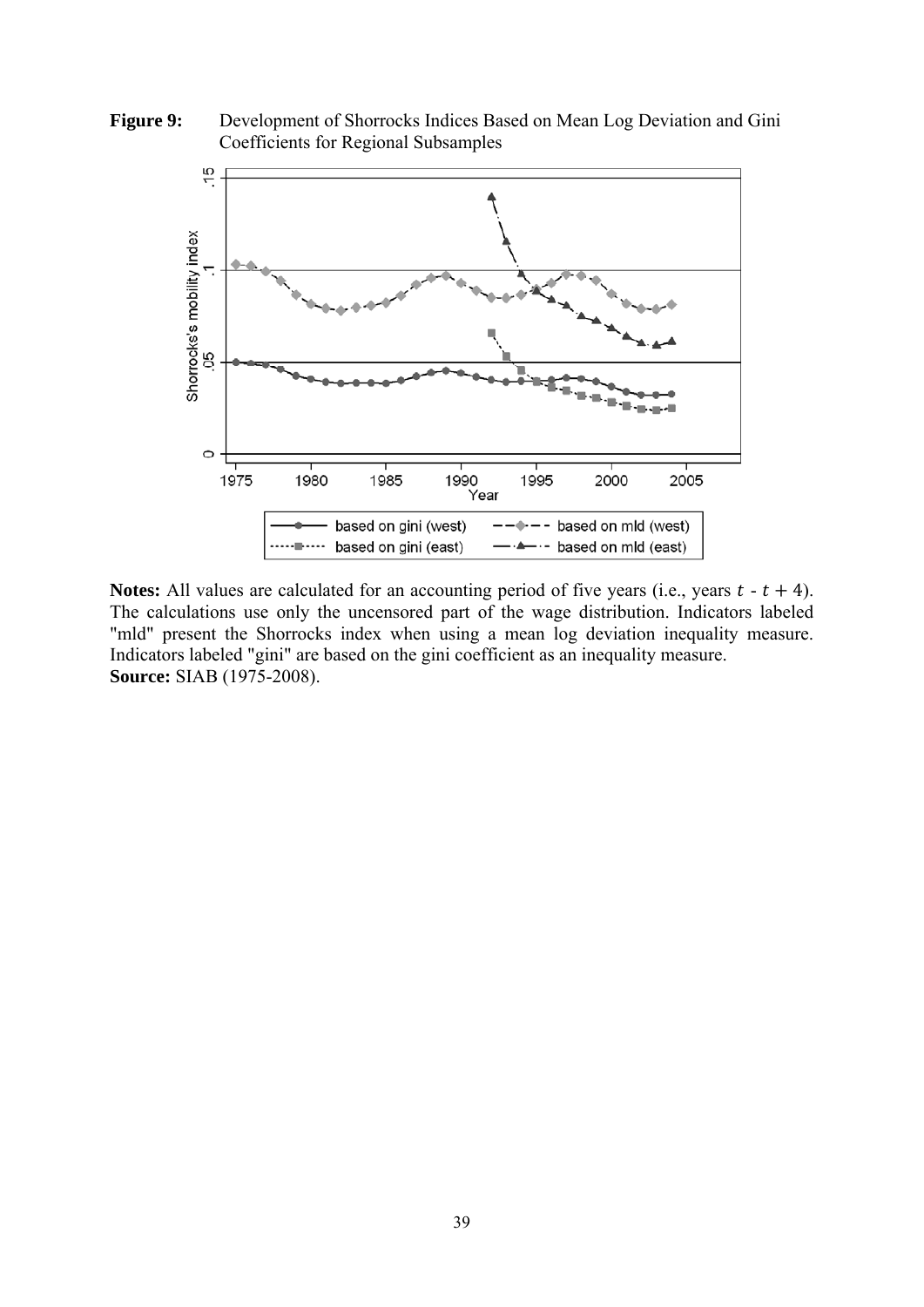| period 1<br>period 0                                     | 1993-1997<br>2004-2008 |       | 1993-1997<br>2004-2008 |    |                      |
|----------------------------------------------------------|------------------------|-------|------------------------|----|----------------------|
|                                                          | East                   |       | West                   |    |                      |
| A. Description                                           |                        |       |                        |    |                      |
| period 1                                                 | 390.19 ***             |       | 265.70 ***             |    |                      |
|                                                          | (2.90)                 |       | (1.40)                 |    |                      |
| period 0                                                 | $191.09$ ***           |       | 224.39 ***             |    |                      |
|                                                          | (2.78)                 |       | (1.46)                 |    |                      |
| total change                                             | $-199.10$ ***          |       | $-41.31$ ***           |    |                      |
|                                                          | (4.09)                 |       | (2.12)                 |    |                      |
|                                                          |                        |       |                        |    |                      |
| B. Aggregate Decomposition of Total Change $(=100\%)$    |                        |       |                        |    |                      |
| composition                                              | $-80.25$ ***           | 40%   | 2.00                   |    | $-5%$                |
|                                                          | (5.16)                 |       | (1.97)                 |    |                      |
| structure                                                | $-138.97$ ***          | 70%   | $-37.62$ ***           |    | 91%                  |
|                                                          | (6.27)                 |       | (2.12)                 |    |                      |
| C. Detailed Decomposition of Composition Effect (=100 %) |                        |       |                        |    |                      |
| Z - individual                                           | $-13.37$ ***           | 17%   |                        |    | $-6.03$ *** $-302\%$ |
|                                                          | (3.80)                 |       | (0.82)                 |    |                      |
| J - job stability                                        | $-32.55$ ***           | 41%   | $2.31$ ***             |    | 116%                 |
|                                                          | (2.61)                 |       | (0.78)                 |    |                      |
| E - employment                                           | $-33.08$ ***           | 41%   | $5.83$ ***             |    | 292%                 |
|                                                          | (3.09)                 |       | (1.10)                 |    |                      |
| R - regional                                             | $-1.25$ ***            | $2\%$ | $-0.12$                |    | $-6%$                |
|                                                          | (0.40)                 |       | (0.10)                 |    |                      |
| approximation error                                      | 0.94                   |       | $-5.31$                | ** |                      |
|                                                          | (9.20)                 |       | (2.16)                 |    |                      |
| reweighting error                                        | $19.18$ ***            |       | $-0.38$                |    |                      |
|                                                          | (4.45)                 |       | (0.78)                 |    |                      |

# **Table 1** Decomposition Results - Full Period

**Notes:** Z, J, E, and R represent the groups of individual, job stability, employment and regional variables, which contain different numbers of indicators as described in the text and electronic appendix. The figures present absolute values of mobility and their changes. The smaller font figures in parentheses are bootstrapped standard errors (100 replications). \*\*\*, \*\* and \* indicate statistical significance at the 1, 5, and 10 percent level, respectively. The analysis is based on the consistently censored part of the daily wage distribution. Number of observations: East Germany 1993-1997: 60,676; East Germany 2004-2008: 46,341; West Germany 1993-1997: 189,533; West Germany 2004-2008: 184,846. **Source:** SIAB (1975-2008).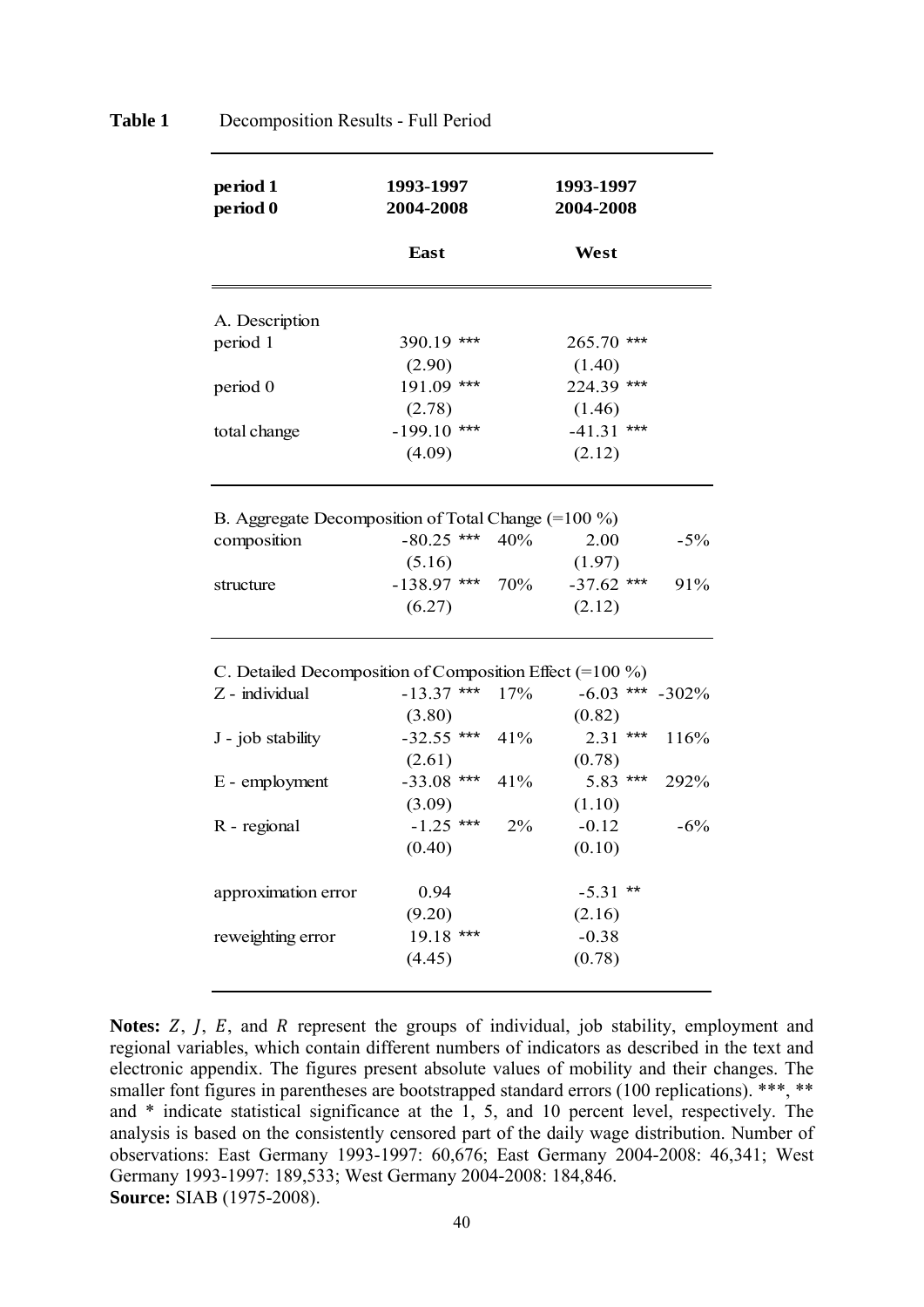| period 1<br>period 0                                | 1993-1997<br>1998-2002 | 1998-2002<br>2004-2008            | 1993-1997<br>1998-2002                                                   | 1998-2002<br>2004-2008 |
|-----------------------------------------------------|------------------------|-----------------------------------|--------------------------------------------------------------------------|------------------------|
|                                                     | East                   |                                   | West                                                                     |                        |
| A. Description                                      |                        |                                   |                                                                          |                        |
| period 1                                            | 390.19 ***             | 238.61 ***                        | $265.70$ ***                                                             | 272.78 ***             |
|                                                     | (3.12)                 | (2.78)                            | (1.54)                                                                   | (1.51)                 |
| period 0                                            | 238.61 ***             | 191.09 ***                        | 272.78 ***                                                               | 224.39 ***             |
|                                                     | (2.90)                 | (2.58)                            | (1.71)                                                                   | (1.23)                 |
| total change                                        | $-151.58$ ***          | $-47.52$ ***                      | $7.08$ ***                                                               | $-48.39$ ***           |
|                                                     | (4.41)                 | (4.11)                            | (2.44)                                                                   | (1.79)                 |
|                                                     |                        |                                   |                                                                          |                        |
| B. Aggregate Decomposition of Total Change (=100 %) |                        |                                   |                                                                          |                        |
| composition                                         |                        |                                   | $-36.57$ *** 24% $-33.09$ *** 70% $17.86$ *** 252% $-19.26$ *** 40%      |                        |
|                                                     | $(2.94)$ $(3.66)$      |                                   | (1.44)                                                                   | (1.81)                 |
| structure                                           |                        |                                   | $-113.54$ *** 75% $-21.45$ *** 45% $-8.57$ *** $-121\%$ $-26.21$ *** 54% |                        |
|                                                     | $(4.48)$ $(4.53)$      |                                   | (2.29)                                                                   | (2.20)                 |
| C. Detailed Decomposition of Composition Effect (=  |                        |                                   |                                                                          |                        |
| Z - individual                                      |                        |                                   | $-7.44$ *** 20% $-8.71$ *** 26% $-4.85$ *** $-27\%$ $-4.83$ *** 25%      |                        |
|                                                     | $(1.18)$ $(2.22)$      |                                   | (0.52)                                                                   | (0.50)                 |
| J - job stability                                   |                        | $-17.63$ *** 48% $-12.28$ *** 37% | $10.63$ *** $60\%$                                                       | $-7.00$ *** 36%        |
|                                                     | (1.69)                 | (1.61)                            | (0.72)                                                                   | (0.90)                 |
| E - employment                                      |                        |                                   | $-10.82$ *** 30% $-11.91$ *** 36% $12.17$ *** 68% $-7.37$ *** 38%        |                        |
|                                                     | $(1.80)$ $(2.21)$      |                                   | (1.07)                                                                   | (1.07)                 |
| R - regional                                        |                        | $-0.67 * 2\% -0.19$ 1%            | $-0.09$<br>$-1\%$                                                        | $-0.05$<br>$0\%$       |
|                                                     | (0.38)                 | (0.24)                            | (0.09)                                                                   | (0.09)                 |
| approximation error                                 | $-1.85$                | $-0.02$                           | $-4.03*$                                                                 | $-1.77$                |
|                                                     | (5.17)                 | (5.23)                            | (2.28)                                                                   | (1.96)                 |
| reweighting error                                   | 0.37                   | $7.05$ ***                        | $1.82**$                                                                 | $-1.16$                |
|                                                     | (1.62)                 | (1.92)                            | (0.76)                                                                   | (0.94)                 |
|                                                     |                        |                                   |                                                                          |                        |

**Table 2** Decomposition Results - Partial Periods

**Notes:** See Table 1. Number of observations: East Germany 1993-1997: 60,676; East Germany 1998-2002: 51,892; East Germany 2004-2008: 46,341; West Germany 1993-1997: 189,533; West Germany 1998-2002: 187,681; West Germany 2004-2008: 184,846. The standard errors were bootstrapped separately for each column. **Source:** SIAB (1975-2008).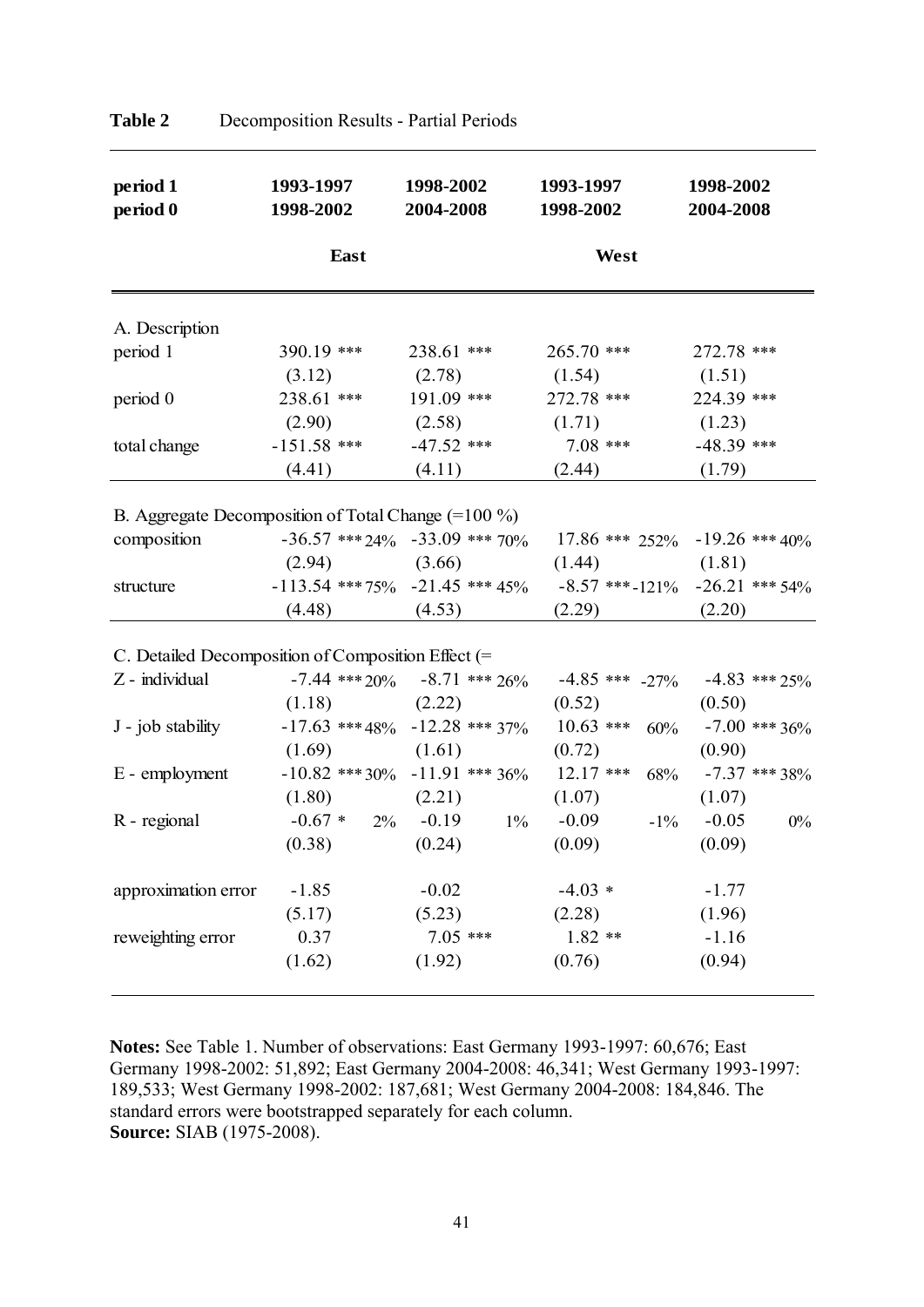| period 1<br>period 0                                       | 1993-1997<br>1998-2002 | 1998-2002<br>2004-2008 | 1993-1997<br>2004-2008 |
|------------------------------------------------------------|------------------------|------------------------|------------------------|
|                                                            |                        | <b>East Germany</b>    |                        |
| A. Description                                             |                        |                        |                        |
| period 1                                                   | 340.12 ***             | 243.52 ***             | 340.12 ***             |
|                                                            | (2.85)                 | (2.98)                 | (2.32)                 |
| period 0                                                   | $243.52$ ***           | $195.01$ ***           | 195.01 ***             |
|                                                            | (2.98)                 | (2.79)                 | (2.74)                 |
| total change                                               | $-96.60$ ***           | $-48.51$ ***           | $-145.11$ ***          |
|                                                            | (4.28)                 | (4.23)                 | (3.70)                 |
|                                                            |                        |                        |                        |
| B. Aggregate Decomposition of Total Change $(=100\%)$      |                        |                        |                        |
| composition                                                | $-25.26$ *** $26\%$    | $-38.38$ *** 79%       | $-68.92$ *** $47\%$    |
|                                                            | (2.76)                 | (2.98)                 | (4.87)                 |
| structure                                                  | $-71.28$ *** 74%       | $-13.48$ *** 28%       | $-82.94$ *** 57%       |
|                                                            | (4.35)                 | (4.31)                 | (5.61)                 |
|                                                            |                        |                        |                        |
| C. Detailed Decomposition of Composition Effect $(=100\%)$ |                        |                        |                        |
| Z - individual                                             | $-7.07$ *** 28%        | $-21.35$ *** 56%       | $-30.43$ *** $44\%$    |
|                                                            | (1.51)                 | (2.04)                 | (2.35)                 |
| J - job stability                                          | $-13.18$ *** 52%       | $-11.37$ *** 30%       | $-22.37$ *** 32%       |
|                                                            | (1.34)                 | (1.51)                 | (2.34)                 |
| E - employment                                             | $-4.28$ *** $17\%$     | $-5.66$ *** $15\%$     | $-14.64$ *** 21%       |
|                                                            | (1.47)                 | (1.90)                 | (3.09)                 |
| R - regional                                               | $-0.73$ ** 3%          | 0.00<br>$0\%$          | $-1.48$ *** 2%         |
|                                                            | (0.30)                 | (0.27)                 | (0.43)                 |
| approximation error                                        | $-1.38$                | $-0.19$                | $-3.30$                |
|                                                            | (5.29)                 | (5.23)                 | (7.02)                 |
| reweighting error                                          | 1.32                   | 3.53                   | $10.04$ ***            |
|                                                            | (1.53)                 | (2.04)                 | (3.42)                 |

**Table 3** Decomposition Results - Robustness Test: National Ranks and Extended Sample

**Notes:** See Table 1. The ranks were calculated for the pooled East and West German wage distribution. The decomposition is performed for those observations, who are employed in East Germany in the base period (*t*) independent of where they are employed in period  $t + 4$ . Number of observations 1993-1997: 65,292; 1998-2002: 54,999; 2004-2008: 49,038. **Source:** SIAB (1975-2008).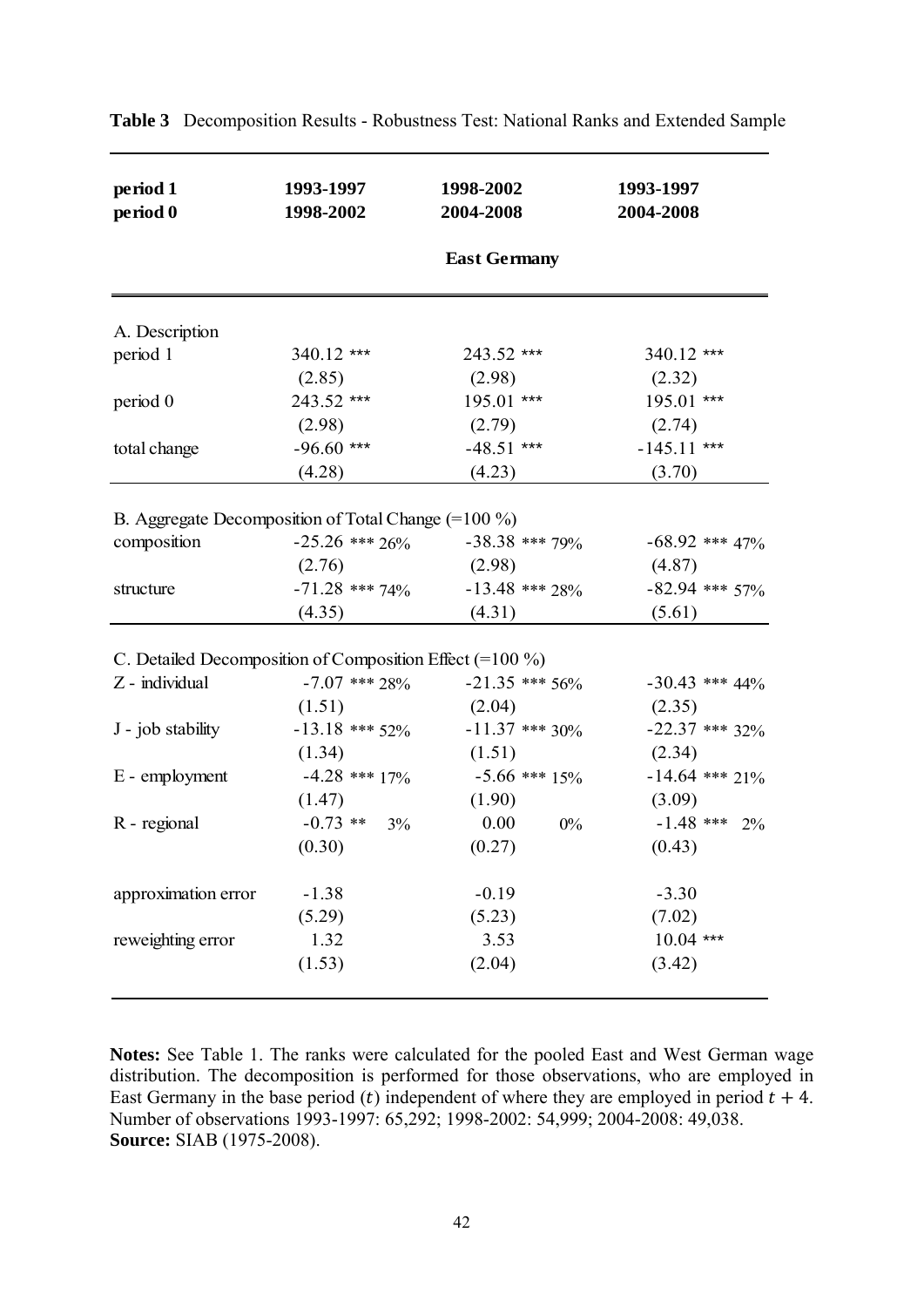# **Appendix**

|      |         | <b>West Germany</b> |           |             | <b>East Germany</b> |            |
|------|---------|---------------------|-----------|-------------|---------------------|------------|
| Year | t       | $t < t+4$           | $t < t+4$ | $\mathbf t$ | $t < t+4$           | $t \& t+4$ |
|      |         | abs.                | in $%$    |             | abs.                | in $%$     |
|      |         |                     |           |             |                     |            |
|      |         |                     |           |             |                     |            |
| 1975 | 229,173 | 171,123             | 0.75      |             |                     |            |
| 1976 | 229,826 | 172,463             | 0.75      |             |                     |            |
| 1977 | 233,020 | 174,423             | 0.75      |             |                     |            |
| 1978 | 233,252 | 171,417             | 0.73      |             |                     |            |
| 1979 | 240,586 | 172,122             | 0.72      |             |                     |            |
| 1980 | 242,998 | 171,930             | 0.71      |             |                     |            |
| 1981 | 243,737 | 170,963             | 0.70      |             |                     |            |
| 1982 | 240,919 | 172,945             | 0.72      |             |                     |            |
| 1983 | 236,286 | 171,147             | 0.72      |             |                     |            |
| 1984 | 237,829 | 173,507             | 0.73      |             |                     |            |
| 1985 | 236,028 | 172,254             | 0.73      |             |                     |            |
| 1986 | 242,790 | 177,151             | 0.73      |             |                     |            |
| 1987 | 245,336 | 178,227             | 0.73      |             |                     |            |
| 1988 | 249,548 | 180,022             | 0.72      |             |                     |            |
| 1989 | 256,878 | 182,117             | 0.71      |             |                     |            |
| 1990 | 269,878 | 184,992             | 0.69      |             |                     |            |
| 1991 | 280,101 | 189,907             | 0.68      |             |                     |            |
| 1992 | 283,999 | 191,013             | 0.67      | 98,967      | 64,419              | 0.65       |
| 1993 | 281,241 | 189,906             | 0.68      | 94,949      | 62,431              | 0.66       |
| 1994 | 276,411 | 189,413             | 0.69      | 93,100      | 60,941              | 0.65       |
| 1995 | 275,693 | 191,082             | 0.69      | 92,450      | 60,548              | 0.65       |
| 1996 | 271,929 | 191,855             | 0.71      | 89,918      | 58,687              | 0.65       |
| 1997 | 268,761 | 189,956             | 0.71      | 85,320      | 55,406              | 0.65       |
| 1998 | 268,893 | 188,040             | 0.70      | 82,641      | 53,105              | 0.64       |
| 1999 | 270,074 | 187,241             | 0.69      | 81,224      | 52,033              | 0.64       |
| 2000 | 273,463 | 188,047             | 0.69      | 78,512      | 50,028              | 0.64       |
| 2001 | 272,230 | 187,394             | 0.69      | 75,368      | 47,961              | 0.64       |
| 2002 | 265,904 | 186,372             | 0.70      | 71,997      | 46,884              | 0.65       |
| 2003 | 259,578 | 186,538             | 0.72      | 69,426      | 46,934              | 0.68       |
| 2004 | 253,159 | 184,855             | 0.73      | 66,771      | 46,343              | 0.69       |
|      |         |                     |           |             |                     |            |

**Table A.1** • Number of Annual Observations in Full Sample and in Mobility Analyses

Notes: The columns entitled "t" provide the number of sample observations observed in the base period (calendar year provided in "Year" column). The columns entitled " $t \& t + 4$ " provide the number of observations ("abs") with wage observations in periods t and  $t + 4$  as well as their share ("in %") in the number of observations in the base period. **Source:** SIAB (1975-2008).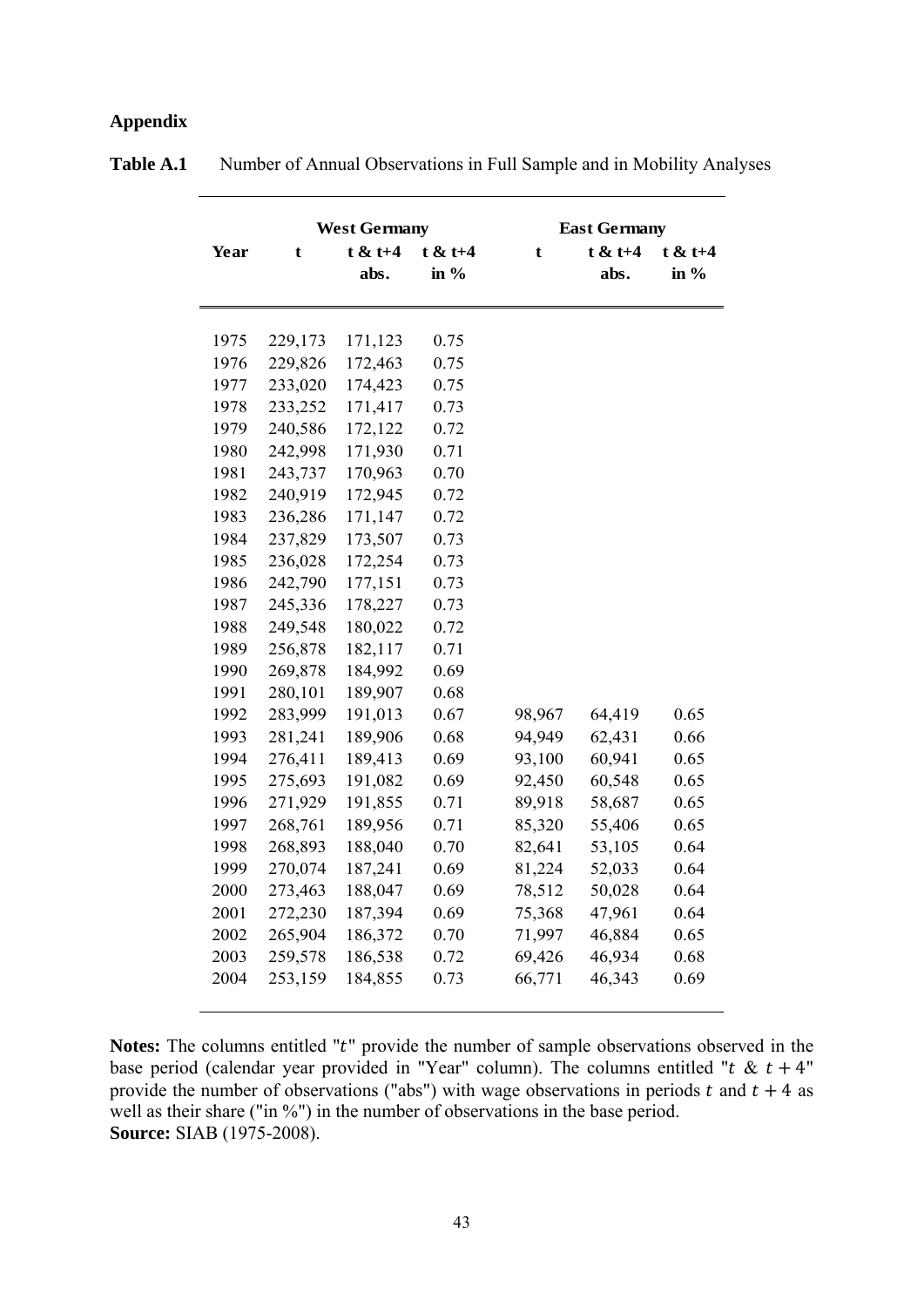|                    |              | <b>East Germany</b>                                                               |     |                           |        |                  |        | <b>West Germany</b>                    |       |                       |     |
|--------------------|--------------|-----------------------------------------------------------------------------------|-----|---------------------------|--------|------------------|--------|----------------------------------------|-------|-----------------------|-----|
|                    | 1993         | 1998                                                                              |     | 2004                      |        | 1993             |        | 1998                                   |       | 2004                  |     |
|                    |              |                                                                                   |     |                           |        |                  |        |                                        |       |                       |     |
|                    |              |                                                                                   |     |                           |        |                  |        |                                        |       |                       |     |
| age 31-35          |              | $-28.45$ *** $-69.23$ *** $-48.83$                                                |     |                           |        | *** $-60.73$ *** |        | $-92.68$                               |       | *** $-71.08$ ***      |     |
|                    | (9.77)       | (8.95)                                                                            |     | (10.09)                   |        | (4.51)           |        | (4.87)                                 |       | (5.05)                |     |
| age 36-40          | $-41.51$     | *** $-98.63$                                                                      |     | *** $-88.65$              |        |                  |        | *** -81.57 *** -123.30 *** -101.00 *** |       |                       |     |
|                    | (10.02)      | (8.87)                                                                            |     | (9.50)                    |        | (4.83)           |        | (5.07)                                 |       | (4.87)                |     |
| age 41-45          |              | $-64.79$ *** $-106.80$ *** $-98.68$                                               |     |                           |        | *** $-89.33$     |        | *** $-129.80$ *** $-115.10$ ***        |       |                       |     |
|                    | (10.50)      | (9.13)                                                                            |     | (9.33)                    |        | (4.97)           |        | (5.36)                                 |       | (4.95)                |     |
| age 46-50          |              | $-70.22$ *** $-115.20$ *** $-101.40$ *** $-92.18$ *** $-131.70$ *** $-108.90$ *** |     |                           |        |                  |        |                                        |       |                       |     |
|                    | (11.55)      | (9.54)                                                                            |     | (9.63)                    |        | (5.43)           |        | (5.59)                                 |       | (5.22)                |     |
| age > 50           |              | $-98.47$ *** $-101.20$ *** $-109.20$ ***                                          |     |                           |        | $-91.07$         |        | *** -114.80 *** -103.30 ***            |       |                       |     |
|                    | (11.23)      | (10.56)                                                                           |     | (9.95)                    |        | (5.30)           |        | (6.25)                                 |       | (5.50)                |     |
| start pos. 11-20   | $26.16$ *    |                                                                                   |     | $-61.50$ *** $-17.43$     |        | 12.87            | $\ast$ | $-17.31$                               | **    | $-21.70$ ***          |     |
|                    | (15.51)      | (13.42)                                                                           |     | (13.11)                   |        | (7.51)           |        | (7.80)                                 |       | (7.13)                |     |
| start pos. 21-30   |              | 47.57 *** -71.53 *** -18.31                                                       |     |                           |        | 84.59            | ***    | $-9.13$                                |       | $-5.21$               |     |
|                    | (15.59)      | (13.18)                                                                           |     | (13.00)                   |        | (7.52)           |        | (7.78)                                 |       | (7.13)                |     |
| start pos. 31-40   | 67.78        | *** $-87.90$ *** $-15.38$                                                         |     |                           |        | 101.70 ***       |        | 2.09                                   |       | 20.03                 | *** |
|                    | (15.58)      | (13.31)                                                                           |     | (13.10)                   |        | (7.59)           |        | (7.89)                                 |       | (7.21)                |     |
| start pos. 41-50   | 96.11        | *** $-56.26$ ***                                                                  |     | 3.59                      |        | 129.90 ***       |        | 17.81                                  | **    | 45.86                 | *** |
|                    | (15.78)      | (13.34)                                                                           |     | (13.26)                   |        | (7.68)           |        | (7.99)                                 |       | (7.32)                |     |
| start pos. 51-60   |              | 109.70 *** -14.41                                                                 |     | 43.75                     |        | *** 133.00 ***   |        | 19.67                                  | $***$ | 55.61                 | *** |
|                    | (15.96)      | (13.45)                                                                           |     | (13.34)                   |        | (7.78)           |        | (8.09)                                 |       | (7.41)                |     |
| start pos. $61-70$ | 120.50 ***   | $-3.40$                                                                           |     | 54.38                     |        | *** 152.90 ***   |        | 26.17                                  | ***   | 72.22                 | *** |
|                    | (16.20)      | (13.58)                                                                           |     | (13.58)                   |        | (7.88)           |        | (8.19)                                 |       | (7.52)                |     |
| start pos. 71-80   | 162.00 ***   | 10.15                                                                             |     | 51.97                     |        | *** 159.10 ***   |        | 27.36                                  | ***   | 61.01                 | *** |
|                    | (16.61)      | (13.87)                                                                           |     | (13.88)                   |        | (7.98)           |        | (8.32)                                 |       | (7.63)                |     |
| start pos. 81-90   | 147.70 ***   | $-8.27$                                                                           |     | 30.12                     | $***$  | 173.90 ***       |        | 29.16                                  | ***   | 32.95                 | *** |
|                    | (17.01)      | (14.27)                                                                           |     | (14.21)                   |        | (8.17)           |        | (8.54)                                 |       | (7.85)                |     |
| start pos. 91-100  |              | 146.00 *** -42.52 ***                                                             |     | 38.32                     | $***$  | 203.70 ***       |        | 36.48                                  | ***   | 33.52                 | *** |
|                    | (18.27)      | (15.25)                                                                           |     | (15.11)                   |        | (8.76)           |        | (9.05)                                 |       | (8.42)                |     |
| educ mid           | 16.37        | 11.39                                                                             |     | 31.55                     | $\ast$ | 29.70            | ***    | 35.88                                  | ***   | 33.72                 | *** |
|                    | (14.16)      | (15.04)                                                                           |     | (16.43)                   |        | (4.63)           |        | (5.15)                                 |       | (4.96)                |     |
| educ high          | 18.22        | 52.03                                                                             |     | *** $84.23$               |        | *** $94.25$      | ***    |                                        |       | 162.70 *** 130.20 *** |     |
|                    | (18.84)      | (17.99)                                                                           |     | (18.80)                   |        | (10.00)          |        | (9.55)                                 |       | (8.08)                |     |
| non german         | 104.00 ***   | 23.88                                                                             |     | $-41.85$                  |        | 35.30            | ***    | 19.74                                  | ***   | $-5.05$               |     |
|                    | (26.99)      | (24.92)                                                                           |     | (25.51)                   |        | (5.26)           |        | (5.87)                                 |       | (5.52)                |     |
| female             |              | $-46.23$ *** $-29.30$ ***                                                         |     | $-1.95$                   |        | 4.42             |        | $-21.07$                               | ***   | 11.27                 | *** |
|                    | (8.56)       | (7.10)                                                                            |     | (6.66)                    |        | (4.19)           |        | (4.28)                                 |       | (3.80)                |     |
| migrates west      | 43.56        | 68.50<br>***                                                                      | *** | 30.05                     |        |                  |        |                                        |       |                       |     |
|                    | (11.69)      | (12.07)                                                                           |     | (27.30)                   |        |                  |        |                                        |       |                       |     |
| firm change        |              | 125.70 *** 156.50 *** 133.30 *** 167.90 ***                                       |     |                           |        |                  |        |                                        |       | 177.80 *** 169.70 *** |     |
|                    | (8.24)       | (7.41)                                                                            |     | (7.28)                    |        | (4.33)           |        | (4.53)                                 |       | (4.26)                |     |
| unempl. $0-0.5$ yr | $126.20$ *** | 86.04                                                                             |     | *** 106.70 *** 113.00 *** |        |                  |        | 68.17                                  |       | *** 93.95             | *** |
|                    | (9.89)       | (9.28)                                                                            |     | (9.40)                    |        | (5.73)           |        | (5.94)                                 |       | (5.83)                |     |
|                    |              |                                                                                   |     |                           |        |                  |        |                                        |       |                       |     |

**Table A.2** RIF Regressions for East and West Germany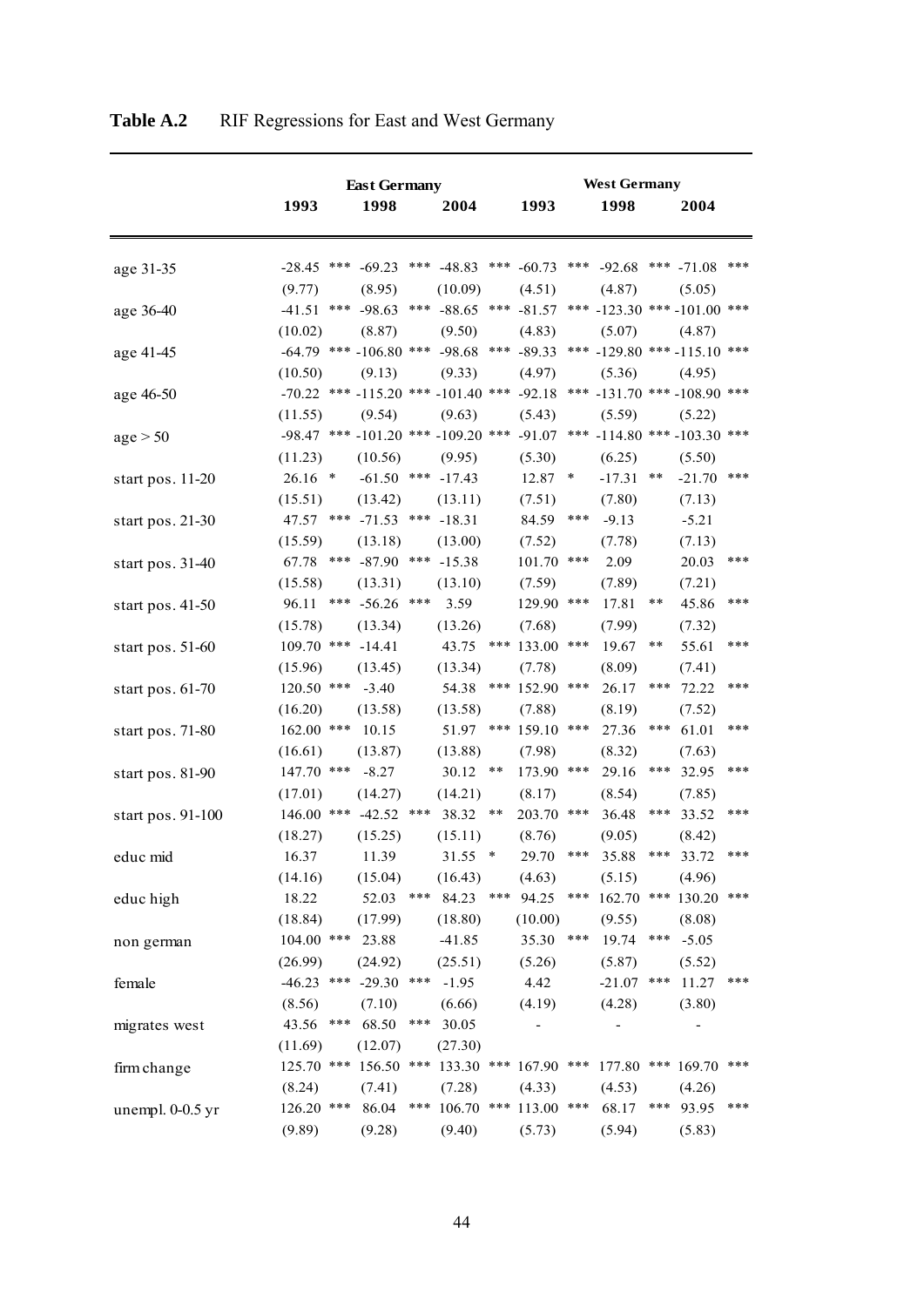| unempl. 0.5-1 yr        |              |     | 217.50 *** 142.80 *** 153.10 *** 164.30 ***         |        |                       |     |                 |       | 72.26                                                  | ***   | 137.80 ***                |       |
|-------------------------|--------------|-----|-----------------------------------------------------|--------|-----------------------|-----|-----------------|-------|--------------------------------------------------------|-------|---------------------------|-------|
|                         | (12.85)      |     | (11.41)                                             |        | (10.94)               |     | (7.70)          |       | (8.17)                                                 |       | (7.12)                    |       |
| unempl $>1$ yr          | 265.30 ***   |     | 149.80                                              | ***    | 139.60                |     | *** 240.20      | ***   | 57.93                                                  | ***   | 90.33                     | ***   |
|                         | (12.09)      |     | (10.85)                                             |        | (9.77)                |     | (7.71)          |       | (8.31)                                                 |       | (6.98)                    |       |
| tenure 0.5-1 yr         | $-29.91$ **  |     | $-62.01$                                            | ***    | $-59.21$              |     | *** $-93.60$    | ***   | $-156.70$ ***                                          |       | $-87.10$                  | ***   |
|                         | (14.56)      |     | (12.15)                                             |        | (12.84)               |     | (8.26)          |       | (7.88)                                                 |       | (7.93)                    |       |
| tenure 1-2 yr           | 6.03         |     | $-25.03$                                            | **     | $-55.41$              |     | *** $-90.93$    |       | *** $-174.60$ ***                                      |       | $-87.62$                  | ***   |
|                         | (14.37)      |     | (12.67)                                             |        | (12.48)               |     | (8.23)          |       | (8.05)                                                 |       | (7.61)                    |       |
| tenure $>$ 2 yrs        | $-24.63$ *   |     | $-31.91$                                            | ***    |                       |     |                 |       | $-74.56$ *** $-133.30$ *** $-209.30$ *** $-117.80$ *** |       |                           |       |
|                         | (14.11)      |     | (11.54)                                             |        | (11.42)               |     | (7.42)          |       | (7.27)                                                 |       | (6.94)                    |       |
| firm size $11-25$       | $-22.90$ *   |     | 16.08                                               | $\ast$ | $-12.14$              |     | $-4.05$         |       | 8.00                                                   |       | 2.20                      |       |
|                         | (11.77)      |     | (9.01)                                              |        | (8.77)                |     | (5.70)          |       | (5.81)                                                 |       | (5.41)                    |       |
| firm size $26-50$       | $-35.67$ *** |     | 22.36                                               | **     | 12.95                 |     | $-0.11$         |       | 9.73                                                   |       | 19.83                     | ***   |
|                         | (12.41)      |     | (9.68)                                              |        | (9.24)                |     | (6.10)          |       | (6.17)                                                 |       | (5.72)                    |       |
| firm size $51-100$      | $-22.59$ *   |     | 34.40                                               | ***    | 7.45                  |     | 0.58            |       | 20.83                                                  | ***   | 13.84                     | **    |
|                         | (12.39)      |     | (9.74)                                              |        | (9.33)                |     | (6.07)          |       | (6.13)                                                 |       | (5.67)                    |       |
| firm size $101-1000$    | $-17.15$     |     | 17.06                                               | **     | 26.69                 | *** | $-13.90$        | ***   | 12.84                                                  | **    | 20.67                     | ***   |
|                         | (10.51)      |     | (8.51)                                              |        | (8.25)                |     | (5.06)          |       | (5.11)                                                 |       | (4.92)                    |       |
| firm size $> 1000$      | 23.48 *      |     | $-41.29$                                            | ***    | $-8.85$               |     | $-37.77$        | $***$ | 3.86                                                   |       | 32.44                     | ***   |
|                         | (13.24)      |     | (12.02)                                             |        | (12.82)               |     | (6.12)          |       | (6.46)                                                 |       | (6.25)                    |       |
| sector: agriculture     | $-97.80$ *** |     | $-105.40$ ***                                       |        | $-52.76$              |     | *** -109.30 *** |       | $-138.20$ *** $-107.40$ ***                            |       |                           |       |
|                         | (29.33)      |     | (24.26)                                             |        | (16.11)               |     | (18.01)         |       | (18.71)                                                |       | (15.01)                   |       |
| sector: energy water m. | 173.10 ***   |     | $-6.54$                                             |        | $-43.44$ *            |     | $-38.90$        | ***   | $-45.72$                                               | ***   | $-0.96$                   |       |
|                         | (21.49)      |     | (21.78)                                             |        | (22.49)               |     | (12.05)         |       | (13.24)                                                |       | (12.82)                   |       |
| sector: manufacturing   | 156.80 ***   |     | $-0.99$                                             |        | $-1.89$               |     | 17.13           | ***   | $-15.91$                                               | ***   | 13.61                     | ***   |
|                         | (10.77)      |     | (8.94)                                              |        | (8.48)                |     | (5.23)          |       | (5.31)                                                 |       | (4.68)                    |       |
| sector: construction    | 61.30        | *** | $-5.43$                                             |        | $-54.18$              | *** | 2.35            |       | $-18.34$                                               | **    | $-30.79$ ***              |       |
|                         | (12.59)      |     | (10.78)                                             |        | (10.48)               |     | (7.20)          |       | (7.60)                                                 |       | (6.71)                    |       |
| sector: retail          | 47.58        | *** | $-9.32$                                             |        | $-8.41$               |     | $-20.44$        | ***   | $-39.51$                                               | ***   | $-27.56$                  | ***   |
|                         | (13.23)      |     | (10.76)                                             |        | (9.72)                |     | (6.01)          |       | (6.06)                                                 |       | (5.15)                    |       |
| sector: transp. comm.   |              |     | $-61.59$ *** $-29.13$                               | ***    | $-29.42$              |     | *** $-38.46$    | ***   | $-32.78$                                               |       | *** $-34.78$              | ***   |
|                         | (13.58)      |     | (11.16)                                             |        | (10.67)               |     | (7.58)          |       | (7.71)                                                 |       | (6.64)                    |       |
| sector: bank., insur.   | 85.56        | *** | 15.33                                               |        | 16.78                 |     | $-24.24$        | **    | $-44.47$                                               | ***   | 0.30                      |       |
|                         | (27.31)      |     | (21.90)                                             |        | (23.00)               |     | (10.12)         |       | (10.56)                                                |       | (9.57)                    |       |
| sector: adm, non-profit |              |     | $-83.84$ *** $-66.74$ *** $-76.69$ *** $-66.32$ *** |        |                       |     |                 |       |                                                        |       | $-97.64$ *** $-71.68$ *** |       |
|                         | (10.90)      |     | (9.75)                                              |        | (11.22)               |     | (6.53)          |       | (6.83)                                                 |       | (6.92)                    |       |
| shrinking workforce     | $-23.70$ *** |     | $-39.87$                                            | ***    | $-31.97$ *** $-19.12$ |     |                 | ***   | $-23.87$                                               | $***$ | $-32.43$                  | ***   |
|                         | (7.87)       |     | (6.03)                                              |        | (5.54)                |     | (3.33)          |       | (3.45)                                                 |       | (3.01)                    |       |
| occup: qual. manual     | $-20.91$ **  |     | 11.92                                               |        | 8.19                  |     | $-17.15$ ***    |       | $-4.02$                                                |       | $-9.83$                   | $***$ |
|                         | (10.27)      |     | (8.70)                                              |        | (8.60)                |     | (4.71)          |       | (5.03)                                                 |       | (4.72)                    |       |
| occup: tech., engineer  | 0.24         |     | 49.31                                               | ***    | 15.53                 |     | $-6.59$         |       | 25.27                                                  | ***   | 18.23                     | **    |
|                         | (16.51)      |     | (13.82)                                             |        | (13.00)               |     | (7.81)          |       | (8.03)                                                 |       | (7.18)                    |       |
| occup: simple services  | 54.22 ***    |     | 33.53                                               | ***    | 0.95                  |     | 18.12           | ***   | 4.53                                                   |       | $-14.51$                  | ***   |
|                         | (12.28)      |     | (10.74)                                             |        | (10.21)               |     | (5.69)          |       | (6.06)                                                 |       | (5.55)                    |       |
| occup: qualif. services | 81.22        | *** | 46.05                                               | ***    | 22.43                 |     | 4.67            |       | $-9.00$                                                |       | $-7.63$                   |       |
|                         | (17.60)      |     | (14.67)                                             |        | (13.81)               |     | (9.43)          |       | (9.72)                                                 |       | (8.58)                    |       |
|                         | 100.00 ***   |     | 58.66                                               |        | *** $41.57$ ***       |     | 24.56           | ***   | 26.44                                                  | ***   | 28.95                     | ***   |
| occup: semi profession  | (16.99)      |     | (14.16)                                             |        | (13.67)               |     | (9.35)          |       | (9.41)                                                 |       | (8.23)                    |       |
| occup: profession       | 48.55        |     | 104.30 ***                                          |        | 31.62                 |     | 176.90          | ***   | 234.50                                                 |       | *** 265.90 ***            |       |
|                         | (33.70)      |     | (28.08)                                             |        | (25.35)               |     | (18.72)         |       | (17.87)                                                |       | (14.73)                   |       |
| occup: simp. sales adm. | 65.36        | *** | 51.45                                               | ***    | 35.05                 | *** | 36.59           | ***   | 45.47                                                  | ***   | 21.26                     | ***   |
|                         | (16.32)      |     |                                                     |        |                       |     |                 |       |                                                        |       |                           |       |
|                         |              |     | (13.61)                                             |        | (13.34)               |     | (7.37)          |       | (7.88)                                                 |       | (7.32)                    |       |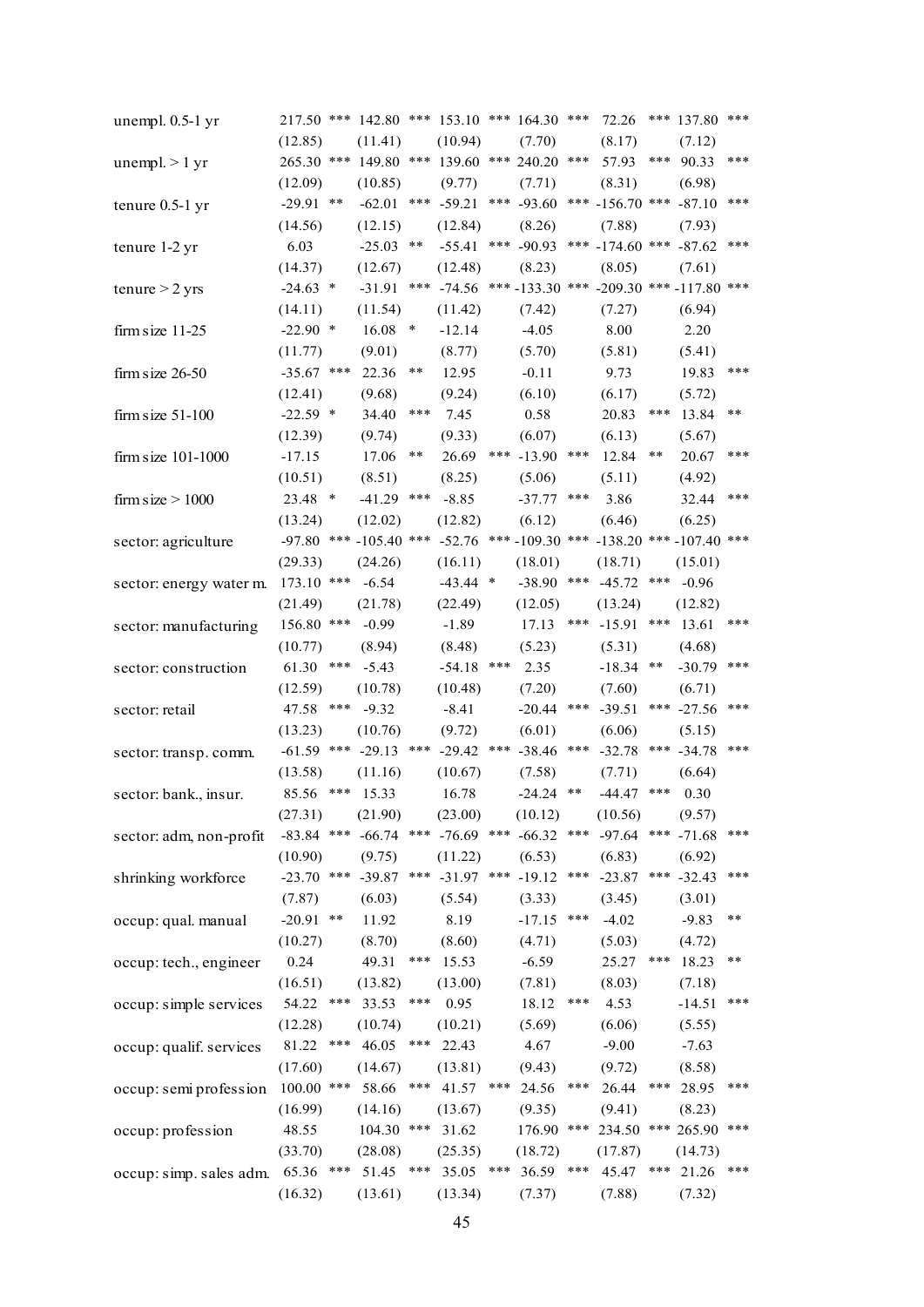| $R-sq$                  | 0.09                       | 0.11               |     | 0.11              |       | 0.097                 |     | 0.098      |            | 0.098    |      |
|-------------------------|----------------------------|--------------------|-----|-------------------|-------|-----------------------|-----|------------|------------|----------|------|
| $\mathbf N$             | 60,676                     | 51,892             |     | 46,341            |       | 189,533               |     | 189,681    |            | 187,681  |      |
|                         | (3.32)                     | (8.24)             |     | (6.26)            |       | (12.44)               |     | (25.55)    |            | (16.24)  |      |
| constant                | ***<br>88.09               | 200.10             | *** | 155.70            | ***   | 172.30 ***            |     | 362.10     | ***        | 216.10   | ***  |
|                         |                            |                    |     |                   |       | (13.43)               |     | (14.05)    |            | (12.85)  |      |
| Saarland                |                            |                    |     |                   |       | 19.06                 |     | 1.85       |            | $-10.75$ |      |
|                         |                            |                    |     |                   |       | (8.52)                |     | (8.93)     |            | (8.16)   |      |
| Bavaria                 |                            |                    |     |                   |       | $-4.97$               |     | 5.57       |            | $-6.51$  |      |
|                         |                            |                    |     |                   |       | (8.64)                |     | (9.07)     |            | (8.27)   |      |
| Baden-Wü.               |                            |                    |     |                   |       | 10.97                 |     | 21.61      | $\ast\ast$ | 4.95     |      |
|                         |                            |                    |     |                   |       | (10.05)               |     | (10.52)    |            | (9.60)   |      |
| Rhineland-Pal.          |                            |                    |     |                   |       | 4.55                  |     | 2.51       |            | $-6.90$  |      |
|                         |                            |                    |     |                   |       | (9.19)                |     | (9.68)     |            | (8.84)   |      |
| Hesse                   |                            |                    |     |                   |       | 8.12                  |     | 13.98      |            | 10.71    |      |
|                         |                            |                    |     |                   |       | (8.31)                |     | (8.71)     |            | (7.97)   |      |
| <b>NRW</b>              |                            |                    |     |                   |       | 11.89                 |     | 21.83      | $* *$      | 3.92     |      |
|                         |                            |                    |     |                   |       | (15.13)               |     | (16.13)    |            | (14.81)  |      |
| <b>Bremen</b>           |                            |                    |     |                   |       | 2.47                  |     | 9.73       |            | $-35.86$ | $**$ |
|                         |                            |                    |     |                   |       | (8.99)                |     | (9.40)     |            | (8.57)   |      |
| Lower Saxony            |                            |                    |     |                   |       | $-8.02$               |     | $-3.71$    |            | $-17.91$ | $**$ |
|                         |                            |                    |     |                   |       | (11.55)               |     | (12.29)    |            | (11.23)  |      |
| Hamburg                 |                            |                    |     |                   |       | 11.79                 |     | 34.11      | ***        | 39.41    | ***  |
|                         | (11.18)                    | (9.38)             |     | (9.12)            |       |                       |     |            |            |          |      |
| Saxony-Anhalt           | $-19.53$ *                 | $-8.19$            |     | $-8.20$           |       |                       |     |            |            |          |      |
|                         | (10.08)                    | (8.43)             |     | (8.07)            |       |                       |     |            |            |          |      |
| Saxony                  | 11.17                      | 8.09               |     | $-2.35$           |       |                       |     |            |            |          |      |
|                         | (12.64)                    | (10.67)            |     | (10.27)           |       |                       |     |            |            |          |      |
| Mecklenburg-West P.     | $-5.25$                    | $-32.83$           | *** | $-17.39$ *        |       |                       |     |            |            |          |      |
|                         | (11.46)                    | (9.55)             |     | (9.21)            |       |                       |     |            |            |          |      |
| Brandenburg             | (12.16)<br>20.05<br>$\ast$ | (10.06)<br>$-1.35$ |     | (9.53)<br>$-7.65$ |       |                       |     |            |            |          |      |
| Berlin                  | 69.57                      | 77.89              |     | 44.67             |       |                       |     |            |            |          |      |
|                         | (8.92)<br>***              | (8.53)             | *** | (9.25)            | $***$ | (5.41)                |     | (5.59)     |            | (5.27)   |      |
| sector change           | 180.00 ***                 | 175.70             | *** | 177.10            | ***   | 155.60                | *** | 168.40     | ***        | 211.00   | ***  |
|                         | (8.52)                     | (8.24)             |     | (8.67)            |       | (5.13)                |     | (5.22)     |            | (5.10)   |      |
| occupational change     | 151.50 ***                 | 153.90             | *** |                   |       | 169.60 *** 169.30 *** |     | 182.30     | ***        | 170.40   | ***  |
|                         | (36.72)                    | (40.18)            |     | (34.70)           |       | (80.70)               |     | (42.20)    |            | (24.12)  |      |
| occup: misc.            | $-35.28$                   | 44.44              |     | $-13.15$          |       | 20.02                 |     | 117.70 *** |            | 26.05    |      |
|                         | (22.78)                    | (19.72)            |     | (19.34)           |       | (15.09)               |     | (15.10)    |            | (12.60)  |      |
| occup: manager          | 137.70 ***                 | 125.10             | *** | 67.96             | ***   | 157.80                | *** | 208.90     | ***        | 137.90   | ***  |
|                         | (12.98)                    | (11.06)            |     | (10.47)           |       | (6.04)                |     | (6.31)     |            | (5.63)   |      |
| occup: qual. sales adm. | $107.20$ ***               | 99.03              | *** | 72.26             | ***   | 99.14                 | *** | 132.10     | ***        | 76.44    | ***  |

Notes: t-statistics in parentheses; \*, \*\*, and \*\*\* indicates statistical significance at the 5, 1, and .1 percent level. **Source:** SIAB (1975-2008).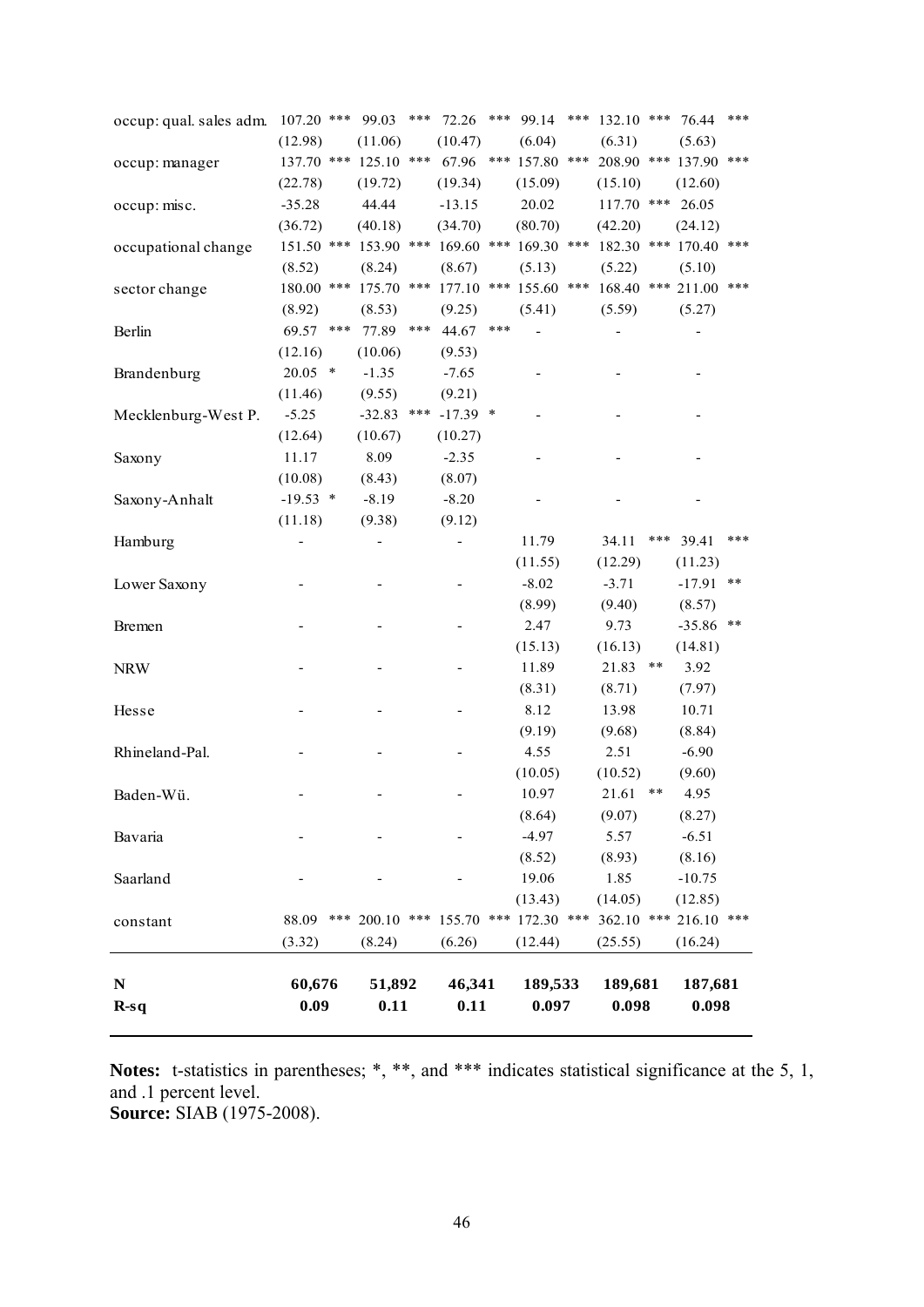|                                    |                           | 1993     | 1998     | 2004     | 1993     | 1998     |      | 2004 Diff 1993 Diff 1998 Diff 2004 |          |          |
|------------------------------------|---------------------------|----------|----------|----------|----------|----------|------|------------------------------------|----------|----------|
|                                    |                           | East     | East     | East     | West     | West     | West | $W-E$                              | $W-E$    | $W-E$    |
| J - Job Stability                  |                           |          |          |          |          |          |      |                                    |          |          |
| firm change                        | $yes=1$                   | 0.48     | 0.38     | 0.32     | 0.29     | 0.34     | 0.30 | $-0.19$                            | $-0.04$  | $-0.03$  |
| unemployment                       | not unempl.               | 0.65     | 0.69     | 0.69     | 0.81     | 0.82     | 0.80 | 0.16                               | 0.13     | 0.11     |
|                                    | $0-0.5$ year              | 0.15     | 0.12     | 0.10     | 0.09     | 0.09     | 0.08 | $-0.06$                            | $-0.03$  | $-0.02$  |
|                                    | $0.5-1$ year              | 0.08     | 0.07     | 0.08     | 0.05     | $0.04\,$ | 0.05 | $-0.03$                            | $-0.03$  | $-0.02$  |
|                                    | $>1$ year                 | 0.12     | 0.12     | 0.13     | 0.05     | 0.05     | 0.06 | $-0.07$                            | $-0.07$  | $-0.07$  |
| tenure                             | $<$ 0.5 year              | 0.07     | 0.07     | 0.07     | 0.05     | 0.06     | 0.06 | $-0.02$                            | $-0.01$  | $-0.01$  |
|                                    | $0.5-1$ year              | 0.18     | 0.16     | 0.10     | 0.10     | 0.12     | 0.08 | $-0.08$                            | $-0.04$  | $-0.02$  |
|                                    | 1-2 years                 | 0.22     | 0.14     | 0.14     | 0.11     | 0.12     | 0.12 | $-0.11$                            | $-0.02$  | $-0.02$  |
|                                    | $>2$ years                | 0.53     | 0.63     | 0.70     | 0.74     | 0.69     | 0.74 | 0.21                               | 0.07     | 0.05     |
| <b>E</b> - Employer and Employment |                           |          |          |          |          |          |      |                                    |          |          |
| firm size                          | $1-10$                    | 0.17     | 0.21     | 0.20     | 0.17     | 0.19     | 0.15 | 0.00                               | $-0.03$  | $-0.05$  |
|                                    | 11-25                     | 0.13     | 0.15     | 0.15     | 0.12     | 0.13     | 0.13 | $-0.01$                            | $-0.03$  | $-0.02$  |
|                                    | 26-50                     | 0.11     | 0.13     | 0.13     | 0.10     | 0.11     | 0.12 | $-0.01$                            | $-0.02$  | $-0.02$  |
|                                    | 51-100                    | 0.12     | 0.13     | 0.14     | 0.11     | 0.11     | 0.13 | $-0.01$                            | $-0.01$  | $-0.01$  |
|                                    | 101-1000                  | 0.33     | 0.29     | 0.30     | 0.33     | 0.33     | 0.35 | 0.00                               | 0.04     | 0.04     |
|                                    | >1000                     | 0.14     | 0.09     | 0.07     | 0.16     | 0.14     | 0.13 | 0.02                               | 0.04     | 0.06     |
| industry                           | agriculture               | 0.01     | $0.01\,$ | 0.03     | 0.01     | 0.01     | 0.01 | $-0.01$                            | $-0.01$  | $-0.02$  |
|                                    | energy, water, mining     | 0.03     | 0.02     | 0.01     | 0.02     | 0.02     | 0.01 | $-0.01$                            | 0.00     | $0.00\,$ |
|                                    | manufacturing             | 0.23     | 0.24     | 0.22     | 0.40     | 0.38     | 0.33 | 0.17                               | 0.15     | 0.11     |
|                                    | construction              | 0.15     | 0.14     | 0.12     | 0.08     | 0.08     | 0.08 | $-0.07$                            | $-0.07$  | $-0.04$  |
|                                    | retail                    | 0.10     | 0.10     | 0.12     | 0.13     | 0.13     | 0.15 | 0.03                               | 0.03     | 0.03     |
| transport, telecommunication       |                           | 0.09     | 0.09     | 0.08     | 0.06     | 0.06     | 0.07 | $-0.03$                            | $-0.03$  | $-0.02$  |
|                                    | banking and insurance     | 0.02     | 0.02     | 0.01     | 0.03     | 0.03     | 0.03 | 0.01                               | 0.01     | 0.01     |
|                                    | services                  | 0.21     | 0.25     | 0.33     | 0.19     | 0.22     | 0.27 | $-0.03$                            | $-0.04$  | $-0.06$  |
|                                    | adm., non-profit and p.h. | 0.17     | 0.13     | 0.07     | 0.08     | 0.08     | 0.06 | $-0.08$                            | $-0.05$  | $-0.02$  |
| shrinking workforce                | $yes=1$                   | 0.71     | 0.61     | 0.55     | 0.65     | 0.44     | 0.53 | $-0.06$                            | $-0.17$  | $-0.03$  |
| occupation group                   | simple manual             | 0.18     | 0.18     | 0.19     | 0.23     | 0.22     | 0.21 | 0.05                               | 0.04     | 0.02     |
|                                    | qualified manual          | 0.22     | 0.21     | 0.19     | 0.23     | 0.22     | 0.20 | 0.01                               | 0.00     | 0.01     |
|                                    | tech. and engineers       | 0.05     | 0.06     | 0.06     | 0.05     | 0.06     | 0.06 | 0.00                               | $0.00\,$ | $0.00\,$ |
|                                    | simple services           | 0.14     | 0.14     | 0.14     | 0.14     | 0.14     | 0.14 | 0.00                               | 0.01     | $0.00\,$ |
|                                    | qualified services        | 0.05     | 0.05     | 0.06     | 0.04     | 0.04     | 0.04 | $-0.01$                            | $-0.01$  | $-0.01$  |
|                                    | semi professions          | $0.07\,$ | $0.07\,$ | $0.07\,$ | 0.04     | 0.05     | 0.06 | $-0.03$                            | $-0.02$  | $-0.02$  |
|                                    | professions               | $0.01\,$ | 0.01     | $0.01\,$ | 0.01     | $0.01\,$ | 0.01 | $0.00\,$                           | $0.00\,$ | $0.00\,$ |
|                                    | simp. sales a. adm.       | $0.06\,$ | $0.07\,$ | $0.06\,$ | $0.07\,$ | $0.07\,$ | 0.06 | 0.01                               | $0.00\,$ | $0.00\,$ |
|                                    | qual. sales a. adm.       | $0.18\,$ | 0.18     | 0.18     | 0.17     | 0.18     | 0.20 | $-0.01$                            | 0.00     | $0.01\,$ |
|                                    | manager                   | 0.02     | $0.02\,$ | 0.02     | 0.01     | $0.01\,$ | 0.02 | $-0.01$                            | $-0.01$  | $-0.01$  |
|                                    | miscellaneous             | $0.01\,$ | 0.00     | 0.01     | 0.00     | 0.00     | 0.00 | $-0.01$                            | $0.00\,$ | $0.00\,$ |
| occupation change                  | $yes=1$                   | 0.23     | 0.17     | 0.13     | 0.13     | 0.14     | 0.12 | $-0.10$                            | $-0.03$  | $-0.01$  |
| industry change                    | $yes=1$                   | 0.24     | 0.18     | 0.13     | 0.13     | 0.14     | 0.13 | $-0.11$                            | $-0.04$  | $0.00\,$ |

**Table A.3** Mean J, E characteristics in East and West and their differences over time

**Note:** Columns 1-3 present the mean observed characteristics for the East German samples, columns 4-6 for the West German samples and columns 7-9 describe the difference between East and West. To be completed: \*, \*\*, and \*\*\* indicate the statistical significance of the mean difference at the 1, 5, and 10 percent level. **Source:** SIAB (1975-2008).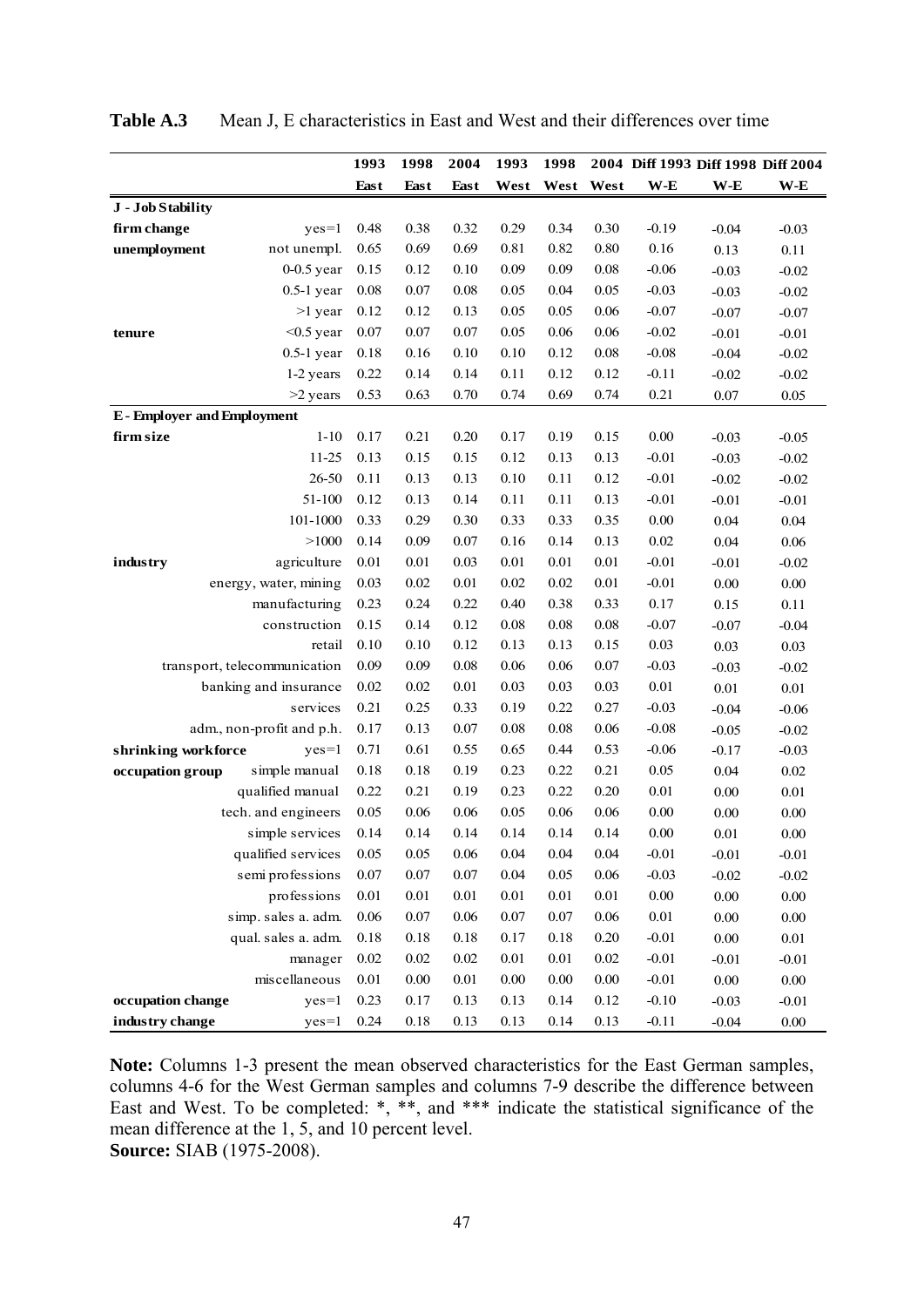| West<br>East                                            | 1993-1997<br>1993-1997 |        | 1998-2002<br>1998-2002 |                 | 2004-2008<br>2004-2008                                        |     |
|---------------------------------------------------------|------------------------|--------|------------------------|-----------------|---------------------------------------------------------------|-----|
|                                                         |                        |        |                        |                 |                                                               |     |
| A. Description<br>East                                  | 390.19 ***             |        | 238.61 ***             |                 | $191.09$ ***                                                  |     |
|                                                         |                        |        |                        |                 |                                                               |     |
| West                                                    | $265.70$ ***           |        | $272.78$ ***           |                 | 224.39 ***                                                    |     |
| Difference                                              | $-124.49$ ***          |        | $34.17$ ***            |                 | 33.30 ***                                                     |     |
| B. Aggregate Decomposition of Difference $(=100\%)$     |                        |        |                        |                 |                                                               |     |
| composition                                             |                        |        |                        |                 | $-95.49$ *** $77\%$ $-22.91$ *** $-67\%$ $-16.27$ *** $-49\%$ |     |
| structure                                               | $-26.20$ ***           | 21%    |                        | 72.93 *** 213%  | $56.72$ *** 170%                                              |     |
| C. Detailed Decomposition of Composition Effect (=100%) |                        |        |                        |                 |                                                               |     |
| Z - individual                                          | $3.42$ ***             | $-4\%$ | 0.55                   | $-2\%$          | $-2.83$ ***                                                   | 17% |
| J - job stability                                       | $-69.80$ ***           | 73%    | $-19.07$ *** 83%       |                 | $-18.62$ *** $114%$                                           |     |
| E - employment                                          | $-29.12$ *** 30%       |        |                        | $-4.39$ *** 19% | $5.19$ *** $-32\%$                                            |     |
| approximation error                                     | 0.56                   |        | $-12.32$ ***           |                 | $-8.86$ ***                                                   |     |
| reweighting error                                       | $-3.36$ ***            |        | $-3.53$ ***            |                 | 1.70                                                          |     |

**Table A.4** Decomposition Results - Contemporaneous comparison of East and West

**Notes:** Z, *I*, and *E* represent the groups of individual, job stability, and employment variables, which contain different numbers of indicators as described in the text and electronic appendix. The figures present absolute values of mobility and their changes. \*\*\*, \*\*, and \* indicates statistical significance at the 1, 5 and 10 percent level (Preliminary, check upon bootstrap). The analysis is based on a consistently censored part of the daily wage distribution as applied in Tables 1 and 2. The presented results were obtained reweighting the West German observations to mimic the corresponding East German observations. The results are robust to switching the base category. Number of observations: East: 1993-1997: 60,676; 1998-2002: 51,892; 2004-2008: 46,341. West: 1993-1997: 189,533; 1998-2002: 187,681; 2004-2008: 184,846.

**Source:** SIAB (1975-2008).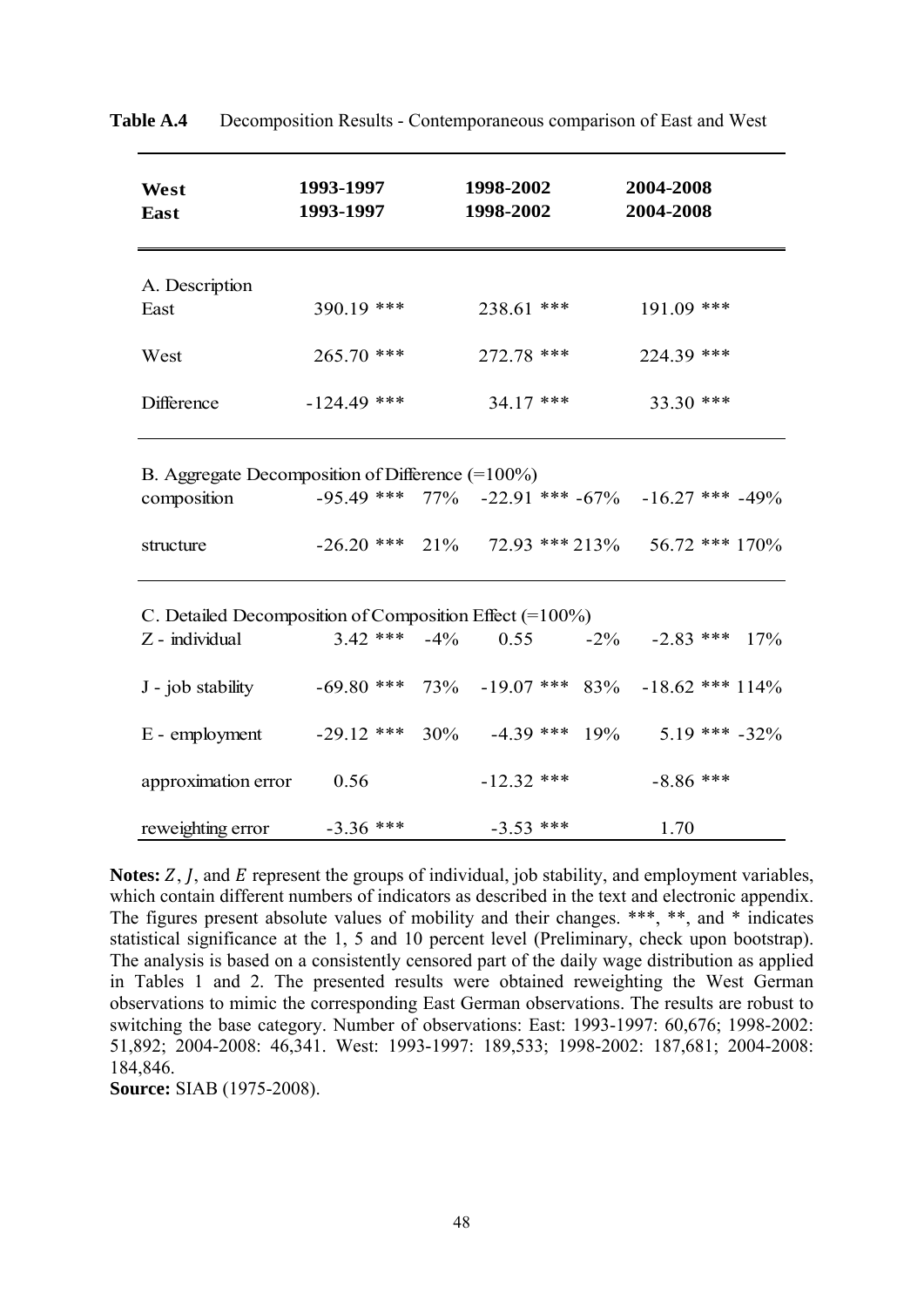Figure A.1 Development of Variance of Individual Rank Change Distribution for Regional Subsamples with Censored and Uncensored Data from Survey Data (SOEP)



**Notes:** The sample is comparable to the sample from the administrative data: included are full-time workers excluding the self-employed and civil servants; individuals are between 25 and 60 years of age; region is assigned by place of residence; all values are calculated for an accounting period of five years (i.e. years t to  $t +4$ ) and are based on real hourly wages. The results are not weighted. The average annual sample sizes are 1.900 and 905 for West and East Germany, of which on average 1.500 and 770 observations are uncensored. **Source**: SOEPv27 (1984-2010).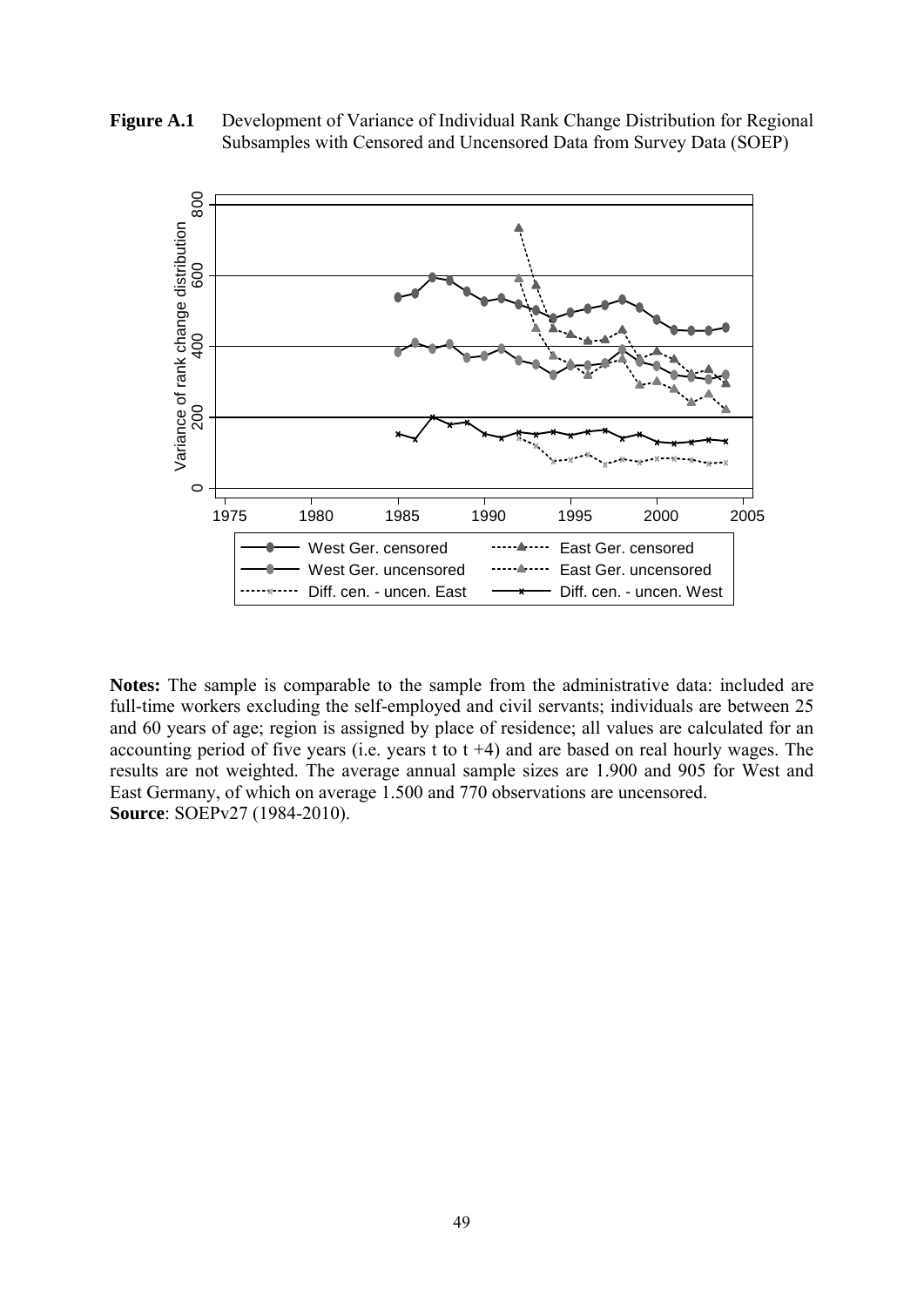**Figure A.2:** Variances of Rank Change Distribution Based on National Ranks and Redefined Samples



**Notes:** The series "regional ranks, no mig." describe the aggregate mobility patterns analyzed in Tables 1 and 2. The series "national ranks, no migr." uses the same samples but assigns wage ranks based on the national instead of the regional wage distribution. The series "national ranks, incl. migr." considers those individuals who in the based period  $t$  are observed in the assigned region independent of whether they migrate by period  $t + 4$ . It uses national rank assignments. **Source:** SIAB (1975-2008).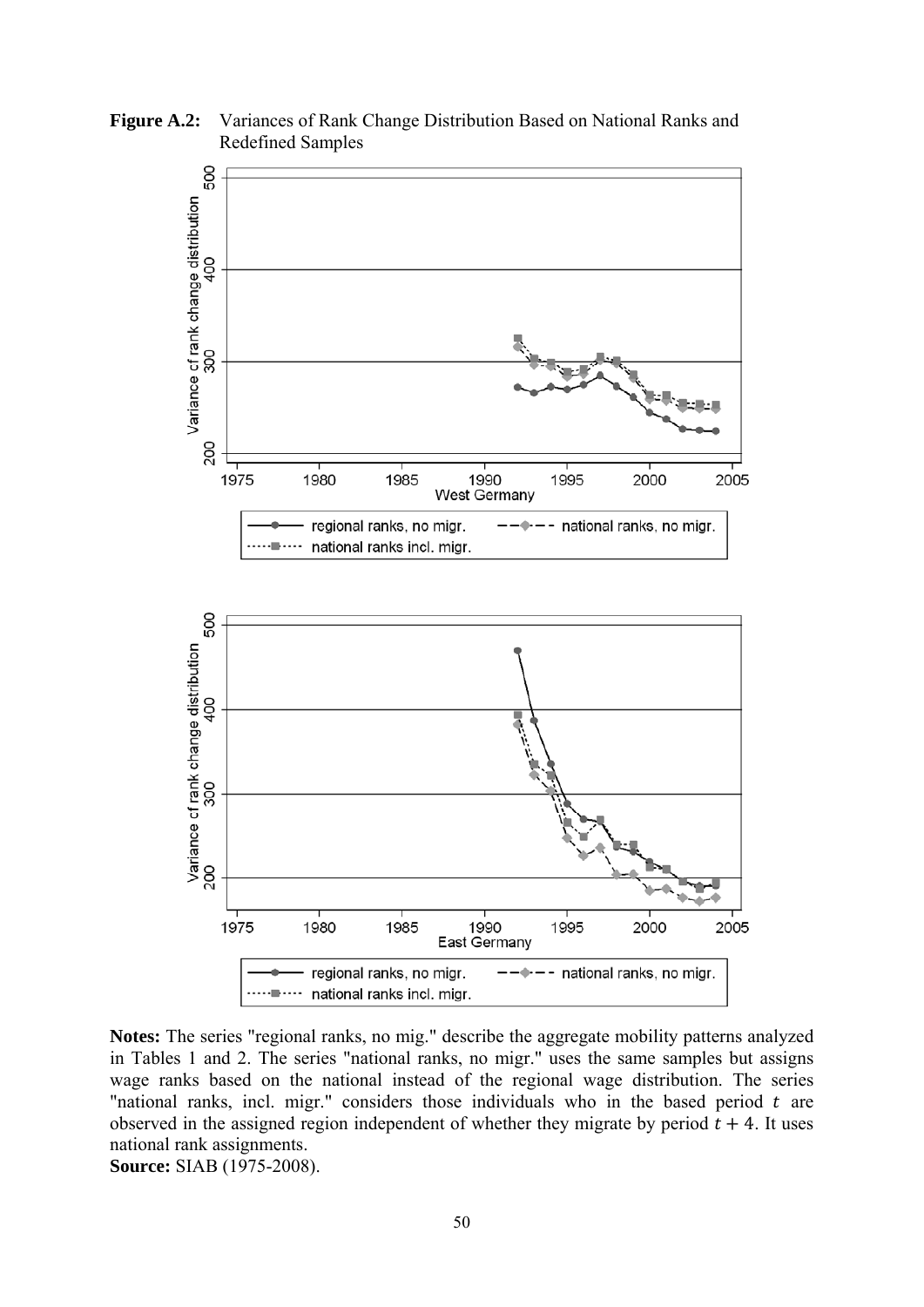#### **Data Appendix**

The SIAB data are drawn from the Integrated Employment Biographies (IEB 1975-2008) and provided by the Institute for Employment Research. We consider observations from Berlin as part of the East German sample after unification and omit them from the sample before. Our sample considers full-time employed workers. Full-time employment is coded if the person's contract runs over that number of weekly hours which is considered full-time in the employee's establishment. Depending on bilateral bargaining agreements this number may vary between 35 and 45 hours per week (see Dorner et al. 2010). As we inspect earnings of full-time workers over time it is important to note that their average annual hours worked hardly changed over the period considered for the main analysis in East and West Germany (see Wanger 2006).<sup>21</sup> - This data appendix describes the dependent variable in section 1 and explanatory variables in section 2. Tables EA.1.A and EA.1.B present descriptive statistics as of the three base years  $(t)$  considered in the mobility analyses (1993, 1998, 2004).

# **1 Dependent Variable of the Decomposition Analyses**

## **1.1 Wage Measure**

Our data provide employment spells. We are interested in wages of full-time employment relationships, only. If several simultaneous full-time employment relationships are reported for a given person over the course of a calendar year we consider the wage of the main job. The main job is the one with the longest spell duration or, if several employment relationships have the same duration, the one with the highest daily wages.<sup>22</sup> Since we are interested in wage mobility in the main job we do not consider information on secondary jobs. We use the daily wage observation for every individual that was full-time employed at least one day in a given year. The daily wage is measured in 2008 prices.

<sup>1</sup> <sup>21</sup> Wanger (2006, p.42) provides the subsequent figures on annual hours worked for full time employed workers: 1991 | 1993 | 1997 | 2001 | 2004

|      | .    | .    | .    | ---- | ---  |
|------|------|------|------|------|------|
| West | 1645 | 1625 | 1641 | 1651 | 1672 |
| East | 568  | 735  | 1703 | 700  | 1708 |
| All  | 1625 | 1650 | 1654 | 1661 | 1679 |

<sup>&</sup>lt;sup>22</sup> On average about 15 percent of the employees in our sample experienced more than one full-time employment spell over the course of the year. By considering the wage of a "main job" we differ from the procedure applied by Dustmann et al. (2009), who use the average wage of all full-time employment relationships in a given calendar year.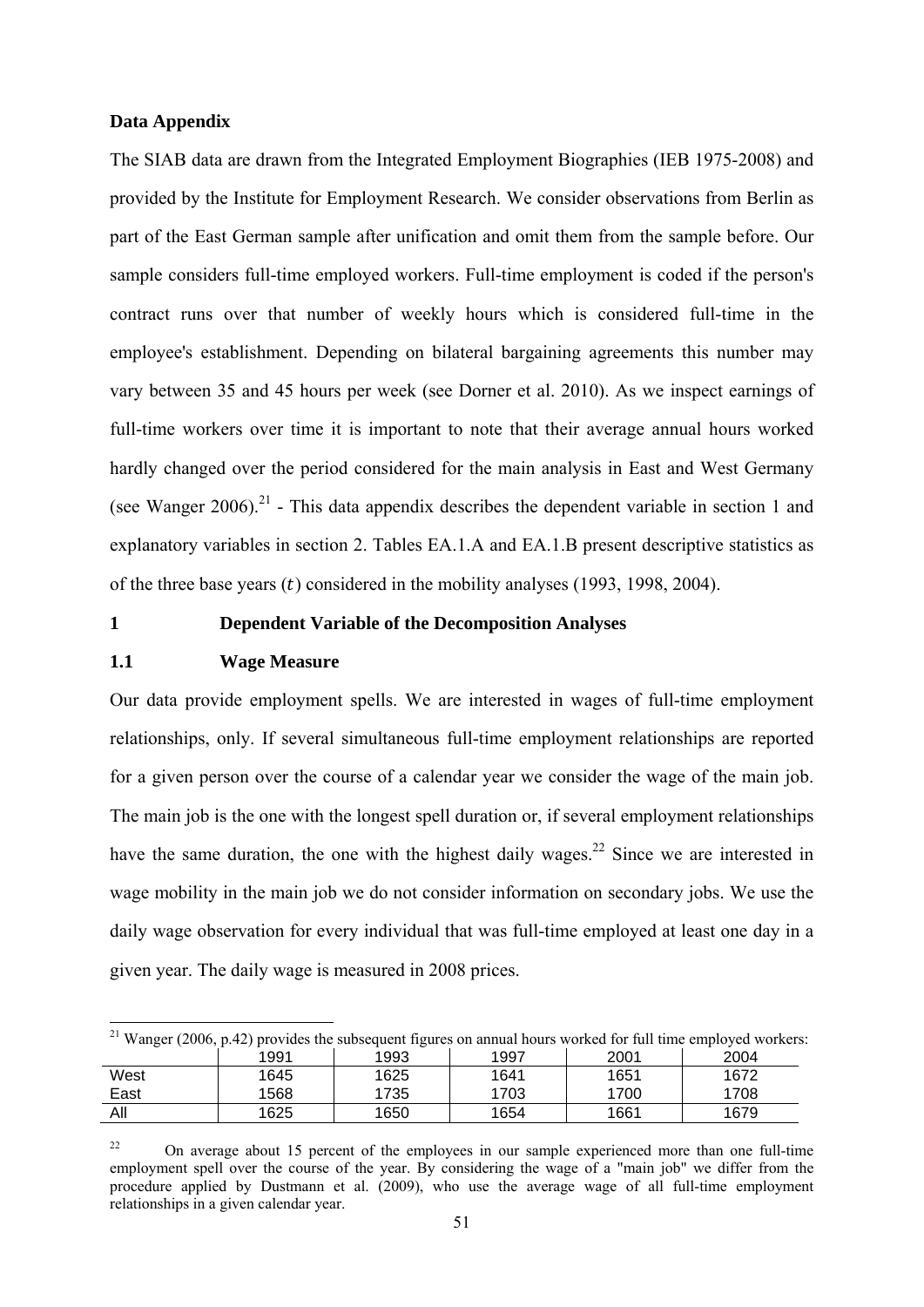Wage observations are censored at the contribution limit of the mandatory retirement insurance. This upper threshold varies by year and by region (i.e., east and west). To ensure that we observe a constant share of the wage distribution in both regions over time we apply a consistent top-coding approach (Burkhauser et al. 2009): we censor the regional wage distributions at the highest percentile that remains uncensored in all years and thus lose observations that enter, stay or leave the censored region of the wage distributions. For West Germany this is the 85th percentile and for East Germany this is the 90th percentile. Some of our mobility indicators refer to the full, uncensored and some to the censored part of the wage distributions.

 The data contain two structural breaks. (a) Since 1984 one-time payments such as bonuses are added to earnings. While various authors who study wages or inequality with our data correct for this break using a method developed by Fitzenberger (1999) we omit this adjustment for two reasons: first, it is unlikely that the addition of bonuses to the upper tail of the wage distribution affects rank positions and mobility, and second the correction method does not provide imputations for individuals observed only prior to 1984. As our main analysis focuses on the period after 1992 it is not affected by this structural break. (b) Since 1999 information on minor employment is registered. However, since we condition on fulltime employment this should not affect our results.

#### **1.2 Wage Ranks**

Our key variable is the change in the individual rank in the wage distribution between two years, t and  $t + k$ . To obtain this change, we first define the rank in an annual wage distribution. For a given year  $t$ , we divide the uncensored part of the wage distribution (up to the 85th percentile in West Germany and up to the 90th percentile in East Germany) into 100 percentiles and assign each uncensored wage observation one of these 100 rank positions for this year. We repeat the same procedure for year  $t + k$  to calculate the individual wage rank in  $t + k$ . The difference between these two ranks is our measure of individual wage mobility. The variance of the distribution of these individual rank changes is our main aggregate measure of wage mobility which we interpret as a characteristic of the regional labor market.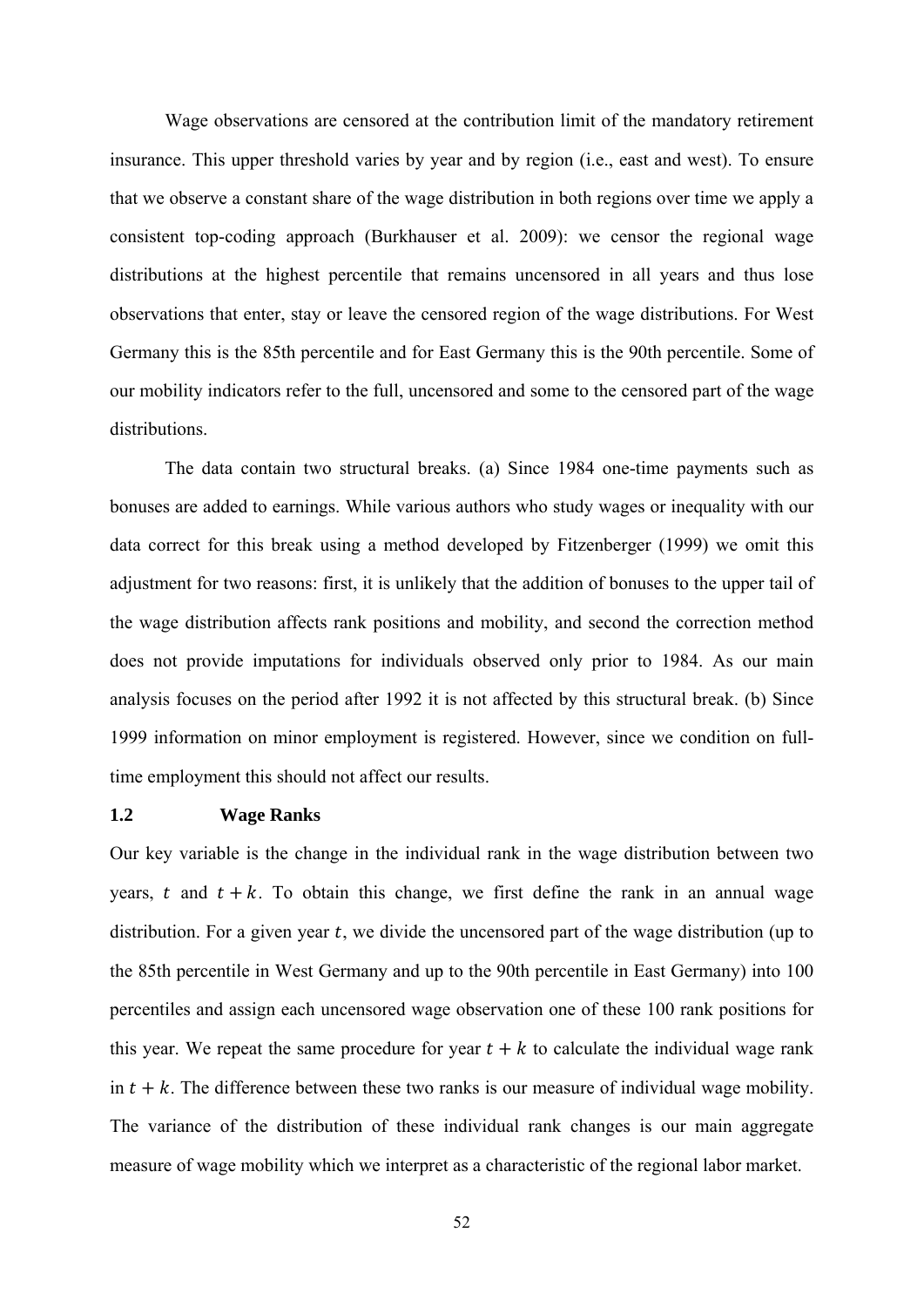### **2 Explanatory Variables of the Decomposition Analyses**

# **2.1** Individual Characteristics **Z**

*Education:* we use three categories to describe individual education. We classify individuals to be *low educated* if they have no degree at all or if they finished school (without university entrance certificate) but did not complete vocational training. An individual is *medium educated* if the person finished school and vocational training or if the person holds a university entrance degree but does not hold a university degree. Individuals holding a university degree are classified as *high educated* (for a similar classification see Dustmann et al. (2009)). As the data show many missing values for the education variable, we imputed education according to the procedure IP 1 suggested by Fitzenberger et. al (2006). Initially, education information was missing for 11.3 percent of the spells. After using information from prior and subsequent spells, we end up with 2.2 percent missings, which we had to drop. *Age:* we use six age categories: (1) 25-30, (2) 31-35, (3) 36-40, (4) 41-45, (5) 46-50, and (6)  $>50$  years. As we analyze a five year period and age is measured in the start year t, the highest age in the last category is 56. Otherwise, an individual would exceed age 60 in period  $t + 4$ , which violates our age restriction.

*Starting position:* we control for the individual's rank position in the wage distribution in the start year. The variable considers ten categories according to the 10 deciles of the uncensored part of the wage distribution.

*Citizenship:* indicator variable  $(= 1)$  if person is not of German citizenship.

*Sex:* indicator variable  $(= 1)$  if person is female.

*Migrates west:* indicator variable  $(= 1)$  if person migrates to West Germany in the future. This information is only calculated for the East German sample.

# 2.2 **Job Stability I**

*Firm change:* indicator variable  $(= 1)$  if individual changes employers between t and  $t + 4$ . *Unemployment:* we control for individuals' unemployment experience in the period between t and  $t + 4$ . We consider an individual as unemployed if the person is observed to receive unemployment benefits (this includes short term as well as long term unemployment). We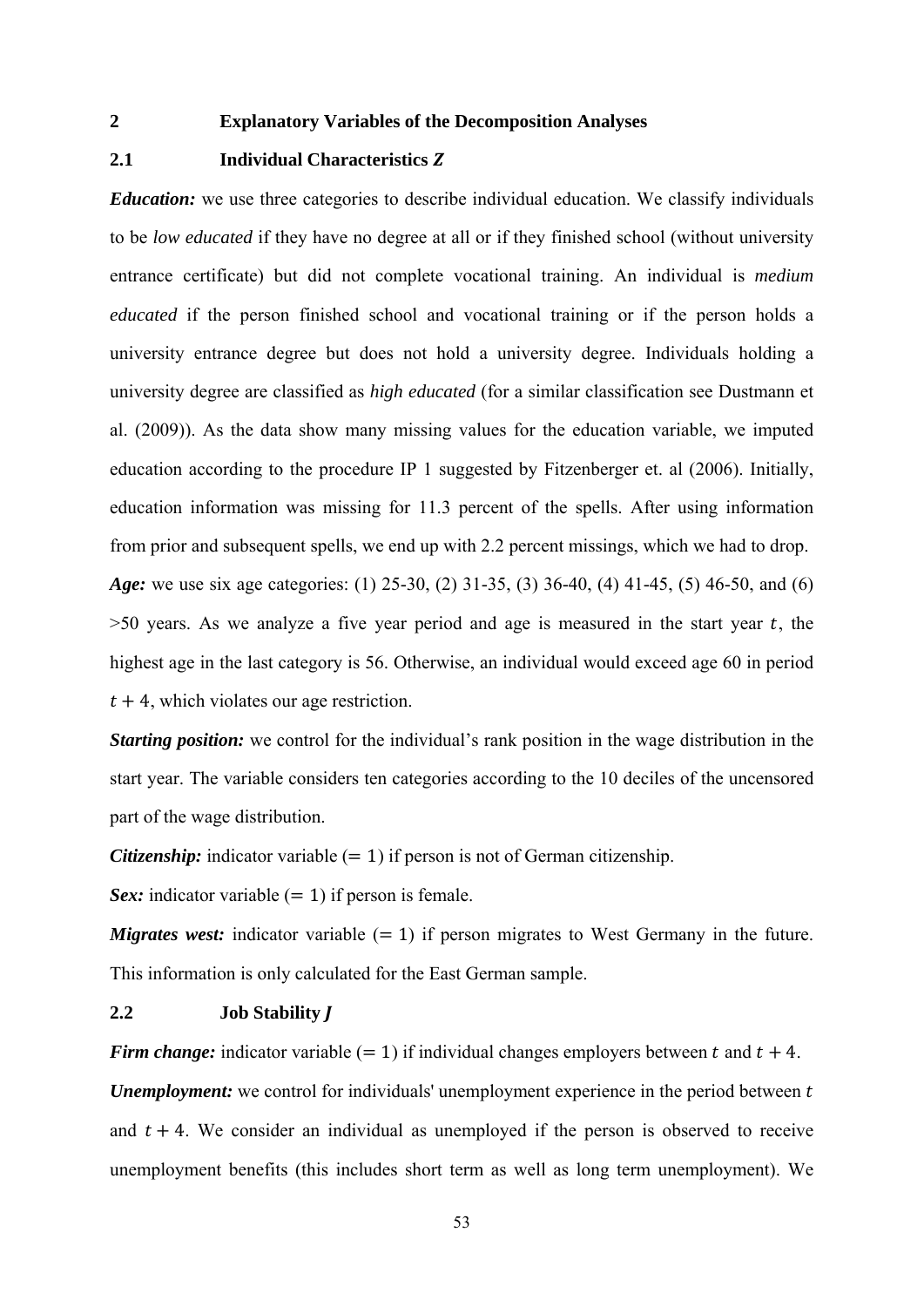consider four categories: (1) no unemployment experience, (2) up to half a year of unemployment experience, (3) more than half a year but less than 1 year of unemployment experience, (4) more than 1 year of unemployment experience.

*Tenure:* tenure is measured in four categories: (1) less than half a year, (2) between half a year and 1 year, (3) between 1 and 2 years, (4) more than 2 years. $^{23}$ 

# **2.3** Employer and Employment Characteristics (*E*)

*Firm size:* we include six firm size categories: (1) up to 10 employees, (2) between 10 and 25, (3) 25 to 50, (4) 51 to 100, (5) 101 to 1000, (6) more than 1000 employees.

*Industry:* we control for 9 industries: (1) agriculture, (2) energy, water supply, mining, (3) manufacturing, (4) construction, (5) retail, (6) transport and telecommunication, (7) banking and insurance, (8) services, (9) administration, non-profit organizations, private households.

*Decreasing workforce:* indicator variable  $(= 1)$  if an individual's employer reduces the number of employees between t and  $t + 4$ .

*Occupation group:* we control for 11 occupation groups (according to Blossfeld 1985): (1) simple manual occupation, (2) qualified manual occupations, (3) technicians and engineers, (4) simple services, (5) qualified services, (6) semi professions, (7) professions, (8) simple sales and administration occupations, (9) qualified sales and administration occupations, (10) manager, (11) miscellaneous.

*Industry change:* indicator variable  $(= 1)$  if individual changes industry between t and  $t + 4$ . *Occupation change:* indicator variable  $(= 1)$  if individual changes occupational groups between t and  $t + 4$ 

#### **2.4** Regional Information (*R*)

*State indicators:* indicator variables for the federal state (*Bundesland*) of the individual workplace.

# **REFERENCES**

-

Blossfeld, Hans-Peter, 1985, *Bildungsexpansion und Berufschancen. Empirische Analysen zur Lage der Berufsanfänger in der Bundesrepublik*, Campus, Frankfurt/New York.

 $^{23}$  Note that all East German observations start with a tenure valued zero in 1992.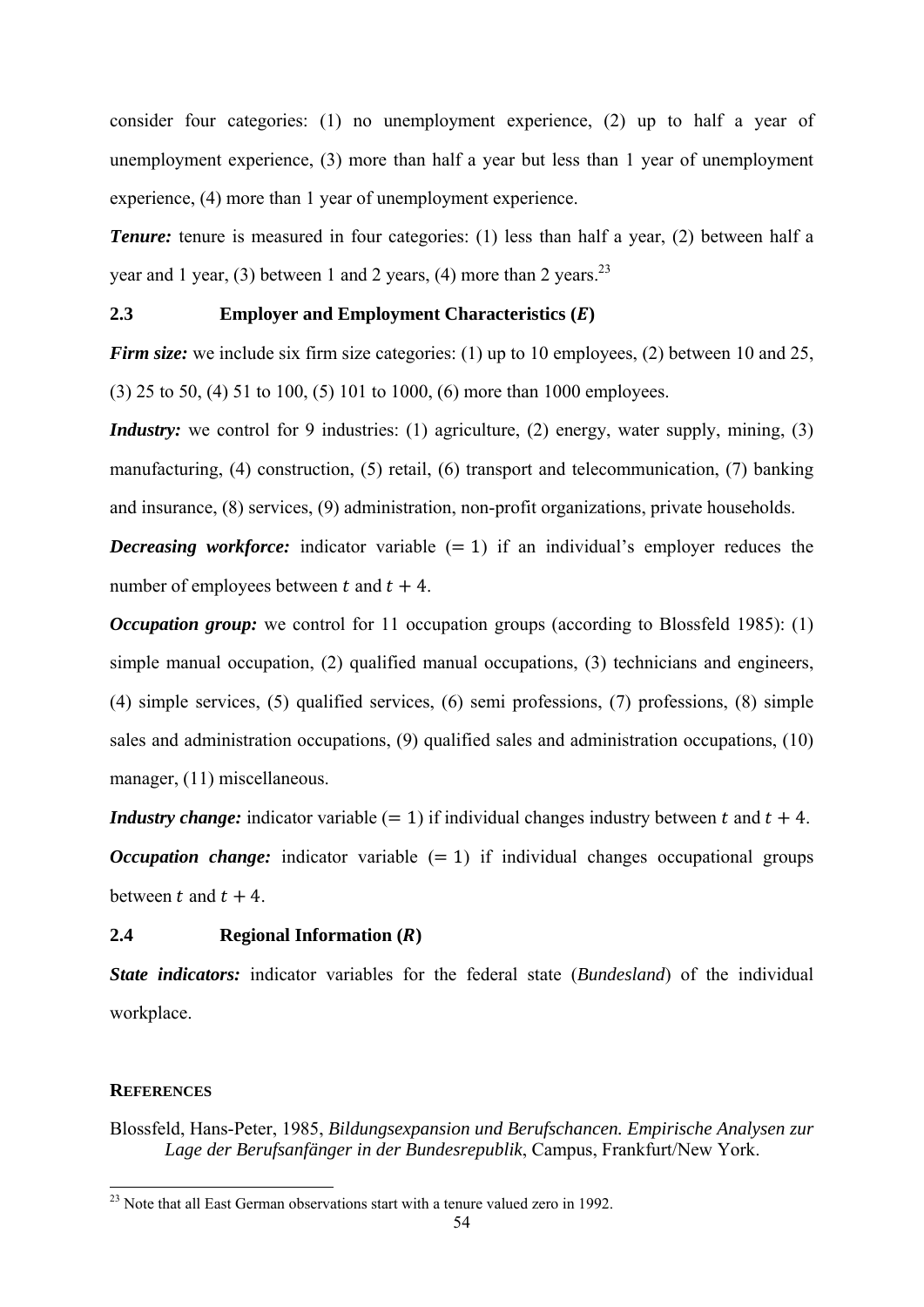- Burkhauser, Richard V., Shuaizhang Feng, and Stephen P. Jenkins, 2009, Using the P90/P10 Index to Measure U.S. Inequality Trends with Current Population Survey Data: A View from Inside the Census Bureau Vaults, *Review of Income and Wealth* 55(1), 166-185.
- Dorner, Matthias, Jörg Heining, Peter Jacobebbinghaus, and Stefan Seth, 2010, Stichprobe der Integrierten Arbeitsmarktbiografien (SIAB), 1975-2008, *FDZ-Datenreport* 01/2010, IAB, Nürnberg.
- Dustmann, Christian, Johannes Ludsteck, and Uta Schönberg, 2009, Revisiting the German Wage Structure, *Quarterly Journal of Economics* 124(2), 843-881.
- Fitzenberger, Bernd, 1999, *Wages and Employment Across Skill Groups: An Analysis for West Germany*, ZEW Economic Studies 6, Physica Verlag, Heidelberg.
- Fitzenberger, Bernd, A. Osikominu, and R. Völter, 2006, Imputation Rules to Improve the Education Variable in the IAB Employment Subsample, *Journal of the Applied Social Sciences* 126(3), 405-436.
- Wanger, Susanne, 2006, Erwerbstätigkeit, Arbeitszeit und Arbeitsvolumen nach Geschlecht und Altersgruppen, *IAB Forschungsbericht* Nr. 2/2006, Nürnberg.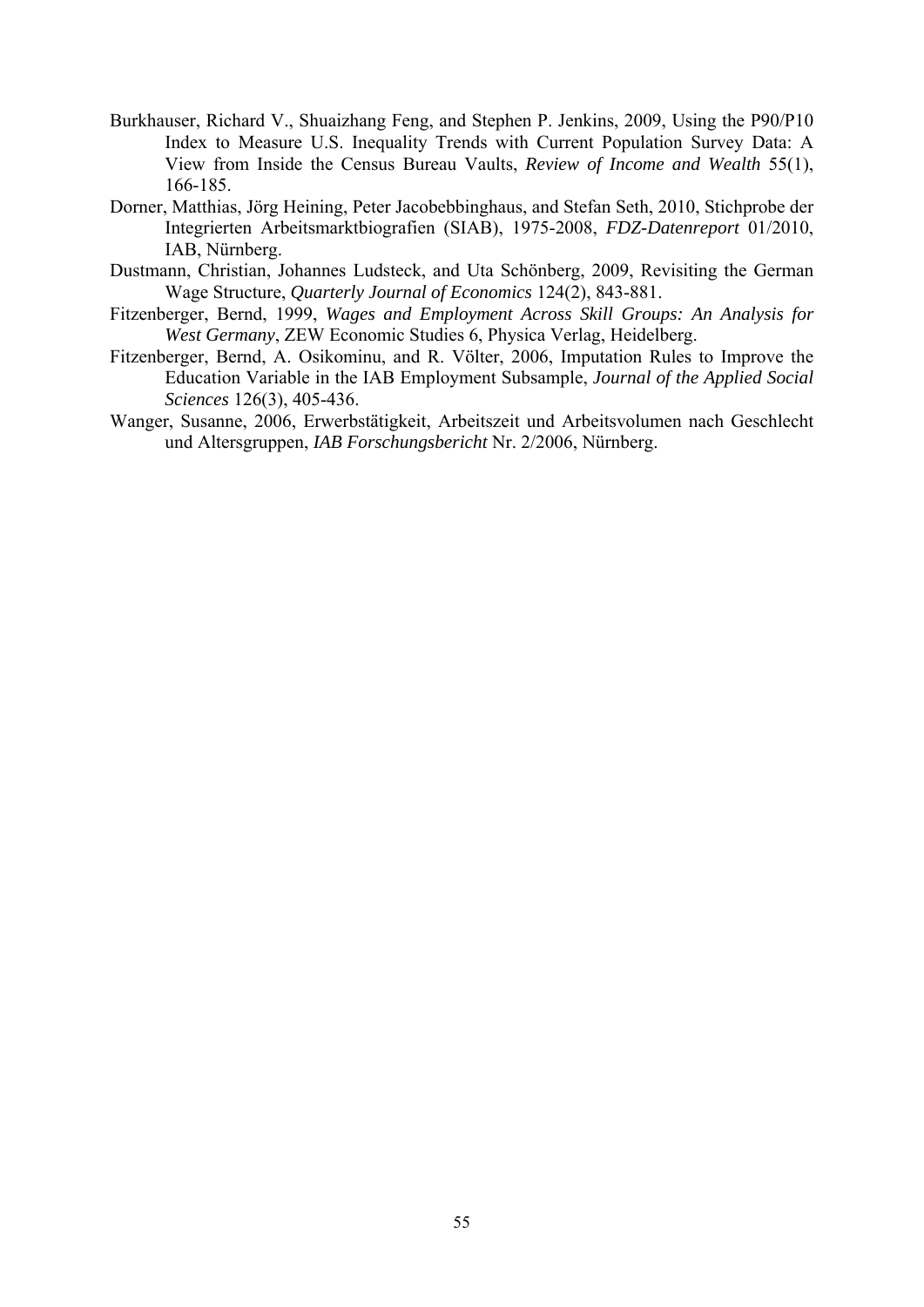# **Electronic Appendix - not intended for publication**

## Table of contents

# Supplementary Material:

- Table EA.1 Descriptive statistics and results of the reweighting step
- Table EA.2 Decomposition results robustness test: swapping  $t=0$  and  $t=1$
- Table EA.3 p-values of tests of significant changes in RIF regression coefficients over time
- Table EA.4 Decomposition results robustness test: drop Berlin
- Table EA.5 Decomposition results robustness test: using national ranks
- Table EA.6 RIF regressions: tests of heterogeneous structures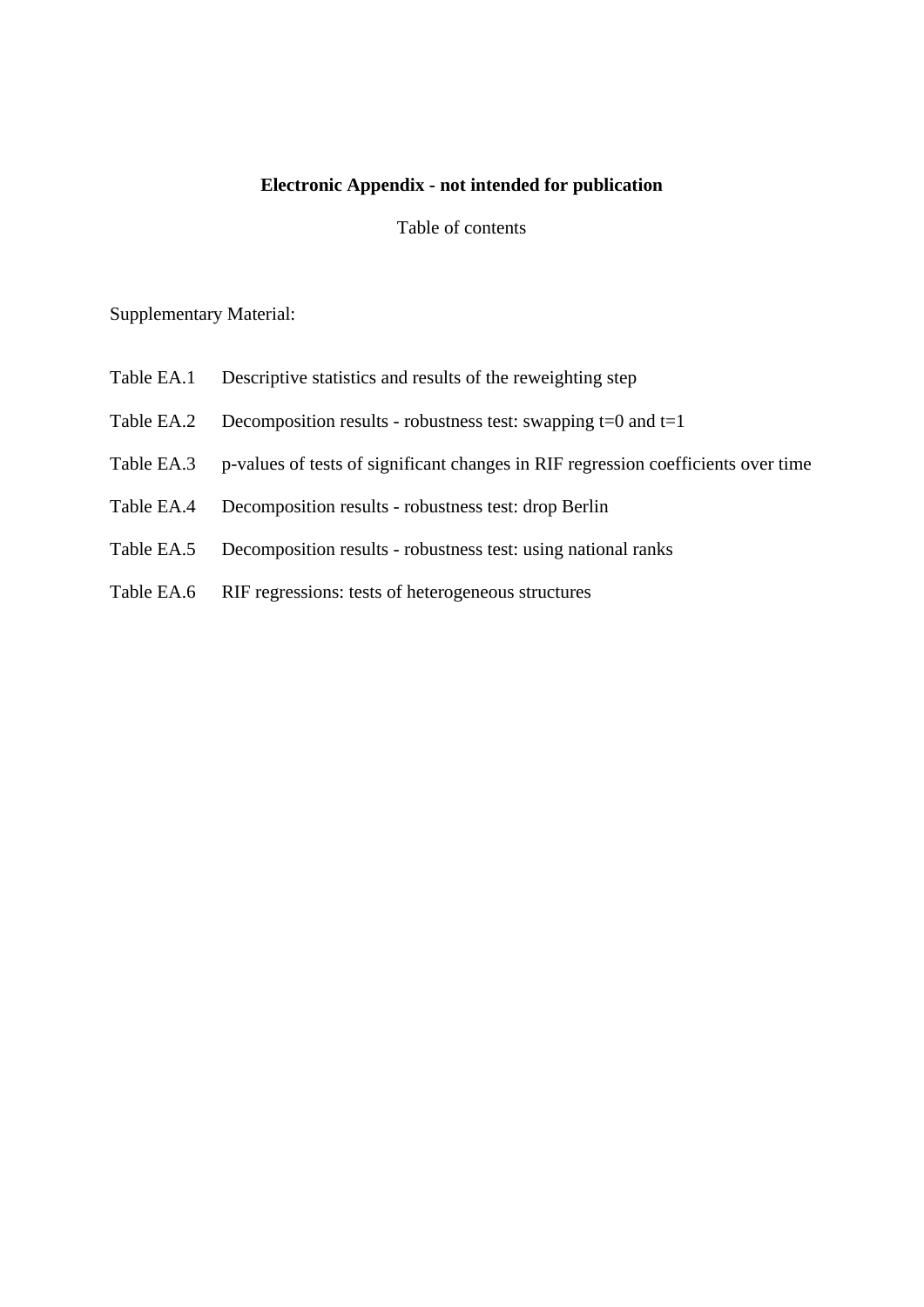|                   |              |             | base 1993 base 2004     |                        | base 1998 base 1998 | base 2004            | base 2004   | diff.                          | diff.    | diff.                          |
|-------------------|--------------|-------------|-------------------------|------------------------|---------------------|----------------------|-------------|--------------------------------|----------|--------------------------------|
|                   |              |             |                         | reweighted reweighted  |                     | reweighted           |             |                                |          |                                |
|                   |              | $\mathbf A$ | to 1993<br>$\, {\bf B}$ | to 1993<br>$\mathbf C$ | $\mathbf D$         | to 1998<br>${\bf E}$ | $\mathbf F$ | $\mathbf{A}\text{-}\mathbf{B}$ | $A-C$    | $\mathbf{D}\text{-}\mathbf{E}$ |
| $Z$ - Individual  |              |             |                         |                        |                     |                      |             |                                |          |                                |
| age               | 25-30        | 0.21        | 0.22                    | 0.21                   | 0.16                | 0.16                 | 0.12        | $-0.01$                        | 0.00     | 0.00                           |
|                   | $31 - 35$    | 0.20        | 0.19                    | $0.20\,$               | 0.19                | 0.19                 | 0.14        | $0.01\,$                       | $0.00\,$ | $0.00\,$                       |
|                   | 36-40        | 0.19        | $0.18\,$                | $0.18\,$               | 0.20                | 0.20                 | 0.19        | 0.00                           | $0.00\,$ | $0.00\,$                       |
|                   | $41 - 45$    | 0.16        | 0.16                    | 0.16                   | $0.18\,$            | $0.18\,$             | 0.21        | 0.00                           | 0.00     | $0.00\,$                       |
|                   | 46-50        | 0.12        | 0.12                    | 0.12                   | 0.15                | 0.16                 | 0.18        | 0.00                           | 0.00     | $0.00\,$                       |
|                   | $>50$        | 0.13        | 0.13                    | 0.13                   | 0.11                | 0.11                 | 0.16        | 0.00                           | 0.00     | $0.00\,$                       |
| start position    | $1 - 10$     | $0.08\,$    | 0.09                    | 0.08                   | $0.08\,$            | 0.08                 | $0.07\,$    | $-0.01$                        | 0.00     | $0.00\,$                       |
|                   | 11-20        | 0.09        | 0.09                    | 0.09                   | $0.08\,$            | $0.08\,$             | 0.09        | 0.00                           | 0.00     | $0.00\,$                       |
|                   | 21-30        | 0.10        | 0.09                    | 0.09                   | 0.10                | 0.09                 | 0.10        | 0.00                           | 0.00     | $0.00\,$                       |
|                   | 31-40        | 0.10        | 0.10                    | $0.10\,$               | 0.10                | 0.10                 | 0.11        | 0.01                           | 0.00     | $0.00\,$                       |
|                   | 41-50        | 0.11        | 0.10                    | 0.11                   | 0.11                | 0.11                 | 0.11        | 0.01                           | 0.00     | 0.00                           |
|                   | 51-60        | 0.11        | 0.11                    | 0.11                   | 0.11                | 0.11                 | 0.11        | 0.00                           | 0.00     | 0.00                           |
|                   | 61-70        | 0.11        | 0.11                    | 0.11                   | 0.11                | 0.12                 | 0.11        | 0.00                           | 0.00     | $0.00\,$                       |
|                   | 71-80        | 0.11        | 0.11                    | 0.11                   | 0.11                | 0.11                 | 0.11        | 0.00                           | 0.00     | 0.00                           |
|                   | 81-90        | 0.11        | 0.11                    | 0.11                   | 0.11                | 0.11                 | 0.11        | 0.00                           | 0.00     | 0.00                           |
|                   | 91-100       | 0.08        | 0.09                    | 0.09                   | 0.09                | 0.09                 | 0.09        | 0.00                           | 0.00     | 0.00                           |
| education         | low          | 0.06        | 0.07                    | 0.06                   | 0.03                | 0.04                 | 0.03        | $-0.01$                        | 0.00     | $0.00\,$                       |
|                   | medium       | 0.86        | 0.85                    | 0.86                   | 0.87                | 0.87                 | 0.87        | 0.01                           | 0.00     | $0.00\,$                       |
|                   | high         | $0.08\,$    | 0.09                    | 0.08                   | 0.09                | 0.09                 | 0.10        | 0.00                           | 0.00     | 0.00                           |
| citizenship       | non-german   | $0.01\,$    | 0.02                    | 0.02                   | 0.01                | 0.01                 | 0.01        | 0.00                           | 0.00     | $0.00\,$                       |
| sex               | female       | 0.42        | 0.43                    | 0.42                   | 0.42                | 0.42                 | 0.41        | $-0.01$                        | $0.00\,$ | $0.00\,$                       |
| migrates west     | $yes=1$      | 0.08        | 0.10                    | 0.08                   | 0.05                | 0.05                 | 0.01        | $-0.01$                        | 0.00     | 0.00                           |
| J - Job Stability |              |             |                         |                        |                     |                      |             |                                |          |                                |
| firm change       | $yes=1$      | 0.48        | 0.51                    | 0.48                   | 0.38                | 0.40                 | 0.32        | $-0.03$                        | 0.01     | $-0.02$                        |
| unemployment      | not unempl.  | 0.65        | 0.65                    | 0.65                   | 0.69                | 0.69                 | 0.69        | 0.00                           | 0.00     | $0.00\,$                       |
|                   | $0-0.5$ year | 0.15        | 0.15                    | 0.15                   | 0.12                | 0.12                 | 0.10        | 0.00                           | $0.00\,$ | $0.00\,$                       |
|                   | $0.5-1$ year | $0.08\,$    | $0.08\,$                | $0.08\,$               | 0.07                | 0.08                 | $0.08\,$    | 0.00                           | 0.00     | $0.00\,$                       |
|                   | $>1$ year    | 0.12        | 0.12                    | 0.12                   | 0.12                | 0.12                 | 0.13        | 0.00                           | 0.00     | 0.00                           |
| tenure            | $<$ 0.5 year | 0.07        | 0.07                    | 0.07                   | 0.07                | 0.08                 | 0.07        | 0.00                           | 0.00     | 0.00                           |
|                   | $0.5-1$ year | $0.18\,$    | 0.20                    | 0.19                   | 0.16                | 0.16                 | 0.10        | $-0.01$                        | $-0.01$  | 0.00                           |
|                   | 1-2 years    | 0.22        | 0.21                    | 0.22                   | 0.14                | 0.14                 | 0.14        | 0.01                           | 0.00     | 0.00                           |
|                   | $>2$ years   | 0.53        | 0.52                    | 0.53                   | 0.63                | 0.63                 | 0.70        | 0.01                           | $0.00\,$ | 0.00                           |

**Table EA.1.A** Descriptive Statistics and Results of the Reweighting Step (East Germany): Mean Values of Observed Characteristics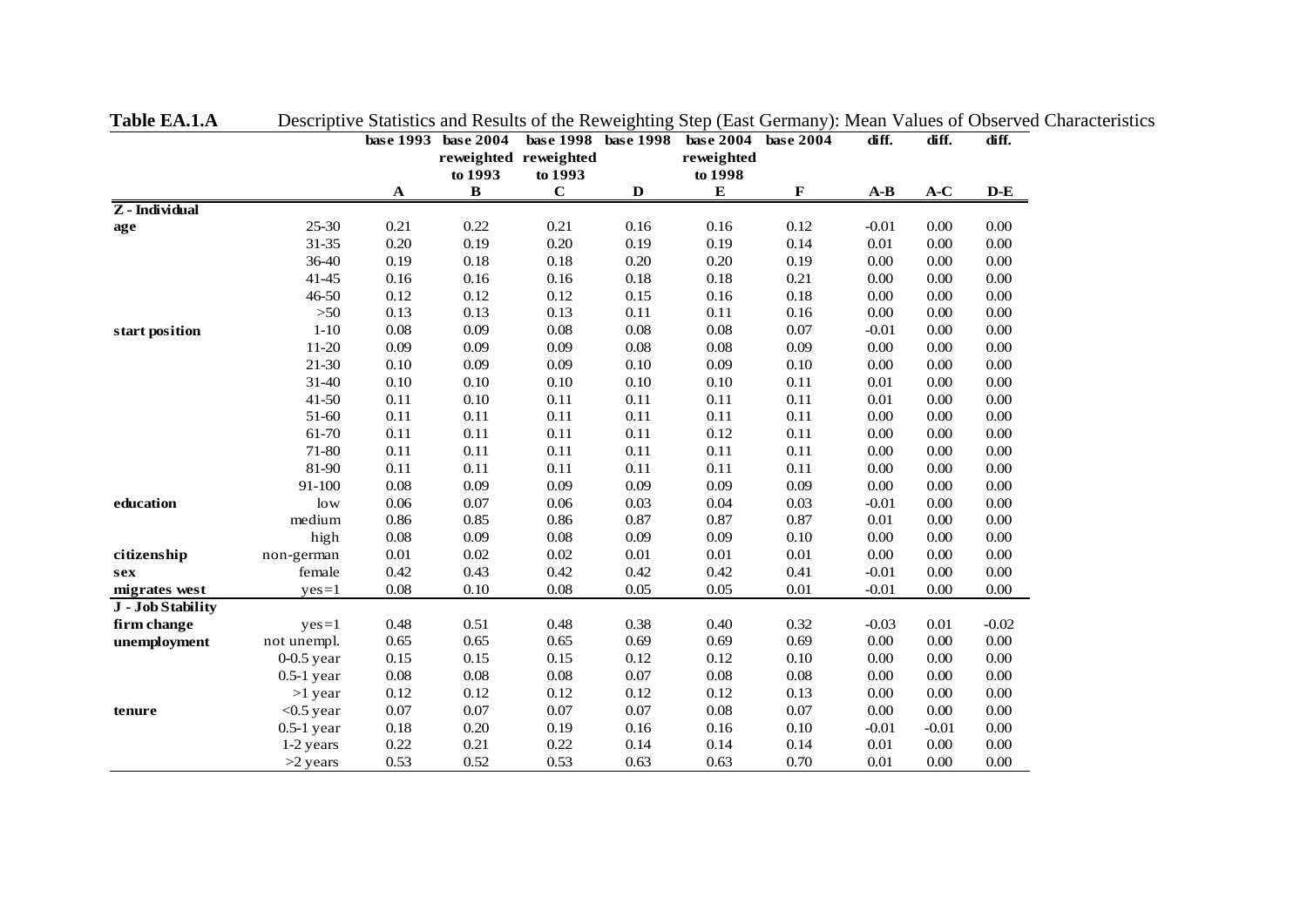| <b>E-Employer and Employment</b> |      |          |          |          |          |          |          |          |                   |
|----------------------------------|------|----------|----------|----------|----------|----------|----------|----------|-------------------|
| $1 - 10$<br>firm size            | 0.17 | $0.18\,$ | 0.18     | 0.21     | 0.22     | 0.20     | $-0.01$  | $-0.01$  | $0.00\,$          |
| $11 - 25$                        | 0.13 | 0.13     | 0.13     | 0.15     | 0.15     | 0.15     | $0.00\,$ | 0.00     | $0.00\,$          |
| 26-50                            | 0.11 | 0.11     | 0.11     | 0.13     | 0.13     | 0.13     | 0.00     | 0.00     | $0.00\,$          |
| 51-100                           | 0.12 | 0.12     | 0.12     | 0.13     | 0.13     | 0.14     | 0.00     | 0.00     | $0.00\,$          |
| 101-1000                         | 0.33 | 0.33     | 0.33     | 0.29     | 0.29     | 0.30     | 0.00     | 0.01     | 0.00              |
| >1000                            | 0.14 | 0.14     | 0.14     | 0.09     | 0.09     | 0.07     | 0.01     | 0.00     | 0.00              |
| industry<br>agriculture          | 0.01 | 0.01     | 0.01     | 0.01     | 0.01     | 0.03     | 0.00     | 0.00     | 0.00              |
| energy, water, mining            | 0.03 | 0.02     | 0.02     | 0.02     | 0.02     | $0.01\,$ | 0.01     | 0.00     | 0.00              |
| manufacturing                    | 0.23 | 0.22     | 0.23     | 0.24     | 0.23     | 0.22     | 0.01     | 0.00     | 0.00              |
| construction                     | 0.15 | 0.16     | 0.16     | 0.14     | 0.15     | 0.12     | $-0.01$  | $-0.01$  | $0.00\,$          |
| retail                           | 0.10 | 0.10     | 0.10     | 0.10     | 0.10     | 0.12     | 0.00     | 0.00     | $0.00\,$          |
| transport, telecommunication     | 0.09 | 0.08     | $0.08\,$ | 0.09     | 0.08     | 0.08     | 0.01     | $0.00\,$ | 0.01              |
| banking and insurance            | 0.02 | 0.02     | 0.02     | 0.02     | 0.02     | 0.01     | 0.00     | 0.00     | $0.00\,$          |
| services                         | 0.21 | 0.23     | 0.22     | 0.25     | 0.26     | 0.33     | $-0.02$  | 0.00     | $-0.01$           |
| adm., non-profit and p.h.        | 0.17 | 0.16     | 0.16     | 0.13     | 0.13     | 0.07     | 0.00     | 0.00     | $0.00\,$          |
| shrinking workforce<br>$yes=1$   | 0.71 | 0.71     | 0.70     | 0.61     | 0.61     | 0.55     | 0.00     | 0.01     | $0.00\,$          |
| occupation group<br>imple manual | 0.18 | 0.16     | 0.18     | $0.18\,$ | 0.17     | 0.19     | 0.02     | $0.00\,$ | $0.00\,$          |
| qualified manual                 | 0.22 | 0.22     | 0.22     | 0.21     | 0.21     | 0.19     | 0.00     | $0.00\,$ | 0.00              |
| tech. and engineers              | 0.05 | 0.06     | 0.05     | 0.06     | 0.06     | 0.06     | $-0.01$  | 0.00     | $0.00\,$          |
| simple services                  | 0.14 | 0.14     | 0.14     | 0.14     | 0.14     | 0.14     | 0.00     | 0.00     | $0.00\,$          |
| qualified services               | 0.05 | 0.05     | 0.05     | 0.05     | 0.05     | 0.06     | 0.00     | $0.00\,$ | $0.00\,$          |
| semi professions                 | 0.07 | 0.07     | $0.07\,$ | $0.07\,$ | 0.07     | $0.07\,$ | 0.00     | 0.00     | $0.00\,$          |
| professions                      | 0.01 | 0.01     | $0.01\,$ | 0.01     | $0.01\,$ | $0.01\,$ | 0.00     | 0.00     | $0.00\,$          |
| simp. sales a. adm.              | 0.06 | 0.07     | 0.06     | 0.07     | 0.07     | 0.06     | 0.00     | 0.00     | $0.00\,$          |
| qual. sales a. adm.              | 0.18 | 0.19     | 0.18     | 0.18     | 0.18     | 0.18     | $-0.01$  | 0.00     | $0.00\,$          |
| manager                          | 0.02 | 0.03     | 0.02     | 0.02     | 0.02     | 0.02     | 0.00     | 0.00     | 0.00              |
| miscellaneous                    | 0.01 | 0.01     | $0.01\,$ | $0.00\,$ | 0.00     | $0.01\,$ | 0.00     | 0.00     | 0.00              |
| occupation change<br>$yes=1$     | 0.23 | 0.24     | 0.22     | 0.17     | 0.18     | 0.13     | $-0.02$  | 0.00     | $-0.01$           |
| industry change<br>$yes=1$       | 0.24 | 0.28     | 0.24     | 0.18     | 0.19     | 0.13     | $-0.04$  | 0.00     | $-0.01$           |
| Berlin<br><b>R</b> - Region      | 0.15 | 0.18     | 0.16     | 0.16     | 0.16     | 0.16     | $-0.03$  | $-0.01$  | $\overline{0.00}$ |
| Brandenburg                      | 0.15 | 0.14     | 0.15     | 0.15     | 0.15     | 0.15     | 0.01     | 0.00     | $0.00\,$          |
| Mecklenburg-West Pomerania       | 0.10 | 0.10     | 0.10     | 0.10     | 0.10     | 0.10     | 0.01     | $0.00\,$ | $0.00\,$          |
| Saxony                           | 0.28 | 0.27     | 0.27     | 0.27     | 0.27     | 0.28     | 0.00     | 0.00     | $0.00\,$          |
| Saxony-Anhalt                    | 0.17 | 0.16     | 0.17     | 0.17     | 0.16     | 0.16     | 0.01     | 0.00     | 0.01              |
| Thuringia                        | 0.15 | 0.14     | 0.15     | 0.15     | 0.15     | 0.16     | 0.00     | 0.00     | 0.00              |

**Source:** SIAB (1975-2008).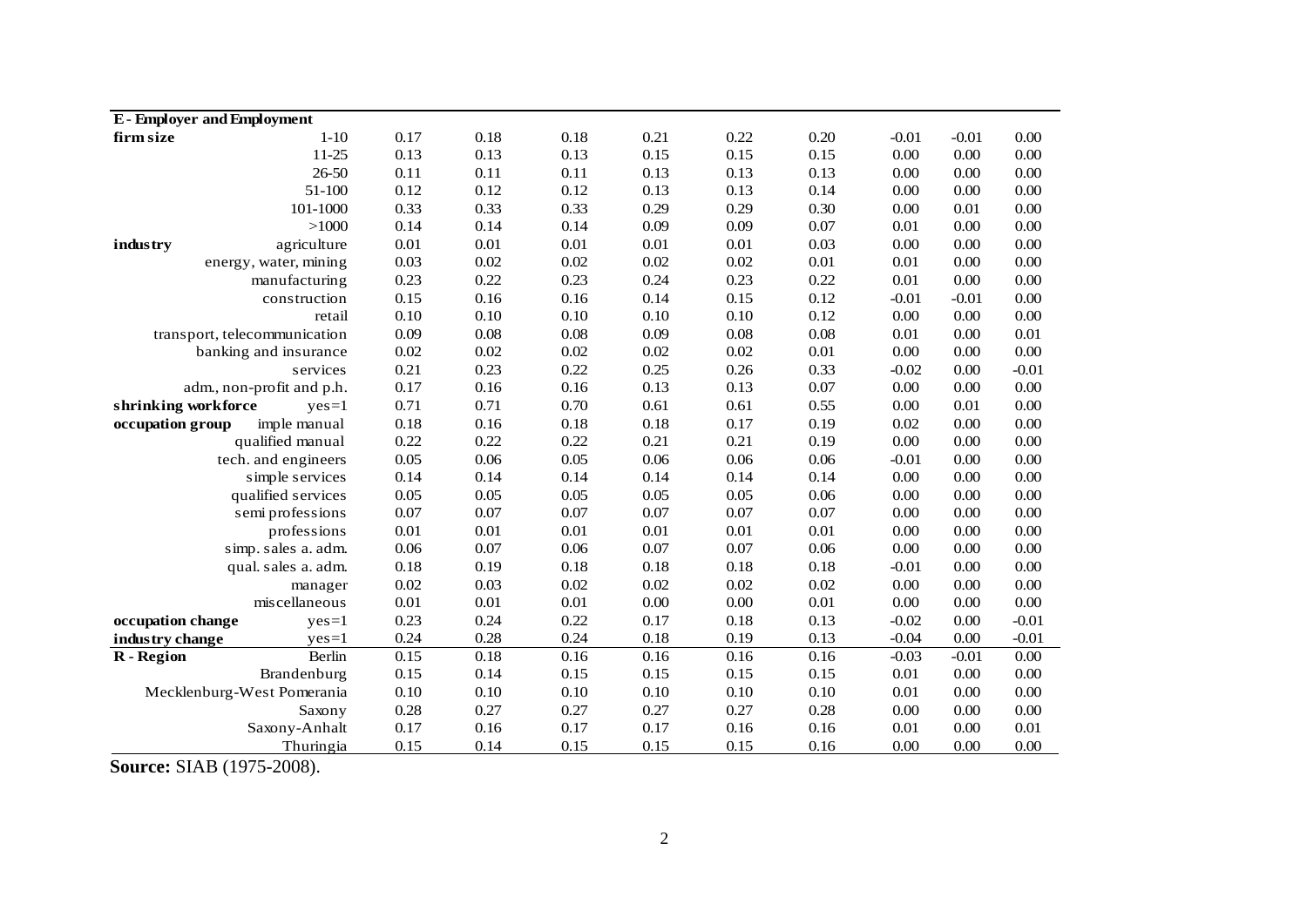|                   |                | base 1993   | base 2004    | base 1998             | base 1998   | base 2004  | base 2004   | diff.    | diff. | diff.    |
|-------------------|----------------|-------------|--------------|-----------------------|-------------|------------|-------------|----------|-------|----------|
|                   |                |             |              | reweighted reweighted |             | reweighted |             |          |       |          |
|                   |                |             | to 1993      | to 1993               |             | to 1998    |             |          |       |          |
|                   |                | $\mathbf A$ | $\, {\bf B}$ | $\mathbf C$           | $\mathbf D$ | ${\bf E}$  | $\mathbf F$ | $A-B$    | $A-C$ | $D-E$    |
| $Z$ - Individual  |                |             |              |                       |             |            |             |          |       |          |
| age               | $25 - 30$      | 0.27        | 0.27         | 0.27                  | 0.22        | 0.21       | 0.16        | 0.00     | 0.00  | $0.00\,$ |
|                   | $31 - 35$      | 0.19        | 0.19         | 0.19                  | 0.21        | 0.21       | 0.16        | 0.00     | 0.00  | $0.00\,$ |
|                   | 36-40          | 0.16        | 0.16         | 0.16                  | 0.19        | 0.19       | 0.20        | 0.00     | 0.00  | 0.00     |
|                   | $41 - 45$      | 0.14        | 0.15         | 0.14                  | 0.16        | 0.16       | 0.19        | 0.00     | 0.00  | 0.00     |
|                   | $46 - 50$      | 0.11        | 0.11         | 0.11                  | 0.14        | 0.14       | 0.16        | 0.00     | 0.00  | 0.00     |
|                   | $>50$          | 0.13        | 0.13         | 0.13                  | 0.10        | $0.10\,$   | 0.13        | $0.00\,$ | 0.00  | $0.00\,$ |
| start position    | $1-10$         | 0.08        | 0.08         | 0.08                  | 0.08        | 0.08       | 0.07        | 0.00     | 0.00  | 0.00     |
|                   | 11-20          | 0.09        | 0.09         | 0.09                  | 0.09        | 0.09       | 0.09        | 0.00     | 0.00  | 0.00     |
|                   | 21-30          | 0.10        | 0.10         | $0.10\,$              | $0.10\,$    | $0.10\,$   | 0.10        | 0.00     | 0.00  | 0.00     |
|                   | $31 - 40$      | 0.11        | 0.11         | 0.11                  | 0.11        | 0.11       | 0.11        | 0.00     | 0.00  | 0.00     |
|                   | $41 - 50$      | 0.11        | 0.11         | 0.11                  | 0.11        | 0.11       | 0.11        | 0.00     | 0.00  | 0.00     |
|                   | 51-60          | 0.11        | 0.11         | 0.11                  | 0.11        | 0.11       | 0.11        | 0.00     | 0.00  | 0.00     |
|                   | 61-70          | 0.11        | 0.11         | 0.11                  | 0.11        | 0.11       | 0.11        | 0.00     | 0.00  | 0.00     |
|                   | 71-80          | 0.11        | 0.11         | 0.11                  | 0.11        | 0.11       | 0.11        | $0.00\,$ | 0.00  | 0.00     |
|                   | 81-90          | 0.11        | 0.11         | 0.10                  | 0.10        | 0.10       | 0.11        | 0.00     | 0.00  | $0.00\,$ |
|                   | 91-100         | 0.08        | 0.08         | 0.08                  | 0.08        | 0.08       | 0.08        | 0.00     | 0.00  | 0.00     |
| education         | low            | 0.16        | 0.16         | 0.16                  | 0.13        | 0.13       | 0.11        | 0.00     | 0.00  | 0.00     |
|                   | medium         | 0.81        | 0.81         | 0.81                  | 0.82        | 0.82       | 0.83        | 0.00     | 0.00  | 0.00     |
|                   | high           | 0.03        | 0.03         | 0.03                  | 0.05        | 0.05       | 0.06        | $0.00\,$ | 0.00  | 0.00     |
| citizenship       | non-german     | 0.10        | 0.11         | 0.10                  | 0.09        | 0.09       | 0.08        | 0.00     | 0.00  | $0.00\,$ |
| sex               | female         | 0.33        | 0.34         | 0.33                  | 0.33        | 0.33       | 0.33        | $-0.01$  | 0.00  | 0.00     |
| J - Job Stability |                |             |              |                       |             |            |             |          |       |          |
| firm change       | $yes=1$        | 0.29        | 0.29         | 0.30                  | 0.34        | 0.33       | 0.30        | 0.00     | 0.00  | 0.00     |
| unemployment      | not unemployed | 0.81        | 0.81         | 0.81                  | 0.82        | 0.81       | 0.80        | 0.00     | 0.00  | 0.00     |
|                   | $0-0.5$ year   | 0.09        | 0.09         | 0.09                  | 0.09        | 0.09       | $0.08\,$    | 0.00     | 0.00  | 0.00     |
|                   | $0.5-1$ year   | 0.05        | 0.05         | 0.05                  | 0.04        | 0.05       | 0.05        | 0.00     | 0.00  | 0.00     |
|                   | $>1$ year      | 0.05        | 0.05         | 0.05                  | 0.05        | 0.05       | 0.06        | 0.00     | 0.00  | 0.00     |
| tenure            | $<$ 0.5 year   | 0.05        | 0.05         | 0.05                  | 0.06        | 0.06       | 0.06        | 0.00     | 0.00  | 0.00     |
|                   | $0.5-1$ year   | 0.10        | 0.10         | 0.10                  | 0.12        | 0.12       | 0.08        | 0.00     | 0.00  | 0.00     |
|                   | 1-2 years      | 0.11        | 0.11         | 0.11                  | 0.12        | 0.12       | 0.12        | 0.00     | 0.00  | 0.00     |
|                   | $>2$ years     | 0.74        | 0.74         | 0.74                  | 0.69        | 0.69       | 0.74        | 0.00     | 0.00  | 0.00     |

**Table EA.1.B** Descriptive Statistics and Results of the Reweighting Step (West Germany): Mean Values of Observed Characteristics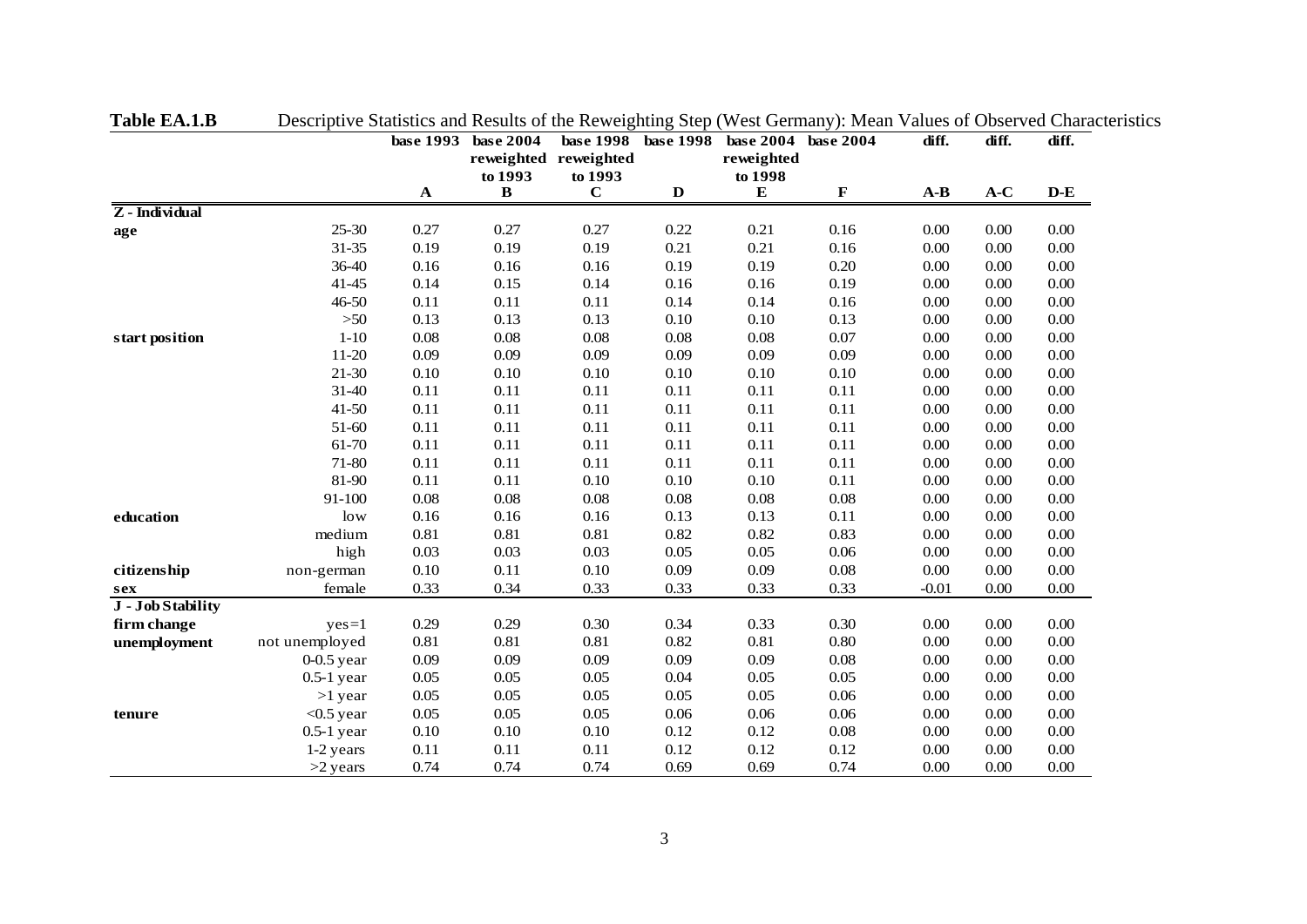| <b>E</b> - Employer and Employment |          |          |          |          |          |          |          |         |          |
|------------------------------------|----------|----------|----------|----------|----------|----------|----------|---------|----------|
| $1 - 10$<br>firm size              | 0.17     | 0.17     | 0.17     | 0.19     | 0.18     | 0.15     | 0.00     | 0.00    | 0.00     |
| $11 - 25$                          | 0.12     | 0.12     | 0.13     | 0.13     | 0.13     | 0.13     | 0.00     | 0.00    | $0.00\,$ |
| $26 - 50$                          | 0.10     | $0.10\,$ | 0.10     | 0.11     | 0.11     | 0.12     | 0.00     | 0.00    | $0.00\,$ |
| 51-100                             | 0.11     | 0.11     | 0.11     | 0.11     | 0.11     | 0.13     | 0.00     | 0.00    | $0.00\,$ |
| 101-1000                           | 0.33     | 0.33     | 0.33     | 0.33     | 0.33     | 0.35     | 0.00     | 0.00    | $0.00\,$ |
| >1000                              | 0.16     | 0.16     | 0.16     | 0.14     | 0.14     | 0.13     | 0.00     | 0.01    | $0.00\,$ |
| industry<br>agriculture            | 0.01     | $0.01\,$ | $0.01\,$ | $0.01\,$ | 0.01     | 0.01     | 0.00     | 0.00    | 0.00     |
| energy, water, mining              | 0.02     | 0.02     | 0.02     | 0.02     | 0.02     | 0.01     | 0.00     | 0.00    | 0.00     |
| manufacturing                      | 0.40     | 0.39     | 0.40     | 0.38     | 0.38     | 0.33     | 0.01     | 0.00    | 0.00     |
| construction                       | 0.08     | 0.08     | 0.09     | 0.08     | $0.08\,$ | $0.08\,$ | 0.00     | $-0.01$ | $0.00\,$ |
| retail                             | 0.13     | 0.13     | 0.13     | 0.13     | 0.13     | $0.15\,$ | 0.00     | 0.00    | $0.00\,$ |
| transport, telecommunication       | 0.06     | 0.06     | 0.06     | 0.06     | 0.06     | 0.07     | 0.00     | 0.00    | $0.00\,$ |
| banking and insurance              | 0.03     | 0.03     | 0.03     | 0.03     | 0.03     | 0.03     | $0.00\,$ | 0.00    | $0.00\,$ |
| services                           | 0.19     | 0.19     | 0.18     | 0.22     | 0.21     | 0.27     | 0.00     | 0.01    | $0.00\,$ |
| adm., non-profit and p.h.          | 0.08     | 0.09     | 0.08     | $0.08\,$ | $0.08\,$ | 0.06     | 0.00     | 0.00    | $0.00\,$ |
| shrinking workforce<br>$yes=1$     | 0.65     | 0.65     | 0.65     | 0.44     | 0.44     | 0.53     | 0.00     | 0.00    | $0.00\,$ |
| simple manual<br>occupation group  | 0.23     | 0.22     | 0.23     | 0.22     | 0.22     | 0.21     | 0.01     | 0.00    | 0.00     |
| qualified manual                   | 0.23     | 0.22     | 0.23     | 0.22     | 0.22     | 0.20     | 0.00     | 0.00    | 0.00     |
| tech. and engineers                | 0.05     | 0.05     | 0.05     | 0.06     | 0.06     | 0.06     | 0.00     | 0.00    | $0.00\,$ |
| simple services                    | 0.14     | 0.14     | 0.14     | 0.14     | 0.14     | 0.14     | 0.00     | 0.00    | $0.00\,$ |
| qualified services                 | 0.04     | 0.04     | 0.04     | 0.04     | 0.04     | 0.04     | 0.00     | 0.00    | $0.00\,$ |
| semi professions                   | 0.04     | 0.05     | 0.04     | 0.05     | 0.05     | 0.06     | 0.00     | 0.00    | $0.00\,$ |
| professions                        | 0.01     | $0.01\,$ | 0.01     | $0.01\,$ | $0.01\,$ | $0.01\,$ | 0.00     | 0.00    | $0.00\,$ |
| simp. sales a. adm.                | 0.07     | 0.07     | 0.07     | 0.07     | 0.07     | 0.06     | 0.00     | 0.00    | 0.00     |
| qual. sales a. adm.                | 0.17     | 0.18     | 0.17     | 0.18     | 0.18     | 0.20     | 0.00     | 0.00    | 0.00     |
| manager                            | 0.01     | 0.01     | 0.01     | 0.01     | 0.01     | 0.02     | 0.00     | 0.00    | 0.00     |
| miscellaneous                      | 0.00     | 0.00     | 0.00     | $0.00\,$ | $0.00\,$ | $0.00\,$ | 0.00     | 0.00    | $0.00\,$ |
| occupation change<br>$yes=1$       | 0.13     | 0.13     | 0.13     | 0.14     | 0.14     | 0.12     | 0.00     | 0.00    | $0.00\,$ |
| industry change<br>$yes=1$         | 0.13     | 0.13     | 0.13     | 0.14     | 0.14     | 0.13     | 0.00     | 0.00    | $0.00\,$ |
| R - Region<br>Schleswig-Hol.       | 0.04     | 0.04     | 0.04     | 0.04     | 0.04     | 0.04     | 0.00     | 0.00    | 0.00     |
| Hamburg                            | 0.03     | 0.03     | 0.03     | 0.03     | 0.03     | 0.03     | 0.00     | 0.00    | 0.00     |
| Lower Saxony                       | 0.11     | 0.11     | 0.11     | 0.11     | 0.11     | 0.12     | 0.00     | 0.00    | 0.00     |
| <b>Bremen</b>                      | $0.01\,$ | $0.01\,$ | 0.01     | 0.01     | 0.01     | 0.01     | 0.00     | 0.00    | 0.00     |
| North Rhine-Westphalia             | 0.28     | 0.27     | 0.28     | 0.28     | 0.28     | 0.27     | 0.00     | 0.00    | 0.00     |
| Hesse                              | 0.10     | 0.10     | 0.09     | 0.09     | 0.09     | 0.09     | 0.00     | 0.00    | 0.00     |
| Rhineland-Palatinate               | 0.06     | 0.06     | 0.06     | 0.06     | 0.06     | 0.06     | 0.00     | 0.00    | $0.00\,$ |
| Baden-Württemberg                  | 0.17     | 0.17     | 0.17     | 0.17     | 0.17     | 0.17     | 0.00     | 0.00    | $0.00\,$ |
| Bavaria                            | 0.19     | 0.19     | 0.19     | 0.19     | 0.19     | 0.19     | 0.00     | 0.00    | $0.00\,$ |
| Saarland                           | 0.02     | 0.02     | 0.02     | 0.02     | 0.02     | 0.02     | 0.00     | 0.00    | 0.00     |

**Source:** SIAB (1975-2008).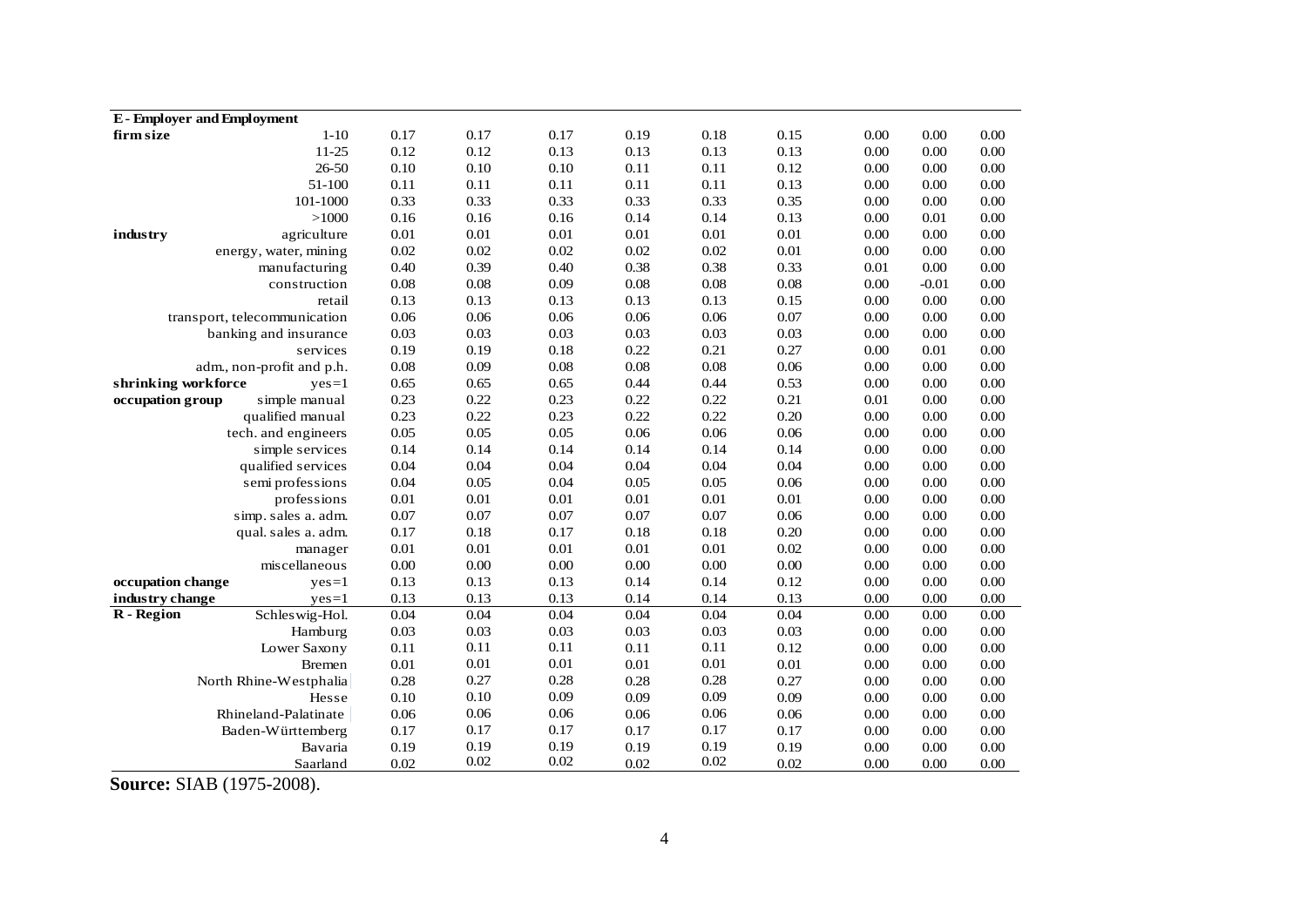| period 0<br>period 1                            | 1993-1997<br>2004-2008 | 1993-1997<br>2004-2008 |  |  |
|-------------------------------------------------|------------------------|------------------------|--|--|
|                                                 | East                   | West                   |  |  |
| A. Description                                  |                        |                        |  |  |
| period 1                                        | 390.19 ***             | 265.70 ***             |  |  |
|                                                 | (3.30)                 | (1.58)                 |  |  |
| period 0                                        | 191.09 ***             | 224.39 ***             |  |  |
|                                                 | (2.44)                 | (1.38)                 |  |  |
| change                                          | $-199.10$ ***          | $-41.31$ ***           |  |  |
|                                                 | (4.10)                 | (1.98)                 |  |  |
|                                                 |                        |                        |  |  |
| B. Aggregate Decomposition                      |                        |                        |  |  |
| composition                                     | $-66.75$ ***           | $-0.17$                |  |  |
|                                                 | (3.73)                 | (2.14)                 |  |  |
| structure                                       | $-135.33$ ***          | $-39.20$ ***           |  |  |
|                                                 | (3.66)                 | (2.26)                 |  |  |
| C. Detailed Decomposition of Composition Effect |                        |                        |  |  |
| Z - individual                                  | $-10.52$ ***           | -9.10 ***              |  |  |
|                                                 | (1.49)                 | (1.01)                 |  |  |
|                                                 | $-28.40$ ***           | 3.81 ***               |  |  |
| J - job stability                               | (2.13)                 | (1.07)                 |  |  |
| E - employment                                  | $-29.30$ ***           | 5.31 ***               |  |  |
|                                                 | (2.82)                 | (0.94)                 |  |  |
| R - regional                                    | $1.47$ ***             | $-0.19$ **             |  |  |
|                                                 | (0.40)                 | (0.08)                 |  |  |
|                                                 |                        |                        |  |  |
| approximation error                             | 4.06                   | $-2.19$                |  |  |
|                                                 | (4.87)                 | (2.11)                 |  |  |
| reweighting error                               | $-1.09$                | 0.24                   |  |  |
|                                                 |                        |                        |  |  |

**Table EA.2** Decomposition Results - Robustness Test: Swapping  $t = 0$  and  $t = 1$ 

**Notes:** See Table 1. **Source:** SIAB (1975-2008).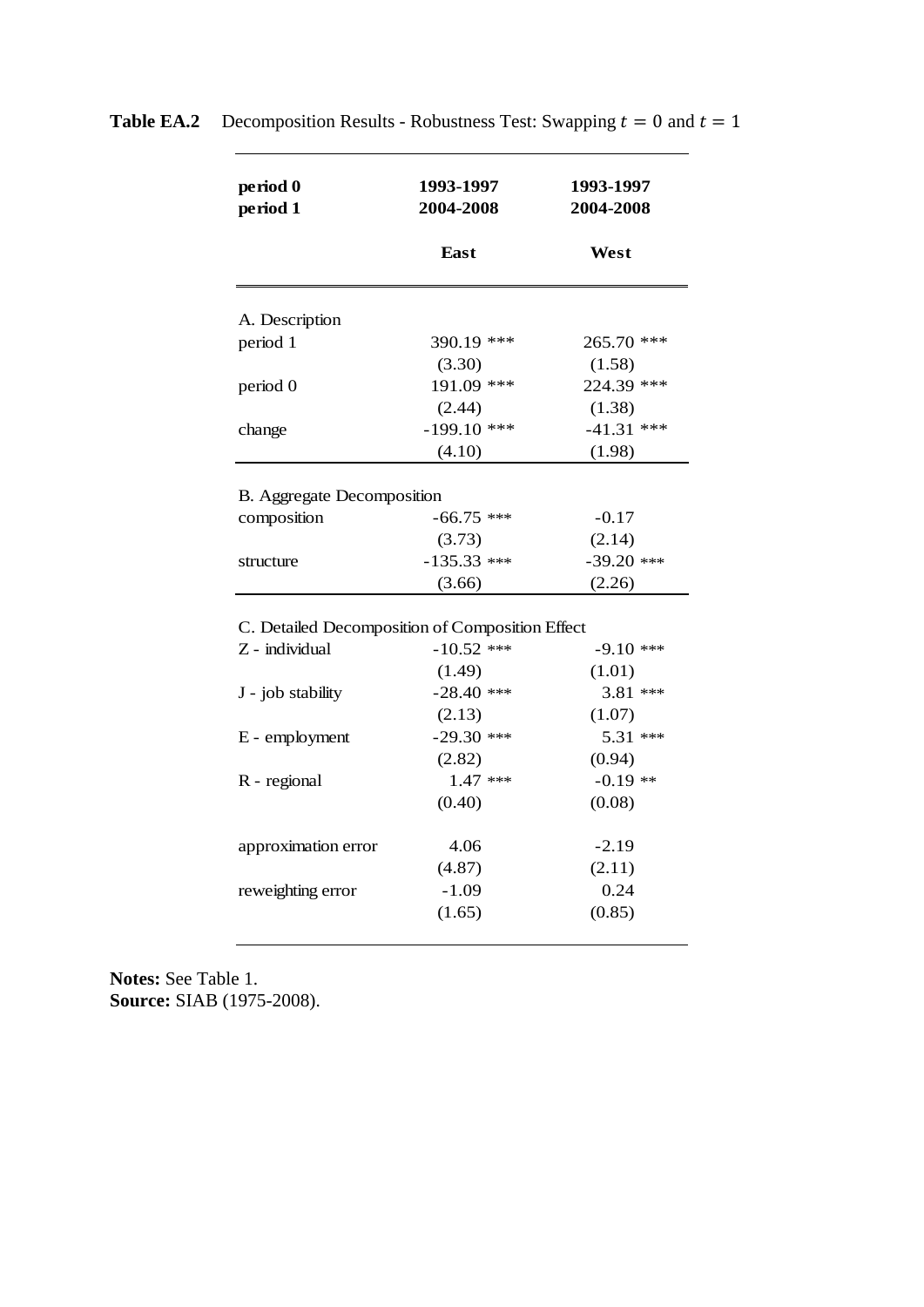|                     |                  | East             |                  |                  | West             |                  |  |
|---------------------|------------------|------------------|------------------|------------------|------------------|------------------|--|
|                     | 1993 vs.<br>2004 | 1993 vs.<br>1998 | 1998 vs.<br>2004 | 1993 vs.<br>2004 | 1993 vs.<br>1998 | 1998 vs.<br>2004 |  |
| Z - individual      | 0.00             | 0.00             | 0.00             | 0.00             | 0.00             | 0.00             |  |
| J - job stability   | 0.00             | 0.00             | 0.00             | 0.00             | 0.00             | 0.00             |  |
| E - employment      | 0.00             | 0.00             | 0.00             | 0.00             | 0.00             | 0.00             |  |
| R - regional        | 0.09             | 0.09             | 0.04             | 0.05             |                  | 0.28             |  |
| Z - individual      |                  |                  |                  |                  |                  |                  |  |
| age                 | 0.02             | 0.00             | 0.27             | 0.03             | 0.00             | 0.00             |  |
| start position      | 0.00             | 0.00             | 0.01             | 0.00             | 0.00             | 0.00             |  |
| education           | 0.01             | 0.16             | 0.33             | 0.03             | 0.00             | 0.00             |  |
| citizenship         | 0.00             | 0.04             | 0.06             | 0.00             | 0.05             | 0.00             |  |
| sex                 | 0.00             | 0.04             | 0.02             | 0.07             | 0.00             | 0.00             |  |
| migrates west       | 0.69             | 0.16             | 0.23             |                  |                  |                  |  |
| J - job stability   |                  |                  |                  |                  |                  |                  |  |
| firm change         | 0.52             | 0.01             | 0.03             | 0.80             | 0.11             | 0.15             |  |
| unemployment        | 0.00             | 0.00             | 0.07             | 0.00             | 0.00             | 0.00             |  |
| tenure              | 0.02             | 0.04             | 0.00             | 0.08             | 0.00             | 0.00             |  |
| E - employment      |                  |                  |                  |                  |                  |                  |  |
| firm size           | 0.00             | 0.00             | 0.00             | 0.00             | 0.00             | 0.00             |  |
| industry            | 0.00             | 0.00             | 0.00             | 0.00             | 0.00             | 0.00             |  |
| shrinking workforce | 0.41             | 0.13             | 0.41             | 0.01             | 0.32             | 0.10             |  |
| occupation group    | 0.00             | 0.00             | 0.25             | 0.00             | 0.00             | 0.00             |  |
| occupation change   | 0.17             | 0.91             | 0.17             | 0.90             | 0.08             | 0.08             |  |
| industry change     | 0.86             | 0.92             | 0.99             | 0.00             | 0.10             | 0.00             |  |

Table EA.3 P-Values of Tests of Significant Changes in RIF Regression Coefficients over Time

**Notes:** The table presents p-values of F-tests of the hypothesis that groups of coefficients remained constant over time. They are based on regressions as presented in Table EA.2. These specifications were extended by interaction terms of time indicators with the explanatory variables. The joint statistical significance of these interaction term coefficients is tested. Columns 1 and 4 show results for coefficient changes over the entire period, i.e. between 1993 and 2004, the other columns test for coefficient changes in the subperiods. **Source:** SIAB (1975-2008).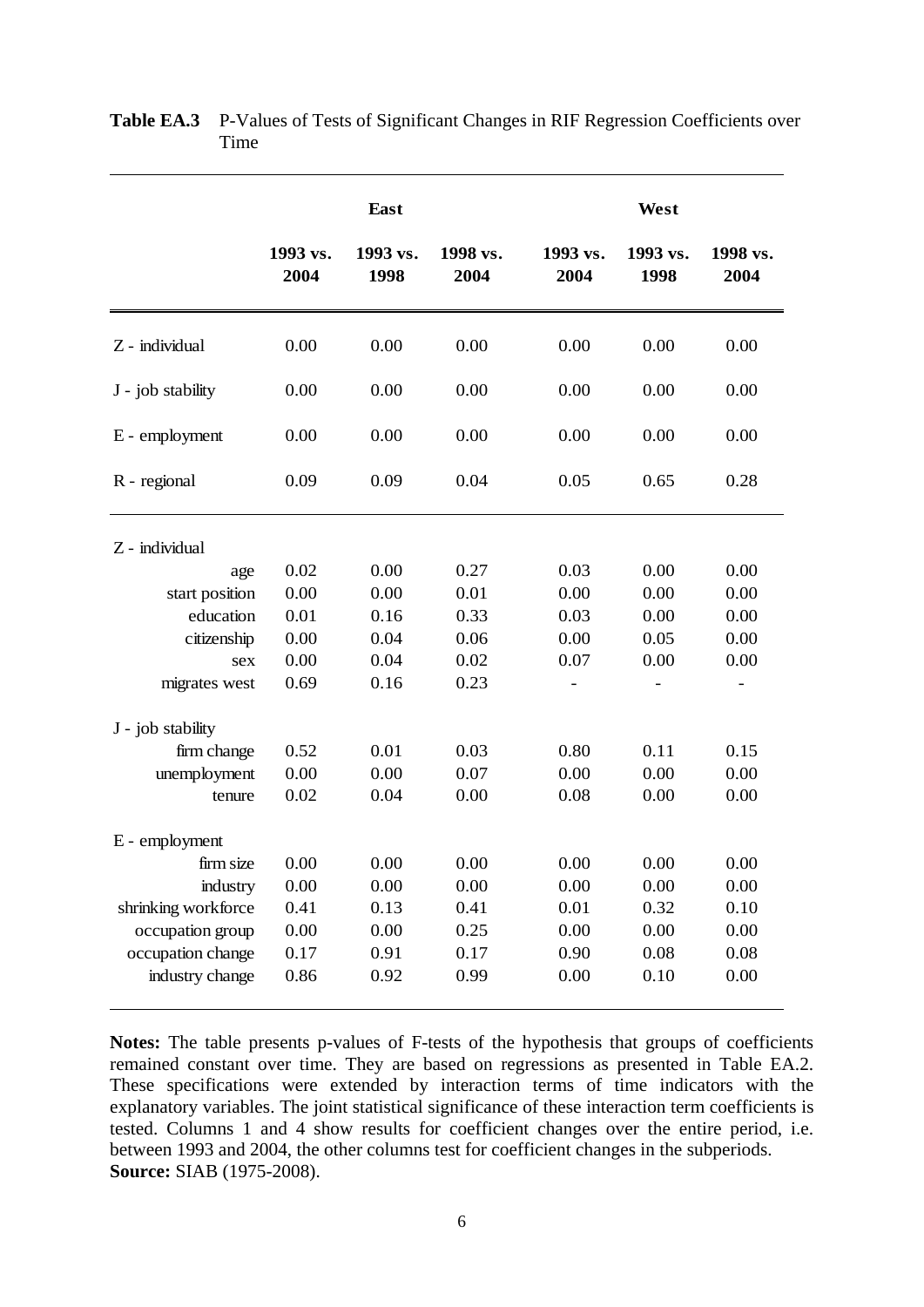| period 1<br>period 0                            | 1993-1997<br>1998-2002 | 1998-2002<br>2004-2008 | 1993-1997<br>2004-2008 |  |  |
|-------------------------------------------------|------------------------|------------------------|------------------------|--|--|
|                                                 |                        | East (w.o. Berlin)     |                        |  |  |
|                                                 |                        |                        |                        |  |  |
| A. Description                                  |                        |                        |                        |  |  |
| period 1                                        | 380.32 ***             | 225.13 ***             | 380.32 ***             |  |  |
|                                                 | (3.31)                 | (2.47)                 | (3.38)                 |  |  |
| period 0                                        | 225.13 ***             | 180.95 ***             | 180.95 ***             |  |  |
|                                                 | (2.59)                 | (2.63)                 | (2.93)                 |  |  |
| change                                          | $-155.19$ ***          | $-44.18$ ***           | $-199.37$ ***          |  |  |
|                                                 | (4.18)                 | (3.63)                 | (4.40)                 |  |  |
| <b>B.</b> Aggregate Decomposition               |                        |                        |                        |  |  |
| composition                                     | $-38.80$ ***           | $-30.17$ ***           | $-79.39$ ***           |  |  |
|                                                 | (2.98)                 | (3.56)                 | (7.28)                 |  |  |
|                                                 | $-113.08$ ***          | $-20.77$ ***           | $-137.63$ ***          |  |  |
| structure                                       |                        | (4.45)                 | (6.89)                 |  |  |
|                                                 | (4.78)                 |                        |                        |  |  |
| C. Detailed Decomposition of Composition Effect |                        |                        |                        |  |  |
| Z - individual                                  | $-6.88$ ***            | $-6.76$ ***            | $-9.55$ **             |  |  |
|                                                 | (1.13)                 | (1.88)                 | (4.46)                 |  |  |
| J - job stability                               | $-19.23$ ***           | $-11.99$ ***           | $-34.37$ ***           |  |  |
|                                                 | (1.66)                 | (1.88)                 | (3.03)                 |  |  |
| E - employment                                  | $-12.71$ ***           | $-11.43$ ***           | $-35.57$ ***           |  |  |
|                                                 | (1.75)                 | (2.02)                 | (4.32)                 |  |  |
| R - regional                                    | 0.02                   | 0.01                   | 0.08                   |  |  |
|                                                 | (0.18)                 | (0.11)                 | (0.16)                 |  |  |
|                                                 |                        |                        |                        |  |  |
| approximation error                             | $-2.34$                | $-0.21$                | $-4.54$                |  |  |
|                                                 | (6.16)                 | (5.45)                 | (11.38)                |  |  |
| reweighting error                               | $-0.96$                | $6.96***$              | $22.19$ ***            |  |  |
|                                                 | (1.73)                 | (1.85)                 | (7.12)                 |  |  |
|                                                 |                        |                        |                        |  |  |

# **Table EA.4** Decomposition Results - Robustness Test: Drop Berlin

Notes: See Table 1. Observations employed in Berlin in period t are omitted from the sample. Number of observations: 1993-1997: 51,332; 1998-2002: 43,803; 2004-2008: 39,100. **Source:** SIAB (1975-2008).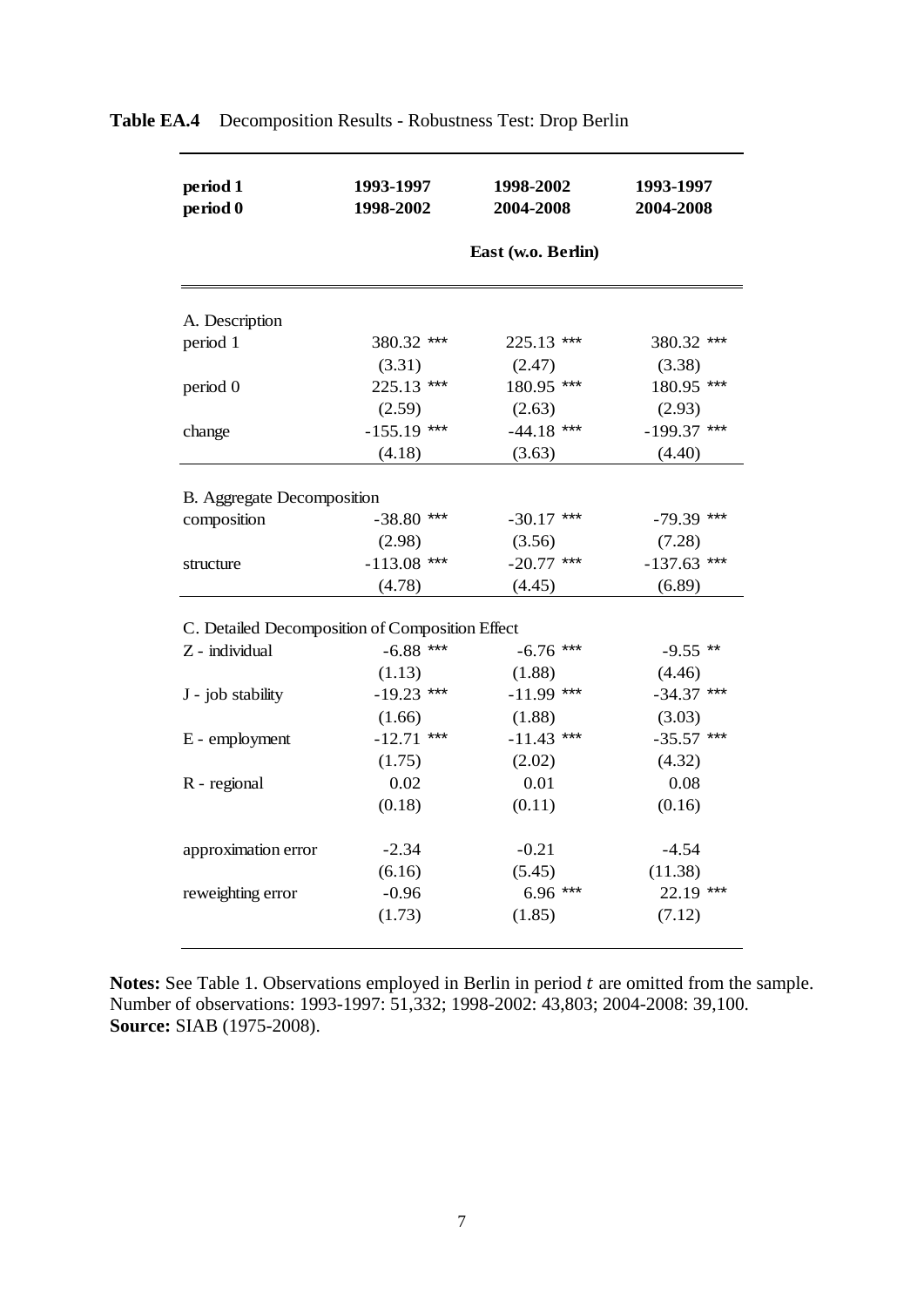| period 1<br>period 0                            | 1993-1997<br>1998-2002 | 1998-2002<br>2004-2008 | 1993-1997<br>2004-2008 |
|-------------------------------------------------|------------------------|------------------------|------------------------|
|                                                 |                        | <b>East Germany</b>    |                        |
| A. Description                                  |                        |                        |                        |
| period 1                                        | 305.60 ***             | 207.14 ***             | $305.60$ ***           |
|                                                 | (2.58)                 | (2.41)                 | (2.50)                 |
| period 0                                        | $207.14$ ***           | 167.69 ***             | 167.69 ***             |
|                                                 | (2.56)                 | (2.36)                 | (2.28)                 |
| change                                          | $-98.46$ ***           | $-39.45$ ***           | $-137.91$ ***          |
|                                                 | (3.75)                 | (3.63)                 | (3.41)                 |
|                                                 |                        |                        |                        |
| <b>B.</b> Aggregate Decomposition               |                        |                        |                        |
| composition                                     | $-25.52$ ***           | $-27.54$ ***           | $-61.26$ ***           |
|                                                 | (2.24)                 | (3.01)                 | (4.35)                 |
| structure                                       | $-72.11$ ***           | $-15.44$ ***           | $-89.00$ ***           |
|                                                 | (4.08)                 | (3.97)                 | (6.56)                 |
|                                                 |                        |                        |                        |
| C. Detailed Decomposition of Composition Effect |                        |                        |                        |
| Z - individual                                  | $-4.02$ ***            | $-10.19$ ***           | $-13.14$ ***           |
|                                                 | (1.45)                 | (2.14)                 | (3.35)                 |
| J - job stability                               | $-16.90$ ***           | $-10.95$ ***           | $-28.58$ ***           |
|                                                 | (1.33)                 | (1.21)                 | (2.28)                 |
| E - employment                                  | $-4.00$ ***            | $-6.24$ ***            | $-18.52$ ***           |
|                                                 | (1.45)                 | (1.67)                 | (2.39)                 |
| R - regional                                    | $-0.60*$               | $-0.16$                | $-1.01$ ***            |
|                                                 | (0.33)                 | (0.19)                 | (0.33)                 |
|                                                 |                        |                        |                        |
| approximation error                             | $-2.27$                | $-1.87$                | $-2.47$                |
|                                                 | (4.85)                 | (4.58)                 | (8.40)                 |
| reweighting error                               | 1.44                   | $5.39$ ***             | 14.81 ***              |
|                                                 | (1.12)                 | (1.60)                 | (3.07)                 |

**Table EA.5** Decomposition Results - Robustness Test: Using National Ranks

**Notes:** See Table 1. **Source:** SIAB (1975-2008).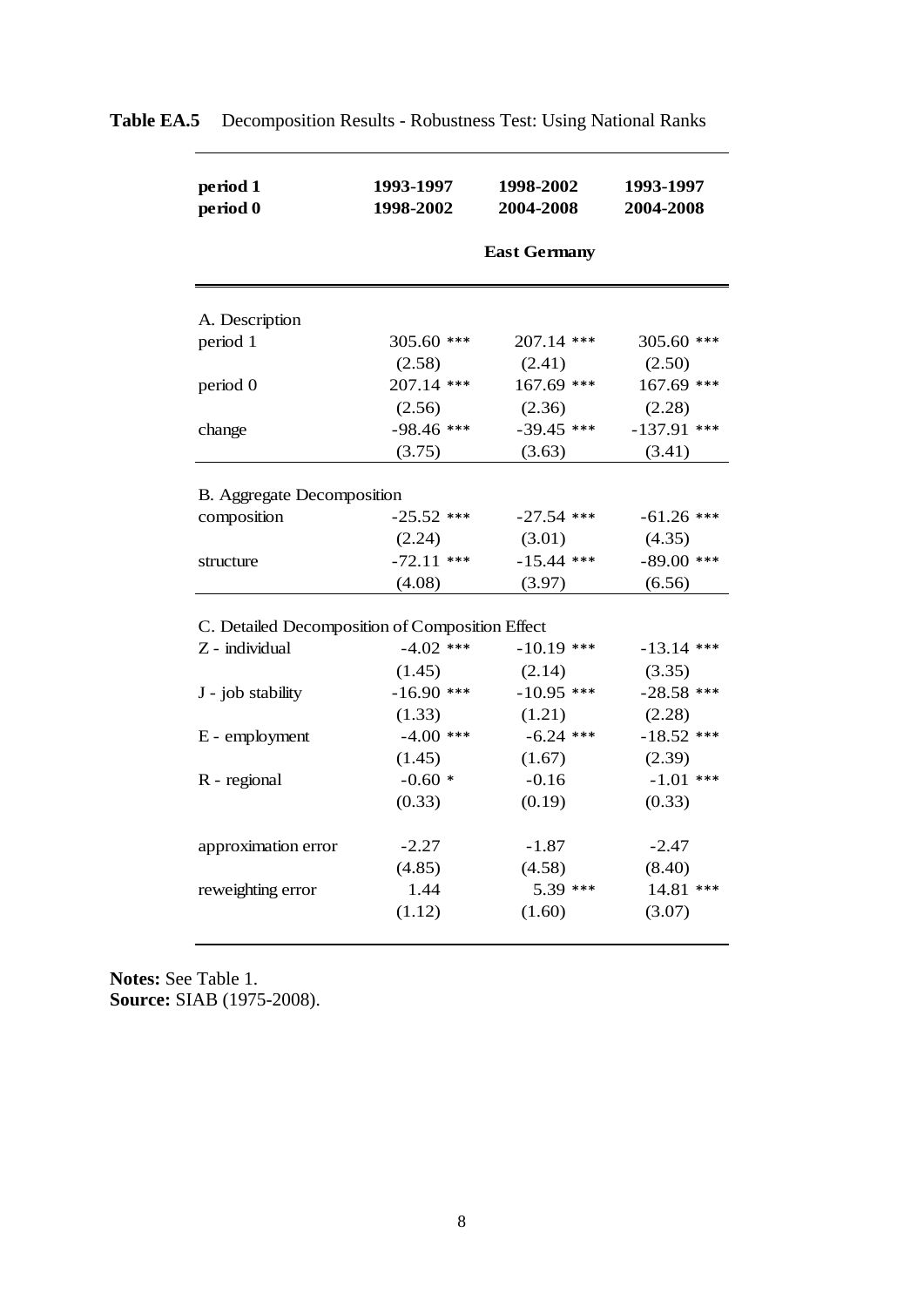|                     | <b>Restricted</b> |     | <b>Unrestricted Model</b> |                     |           |       |            |           |                  |                    |
|---------------------|-------------------|-----|---------------------------|---------------------|-----------|-------|------------|-----------|------------------|--------------------|
|                     | <b>Model</b>      |     |                           | <b>Interactions</b> |           |       |            |           |                  |                    |
|                     |                   |     |                           |                     | with East |       |            | with Time |                  | with Time and East |
| age 31-35           | $-59.38$          | *** | $-71.84$                  | ***                 | 26.79     | **    | 9.28       |           | 5.29             |                    |
|                     | (3.04)            |     | (5.29)                    |                     | (12.81)   |       | (6.91)     |           | (15.68)          |                    |
| age 36-40           | $-84.58$          | *** | $-101.79$ ***             |                     | 17.86     |       | 17.70      | **        | 21.82            |                    |
|                     | (3.06)            |     | (5.09)                    |                     | (12.10)   |       | (6.97)     |           | (15.34)          |                    |
| age 41-45           | $-98.10$          | *** | $-116.08$ ***             |                     | 24.25     | **    | 23.05      | ***       | 2.22             |                    |
|                     | (3.12)            |     | (5.18)                    |                     | (11.96)   |       | (7.13)     |           | (15.49)          |                    |
| age 46-50           | $-97.65$          | *** | $-110.00$ ***             |                     | 16.41     |       | 13.20      |           | 9.74             |                    |
|                     | (3.34)            |     | (5.46)                    |                     | (12.40)   |       | (7.65)     |           | (16.47)          |                    |
| age > 50            | $-99.37$          | *** | $-104.34$ ***             |                     | 5.40      |       | 8.29       |           | $-7.67$          |                    |
|                     | (3.39)            |     | (5.76)                    |                     | (12.87)   |       | (7.77)     |           | (16.60)          |                    |
| start pos. 11-20    | 0.26              |     | $-22.24$                  | ***                 | 12.60     |       | 36.05      | ***       | 2.54             |                    |
|                     | (4.65)            |     | (7.45)                    |                     | (16.69)   |       | (10.45)    |           | (21.72)          |                    |
| start pos. 21-30    | 36.28             | *** | $-5.72$                   |                     | 0.89      |       | 90.28      | ***       | $-28.23$         |                    |
|                     | (4.65)            |     | (7.45)                    |                     | (16.59)   |       | (10.47)    |           | (21.73)          |                    |
| start pos. 31-40    | 55.10             | *** | 19.96                     | ***                 | $-16.71$  |       | 79.63      | ***       | 3.86             |                    |
|                     | (4.68)            |     | (7.55)                    |                     | (16.75)   |       | (10.58)    |           | (21.89)          |                    |
| start pos. 41-50    | 80.56             | *** | 45.93                     | ***                 | $-18.99$  |       | 80.29      | ***       | 16.85            |                    |
|                     | (4.74)            |     | (7.66)                    |                     | (16.97)   |       | (10.73)    |           | (22.18)          |                    |
| start pos. 51-60    | 91.47             | *** | 55.72                     | ***                 | 16.89     |       | 71.51      | ***       | 3.11             |                    |
|                     | (4.80)            |     | (7.75)                    |                     | (17.07)   |       | (10.87)    |           | (22.39)          |                    |
| start pos. 61-70    | 108.91            | *** | 72.30                     | ***                 | 14.84     |       | 72.45      | ***       | 8.03             |                    |
|                     | (4.86)            |     | (7.87)                    |                     | (17.40)   |       | (11.03)    |           | (22.79)          |                    |
| start pos. 71-80    | 113.21            | *** | 61.15                     | ***                 | 28.64     |       | 87.41      | ***       | 41.14            | ∗                  |
|                     | (4.93)            |     | (7.98)                    |                     | (17.78)   |       | (11.18)    |           | (23.30)          |                    |
| start pos. 81-90    | 105.03            | *** | 33.18                     | ***                 | 38.40     | **    | 127.92 *** |           | 15.10            |                    |
|                     | (5.05)            |     | (8.22)                    |                     | (18.25)   |       | (11.48)    |           | (23.89)          |                    |
| start pos. 91-100   | 120.19            | *** | 34.11                     | ***                 | 54.58     | ***   | 154.03 *** |           | $-15.10$         |                    |
|                     | (5.40)            |     | (8.81)                    |                     | (19.44)   |       | (12.32)    |           | (25.48)          |                    |
| educ mid            | 30.70             | *** | 32.62                     | ***                 | $-8.84$   |       | $-2.00$    |           | $-21.77$         |                    |
|                     | (3.23)            |     | (5.17)                    |                     | (17.54)   |       | (6.86)     |           | (19.65)          |                    |
| educ high           | 93.85             | *** | 129.65                    | ***                 | $-59.25$  | ***   | $-31.03$   | **        | $-49.74$ *       |                    |
|                     | (5.41)            |     | (8.46)                    |                     | (21.55)   |       | (12.99)    |           | (26.92)          |                    |
| non german          | 20.33             | *** | $-3.34$                   |                     | $-14.56$  |       | 39.45      | ***       | 117.95 ***       |                    |
|                     | (3.75)            |     | (5.77)                    |                     | (30.06)   |       | (7.74)     |           | (37.54)          |                    |
| female              | $-0.77$           |     | 11.43                     | ***                 | $-6.25$   |       | $-10.69$   | ∗         | $-33.25$         | ***                |
|                     | (2.51)            |     | (3.98)                    |                     | (8.69)    |       | (5.72)     |           | (11.81)          |                    |
| firm change         | 163.26            | *** | 170.37                    | ***                 | $-34.80$  | ***   | $-1.89$    |           | $-5.43$          |                    |
|                     | (2.67)            |     | (4.47)                    |                     | (9.60)    |       | (6.19)     |           | (12.56)          |                    |
| unempl. $0-0.5$ yr  | 110.72            | *** | 93.31                     | ***                 | 18.59     |       | 16.01      | ∗         | 8.23             |                    |
|                     | (3.52)            |     | (6.11)                    |                     | (12.56)   |       | (8.33)     |           | (16.00)          |                    |
| unempl. 0.5-1 yr    | 162.65            | *** | 136.39                    | ***                 | 29.53     | **    | 20.86      | ∗         | 48.49            | $***$              |
|                     | (4.47)            |     | (7.46)                    |                     | (14.74)   |       | (10.65)    |           | (19.60)          |                    |
| unempl $>1$ yr      | 172.23            | *** | 87.98                     | ***                 | 73.79     | ***   | 140.67 *** |           | $-7.83$          |                    |
|                     | (4.28)            |     | (7.30)                    |                     | (13.36)   |       | (10.54)    |           | (18.14)          |                    |
| tenure 0.5-1 yr     | -79.56            | *** | $-88.54$                  | ***                 | 31.62     | ∗     | $-6.91$    |           | 33.01            |                    |
|                     | (4.95)            |     | (8.26)                    |                     | (16.62)   |       | (11.47)    |           | (21.05)          |                    |
| tenure 1-2 yr       | $-67.64$          | *** | $-88.98$                  | ***                 | 39.76     | **    | -4.97      |           | 61.47            | ***                |
|                     | (4.85)            |     | (7.92)                    |                     | (15.97)   |       | (11.19)    |           | (20.36)          |                    |
| $t$ enure $>$ 2 yrs | $-105.89$         | *** | $-119.52$ ***             |                     | 52.21     | ***   | $-17.47$ * |           | 61.48            | ***                |
|                     | (4.46)            |     | (7.21)                    |                     | (14.47)   |       | (10.10)    |           | (18.71)          |                    |
| firm size 11-25     | $-1.49$           |     | 1.85                      |                     | $-16.08$  |       | $-5.22$    |           | $-7.43$          |                    |
|                     | (3.49)            | **  | (5.67)                    | ***                 | (11.67)   |       | (7.99)     |           | (16.15)          |                    |
| firm size 26-50     | 9.24              |     | 19.73                     |                     | $-9.14$   |       | $-18.74$   | $***$     | -34.33           | $\ast\ast$         |
|                     | (3.69)            | **  | (5.99)                    | **                  | (12.27)   |       | (8.49)     |           | (17.04)          |                    |
| firm size $51-100$  | 7.62              |     | 13.37                     |                     | $-9.79$   |       | $-11.55$   |           | $-23.36$         |                    |
|                     | (3.67)            | **  | (5.93)                    | ***                 | (12.32)   |       | (8.42)     | ***       | (17.04)          |                    |
| firm size 101-1000  | 6.74              |     | 20.92                     |                     | 2.29      |       | $-32.71$   |           | $-20.94$         |                    |
|                     | (3.12)            |     | (5.14)                    | ***                 | (10.81)   | $***$ | (7.16)     | ***       | (14.65)          | ***                |
| firm size $> 1000$  | 2.41<br>(3.91)    |     | 33.06<br>(6.53)           |                     | $-38.27$  |       | $-66.20$   |           | 83.36<br>(20.38) |                    |
|                     |                   |     |                           |                     | (16.17)   |       | (8.88)     |           |                  |                    |

|  | <b>Table EA.6</b> RIF regressions: tests of heterogeneous structures |
|--|----------------------------------------------------------------------|
|  |                                                                      |